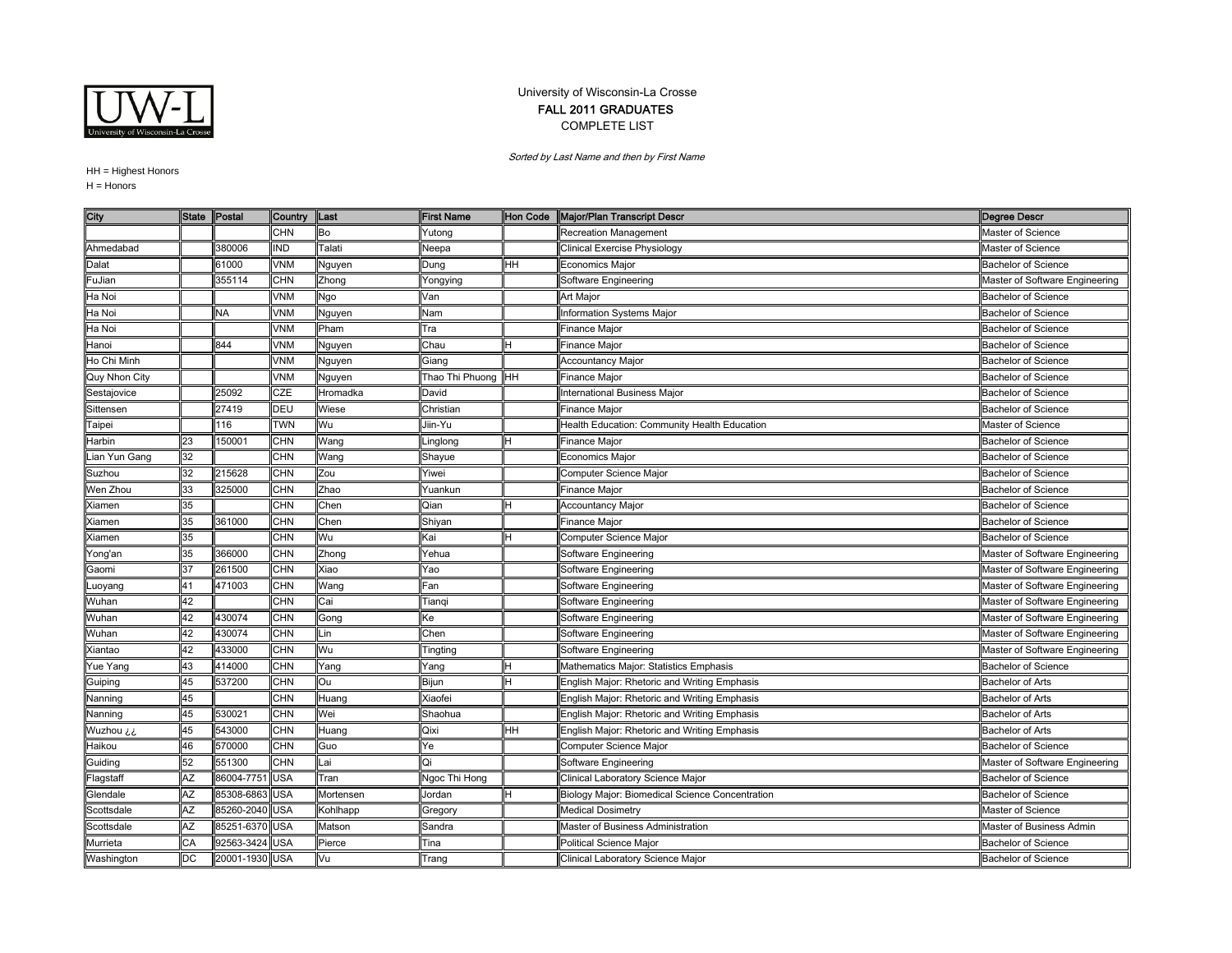| City                    |           | State Postal   | <b>Country</b> | Last            | <b>First Name</b>                                                                                         |    | Hon Code   Major/Plan Transcript Descr                             | <b>Degree Descr</b>            |
|-------------------------|-----------|----------------|----------------|-----------------|-----------------------------------------------------------------------------------------------------------|----|--------------------------------------------------------------------|--------------------------------|
| Palmetto Bay            | FL        | 33157-2207 USA |                | <b>Brusky</b>   | Larisa                                                                                                    |    | Psychology Major                                                   | Bachelor of Science            |
| Calmar                  | IA        | 52132-7626     | <b>USA</b>     | Elsbernd        | VV                                                                                                        |    | Physician Assistant Studies                                        | Master of Science              |
| Davenport               | IA        | 52806-5429     | USA            | <b>Budelier</b> | Rachel                                                                                                    |    | <b>Mathematics Major</b>                                           | <b>Bachelor of Science</b>     |
| Decorah                 |           | 52101-2514     | <b>JSA</b>     | .onning         | Connor                                                                                                    |    | Exercise and Sport Science Major: Physical Education               | Bachelor of Science            |
| Des Moines              | IA        | 50317-5912     | USA            | <b>Barnes</b>   | Nicole                                                                                                    |    | Archaeological Studies Major                                       | <b>Bachelor of Science</b>     |
| Des Moines              | ΙA        | 50312-3116     | USA            | Burnham         | Jessica                                                                                                   |    | Community Health Education Major                                   | <b>Bachelor of Science</b>     |
| .ansing                 | IA        | 52151-7572 USA |                | Vik             | Rachel                                                                                                    |    | Therapeutic Recreation Major                                       | <b>Bachelor of Science</b>     |
| .awler                  | ΙA        | 52154-9716     | <b>USA</b>     | Costigan        | <urt< td=""><td></td><td>Clinical Laboratory Science Major</td><td><b>Bachelor of Science</b></td></urt<> |    | Clinical Laboratory Science Major                                  | <b>Bachelor of Science</b>     |
| Algonquin               |           | 60102-3964     | <b>USA</b>     | Constantino     | Robin                                                                                                     |    | <b>Physical Therapy</b>                                            | Doctor of Physical Therapy     |
| Cary                    |           | 60013-2960     | USA            | Boorman         | Tessa                                                                                                     |    | <b>Biology Major</b>                                               | <b>Bachelor of Science</b>     |
| Chicago                 |           | 60618-1784     | USA            | Farmer          | April                                                                                                     |    | Student Affairs Administration in Higher Education                 | Master of Science in Education |
| Chicago                 |           | 60646-3819     | USA            | Graves          | Joseph                                                                                                    |    | Social Studies Major (Broad Field Option B)                        | Bachelor of Science            |
| Crystal Lake            |           | 60014-1903     | USA            | Gable           | Jessica                                                                                                   |    | Psychology Major                                                   | Bachelor of Science            |
| Crystal Lake            |           | 60014-1900     | <b>USA</b>     | Maruyama        | Jennifer                                                                                                  |    | Psychology Major                                                   | <b>Bachelor of Science</b>     |
| Evanston                |           | 60202-2754     | <b>USA</b>     | Sill            | Naomi                                                                                                     |    | Psychology Major                                                   | Bachelor of Science            |
| Glen Ellyn              |           | 60137-5838 USA |                | Gonzales        | Courtney                                                                                                  |    | Spanish Major                                                      | <b>Bachelor of Arts</b>        |
| Gurnee                  |           | 60031-5108     | <b>USA</b>     | Innes           | Brittany                                                                                                  |    | Community Health Education Major                                   | <b>Bachelor of Science</b>     |
| Hebron                  |           | 60034-9511     | USA            | Mackenzie       | Austin                                                                                                    |    | Psychology Major                                                   | Bachelor of Science            |
| _emont                  |           | 60439-4457     | <b>USA</b>     | _eibforth       | Ryan                                                                                                      |    | Political Science Major                                            | <b>Bachelor of Science</b>     |
| .indenhurst             |           | 60046-7842     | USA            | Raetzman        | Lisa                                                                                                      |    | Recreation Management Major                                        | <b>Bachelor of Science</b>     |
| .isle                   |           | 60532-3427     | USA            | Savage          | Theodore                                                                                                  |    | Chemistry Major: ACS Certification                                 | <b>Bachelor of Science</b>     |
| Minooka                 |           | 60447-4518     | USA            | Bollinger       | Jessica                                                                                                   |    | Physical Therapy                                                   | Doctor of Physical Therapy     |
| Northbrook              |           | 60062-3536 USA |                | Torf            | Raechel                                                                                                   |    | School Psychology                                                  | <b>Education Specialist</b>    |
| Palatine                |           | 60074-7616     | <b>USA</b>     | Desardi         | Marc                                                                                                      |    | Exercise and Sport Science Major: Physical Education               | <b>Bachelor of Science</b>     |
| Rock Island             |           | 61201-2210 USA |                | Strope          | Steven                                                                                                    |    | Student Affairs Administration in Higher Education                 | Master of Science in Education |
| Rockford                |           | 61108-4469     | <b>USA</b>     | Kilroy          | Kelsey                                                                                                    | HH | Middle Childhood through Early Adolescence Education Major         | <b>Bachelor of Science</b>     |
| Roscoe                  |           | 61073-9694     | <b>USA</b>     | Schoenberg      | Hannah                                                                                                    |    | Marketing Major                                                    | <b>Bachelor of Science</b>     |
| <b>Nest Chicago</b>     |           | 60185-3015     | USA            | Taddeucci       | Leigh                                                                                                     |    | Middle Childhood through Early Adolescence Education Major         | <b>Bachelor of Science</b>     |
| Elkhart                 | ΙN        | 46514-8380     | <b>JSA</b>     | Hines           | Catherine                                                                                                 |    | Recreation Management                                              | Master of Science              |
| .<br>kewanna            | ΙN        | 46939-8751     | USA            | James           | Branden                                                                                                   |    | Geography Major                                                    | <b>Bachelor of Science</b>     |
| Mishawaka               | IN        | 46545-8063     | USA            | Kelly           | Patrick                                                                                                   |    | Biology: Aquatic Science Concentration                             | Master of Science              |
| Noblesville             | IN        | 46062-9310 USA |                | Kupinski        | Andrew                                                                                                    | HH | Clinical Laboratory Science Major                                  | <b>Bachelor of Science</b>     |
| .aurel                  | <b>MD</b> | 20707-3322     | USA            | Nyasa           | Kenneth                                                                                                   |    | <b>Biochemistry Major</b>                                          | <b>Bachelor of Science</b>     |
| Houghton                | MI        | 49931-2708 USA |                | Sherman         | Jane                                                                                                      |    | Community Health Education Major                                   | <b>Bachelor of Science</b>     |
| Midland                 | MI        | 48640-9176     | USA            | Hawley          | Amber                                                                                                     |    | Archaeological Studies Major                                       | <b>Bachelor of Science</b>     |
| Andover                 | <b>MN</b> | 55304-4142     | USA            | Gray            | Stephanie                                                                                                 |    | Clinical Laboratory Science Major                                  | <b>Bachelor of Science</b>     |
| Apple Valley            | MΝ        | 55124-6897     | JSA            | Jones           | Elizabeth                                                                                                 |    | Psychology Major                                                   | Bachelor of Science            |
| Apple Valley            | ΜN        | 55124-8237     | USA            | Phillips        | Christopher                                                                                               |    | Management Major                                                   | Bachelor of Science            |
| Arden Hills             | MΝ        | 55112-3632     | USA            | Albertson       | Sarah                                                                                                     |    | Community Health Education Major                                   | <b>Bachelor of Science</b>     |
| Arden Hills             | MN        | 55112-5755     | <b>USA</b>     | Johnson         | Alex                                                                                                      |    | Middle Childhood through Early Adolescence Education Major         | Bachelor of Science            |
| Austin                  | <b>MN</b> | 55912-2857     | <b>USA</b>     | McDermott       | James                                                                                                     |    | Chemistry Major                                                    | <b>Bachelor of Science</b>     |
| Austin                  | ΜN        | 55912-6566     | USA            | Stundahl        | Crystal                                                                                                   | HH | <b>Biology Major</b>                                               | <b>Bachelor of Science</b>     |
| <b>Belle Plaine</b>     | MΝ        | 56011-1706     | USA            | Erickson        | Anna                                                                                                      | HН | Music Major: Choral Emphasis                                       | Bachelor of Science            |
| <b>Blooming Prairie</b> | MN        | 55917-1137 USA |                | Mans            | Patricia                                                                                                  |    | Physical Therapy                                                   | Doctor of Physical Therapy     |
| Bloomington             | MΝ        | 55431-1217     | USA            | Dymoke          | Alexandra                                                                                                 |    | Exercise and Sport Science Major: Physical Education               | <b>Bachelor of Science</b>     |
| Bloomington             | MΝ        | 55437-1806     | USA            | Forseth         | Bethany                                                                                                   |    | Exercise and Sport Science Major: Exercise Science - Fitness Track | Bachelor of Science            |
| Bloomington             | MN        | 55431-1055     | USA            | Hansen          | Sarah                                                                                                     |    | Middle Childhood through Early Adolescence Education Major         | <b>Bachelor of Science</b>     |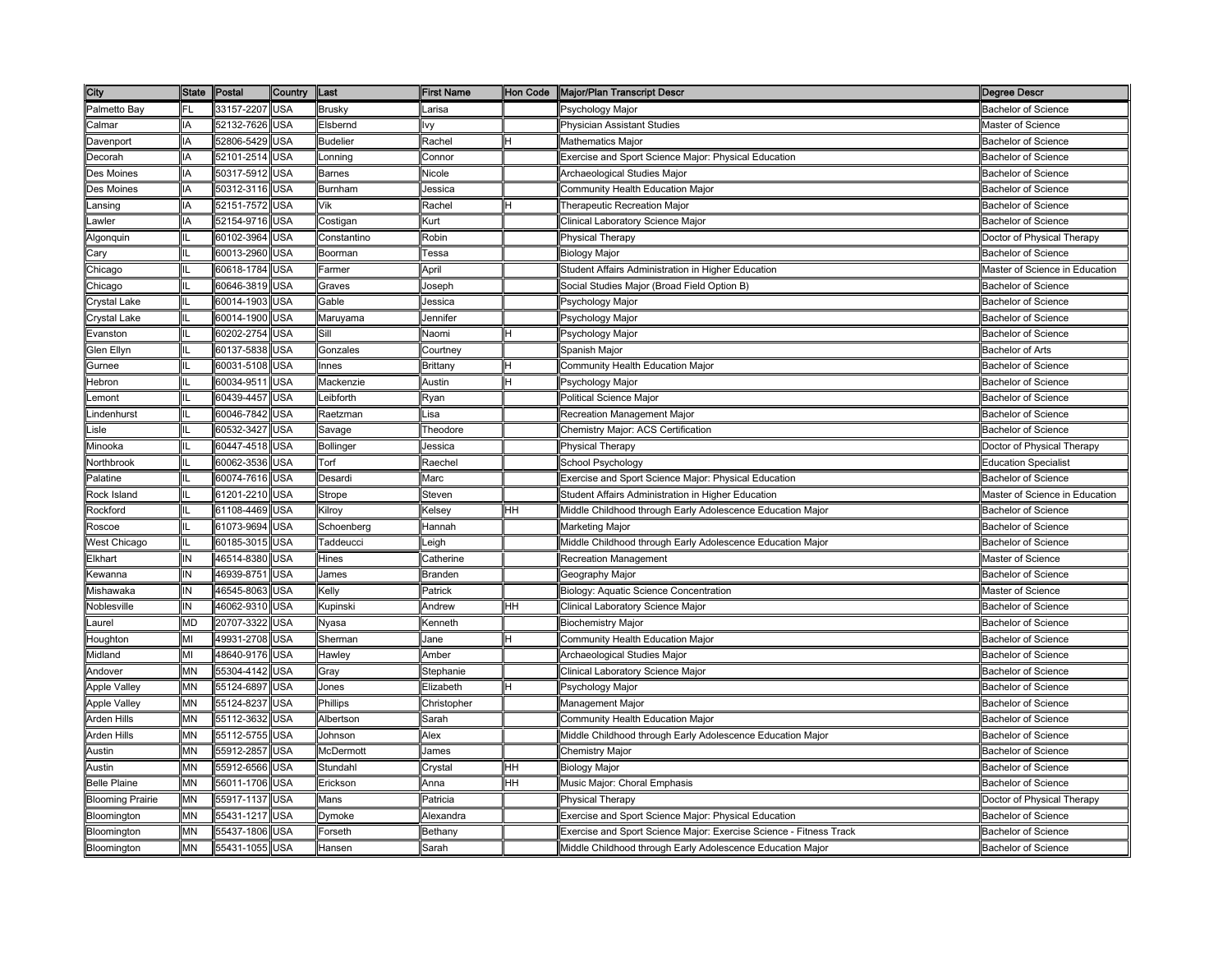| City                 |           | State Postal   | <b>Country</b> | Last            | <b>First Name</b> | Hon Code | Major/Plan Transcript Descr                                                 | <b>Degree Descr</b>            |
|----------------------|-----------|----------------|----------------|-----------------|-------------------|----------|-----------------------------------------------------------------------------|--------------------------------|
| Bloomington          | MN        | 55437-3233 USA |                | _ong            | Kirstin           | н        | Early Childhood through Middle Childhood Education Major                    | <b>Bachelor of Science</b>     |
| Bloomington          | MΝ        | 55420-2221     | USA            | Syrjanen        | Troy              |          | Sociology Major                                                             | Bachelor of Science            |
| Borup                | MN        | 56519-9652     | USA            | Bjorhus         | Jordan            |          | <b>Physical Therapy</b>                                                     | Doctor of Physical Therapy     |
| <b>Brooklyn Park</b> | MΝ        | 55443-4101     | <b>JSA</b>     | Demorett        | loshua            |          | Physics Major: Biomedical Concentration                                     | Bachelor of Science            |
| <b>Brooklyn Park</b> | MΝ        | 55444-1326     | USA            | Riberich        | Anastasia         |          | Social Studies Major (Broad Field Option B)                                 | <b>Bachelor of Science</b>     |
| <b>Burnsville</b>    | MN        | 55306-5060     | USA            | Craig           | Chelsea           |          | Physical Therapy                                                            | Doctor of Physical Therapy     |
| <b>Burnsville</b>    | MN        | 55306-6367     | <b>USA</b>     | Hinze           | Haley             | HH       | Community Health Education Major                                            | <b>Bachelor of Science</b>     |
| <b>Burnsville</b>    | MN        | 55306-6359     | USA            | Nimmo           | Alyssa            |          | Marketing Major                                                             | <b>Bachelor of Science</b>     |
| Byron                | MΝ        | 55920-4221     | USA            | Mauseth         | Matthew           |          | Biology Major: Biomedical Science Concentration                             | <b>Bachelor of Science</b>     |
| Caledonia            | MN        | 55921-1551     | USA            | Cognac          | Jason             |          | Professional Development                                                    | Master of Educ - Prof Dev      |
| Caledonia            | ΜN        | 55921-1063     | USA            | Knutson         | LeeAnn            |          | Psychology Major                                                            | <b>Bachelor of Science</b>     |
| Caledonia            | MΝ        | 55921-4766     | <b>JSA</b>     | Schleich        | Jamie             |          | Middle Childhood through Early Adolescence Education Major                  | <b>Bachelor of Science</b>     |
| Cambridge            | MΝ        | 55008-3724     | USA            | Reamer          | Jeffrey           |          | Community Health Education Major                                            | <b>Bachelor of Science</b>     |
| Carver:              | MΝ        | 55315-9228     | USA            | Gestach         | Kathryn           |          | Biology Major: Biomedical Science Concentration                             | <b>Bachelor of Science</b>     |
| Champlin             | MN        | 55316-2623     | USA            | Kauphusman      | Kristen           |          | Psychology Major                                                            | <b>Bachelor of Science</b>     |
| Chanhassen           | MN        | 55317-7591     | USA            | DuBois          | Erin              | HH       | Archaeological Studies Major                                                | <b>Bachelor of Science</b>     |
| Chatfield            | MN        | 55923-1156     | USA            | Hollermann      | Hannah            | HH       | Biology Major: Biomedical Science Concentration                             | <b>Bachelor of Science</b>     |
| Chatfield            | MΝ        | 55923-1344     | USA            | Meyer           | Heidi             |          | Community Health Education Major                                            | Bachelor of Science            |
| Coon Rapids          | ΜN        | 55448-7004     | USA            | Votaw           | Kevin             | HH       | English Major                                                               | <b>Bachelor of Science</b>     |
| Courtland            | ΜN        | 56021-9734     | USA            | Windschitl      | Carly             |          | Community Health Education Major                                            | <b>Bachelor of Science</b>     |
| <b>Crystal</b>       | MΝ        | 55422-2543     | <b>JSA</b>     | Narveson        | Joel              | HН       | <b>Biology Major</b>                                                        | <b>Bachelor of Science</b>     |
| Detroit Lakes        | MΝ        | 56501-9483     | <b>JSA</b>     | Williams        | Megan             |          | Psychology Major                                                            | <b>Bachelor of Science</b>     |
| Eagan                | MN        | 55123-1927     | USA            | Huisman         | Jana              |          | Finance Major                                                               | <b>Bachelor of Science</b>     |
| Eagan                | MN        | 55122-3390     | <b>USA</b>     | Kucera          | Victoria          |          | <b>Biology Major: Biomedical Science Concentration</b>                      | <b>Bachelor of Science</b>     |
| Eagan                | ΜN        | 55123-3054     | <b>USA</b>     | Schoenecker     | Jennifer          |          | Student Affairs Administration in Higher Education                          | Master of Science in Education |
| Eagan                | <b>MN</b> | 55123-1459     | <b>USA</b>     | Siobeck         | Lindsey           |          | <b>Marketing Major</b>                                                      | <b>Bachelor of Science</b>     |
| Eden Prairie         | ΜN        | 55347-3035     | USA            | <b>Broz</b>     | Carrie            |          | <b>Physical Therapy</b>                                                     | Doctor of Physical Therapy     |
| Eden Prairie         | MN        | 55346-4147     | <b>USA</b>     | Stoll           | Natalie           |          | <b>Biology Major</b>                                                        | <b>Bachelor of Science</b>     |
| Eden Prairie         | MΝ        | 55347-5309     | <b>JSA</b>     | Wargolet        | ≺atie             |          | Middle Childhood through Early Adolescence Education Major                  | <b>Bachelor of Science</b>     |
| Edina                | MΝ        | 55424-1942     | USA            | Halverson       | <b>Victoria</b>   |          | Theatre Arts Major: Design / Technical Emphasis                             | <b>Bachelor of Science</b>     |
| Elgin                | ΜN        | 55932-9324     | USA            | Roberts         | Jenifer           |          | Sociology Major                                                             | <b>Bachelor of Science</b>     |
| Eyota                | MN        | 55934-2328     | <b>USA</b>     | Kimball         | Jessalyn          |          | Art Major                                                                   | <b>Bachelor of Science</b>     |
| Faribault            | <b>MN</b> | 55021-7546     | USA            | Nelson          | Kyle              |          | Marketing Major                                                             | <b>Bachelor of Science</b>     |
| Farmington           | MN        | 55024-1621     | <b>USA</b>     | Doyle           | Andrew            |          | Geography Major                                                             | <b>Bachelor of Science</b>     |
| Farmington           | MN        | 55024-9160     | USA            | Prins           | Danielle          |          | Middle Childhood through Early Adolescence Education Major                  | <b>Bachelor of Science</b>     |
| <b>Grand Rapids</b>  | ΜN        | 55744-2814     | USA            | Hassel          | Wade              |          | Spanish Major                                                               | <b>Bachelor of Arts</b>        |
| Ham Lake             | MΝ        | 55304-6419     | USA            | Anderson        | Kayla             |          | Management Major                                                            | <b>Bachelor of Science</b>     |
| Hamel                | MΝ        | 55340-9627     | <b>JSA</b>     | Nelson          | Matthew           |          | Finance Major                                                               | Bachelor of Science            |
| Houston              | <b>MN</b> | 55943-8146     | <b>JSA</b>     | Jensen          | Erik              |          | Marketing Major                                                             | <b>Bachelor of Science</b>     |
| nver Grove Heights   | <b>MN</b> | 55077-5479     | USA            | Glidden         | Megan             |          | Communication Studies Major: Broadcast and Digital Media Emphasis           | <b>Bachelor of Arts</b>        |
| Janesville           | MN        | 56048-1804     | <b>USA</b>     | Malterer        | Katherine         |          | Exercise and Sport Science Major: Fitness                                   | <b>Bachelor of Science</b>     |
| Janesville           | MN        | 56048-1719 USA |                | Schuch          | Katrina           |          | Exercise and Sport Science Major: Exercise Science - Pre-professional Track | <b>Bachelor of Science</b>     |
| Kilkenny             | MΝ        | 56052-4180     | <b>USA</b>     | Grav            | Amber             |          |                                                                             | <b>Bachelor of Science</b>     |
| Kilkenny             | MΝ        | 56052-4180     | USA            | Gray            | Amber             |          | Psychology Major                                                            | <b>Bachelor of Science</b>     |
| a Crescent           | MΝ        | 55947-1073     | USA            | Benish          | Allison           |          | English Major: Literature Emphasis                                          | <b>Bachelor of Arts</b>        |
| a Crescent           | ΜN        | 55947-9745     | USA            | Chihak          | Sasha             |          | Chemistry Major: ACS Certification                                          | <b>Bachelor of Science</b>     |
| a Crescent.          | MΝ        | 55947-1316 USA |                | <b>Hitchins</b> | Abby              |          | Biology Major: Biomedical Science Concentration                             | <b>Bachelor of Science</b>     |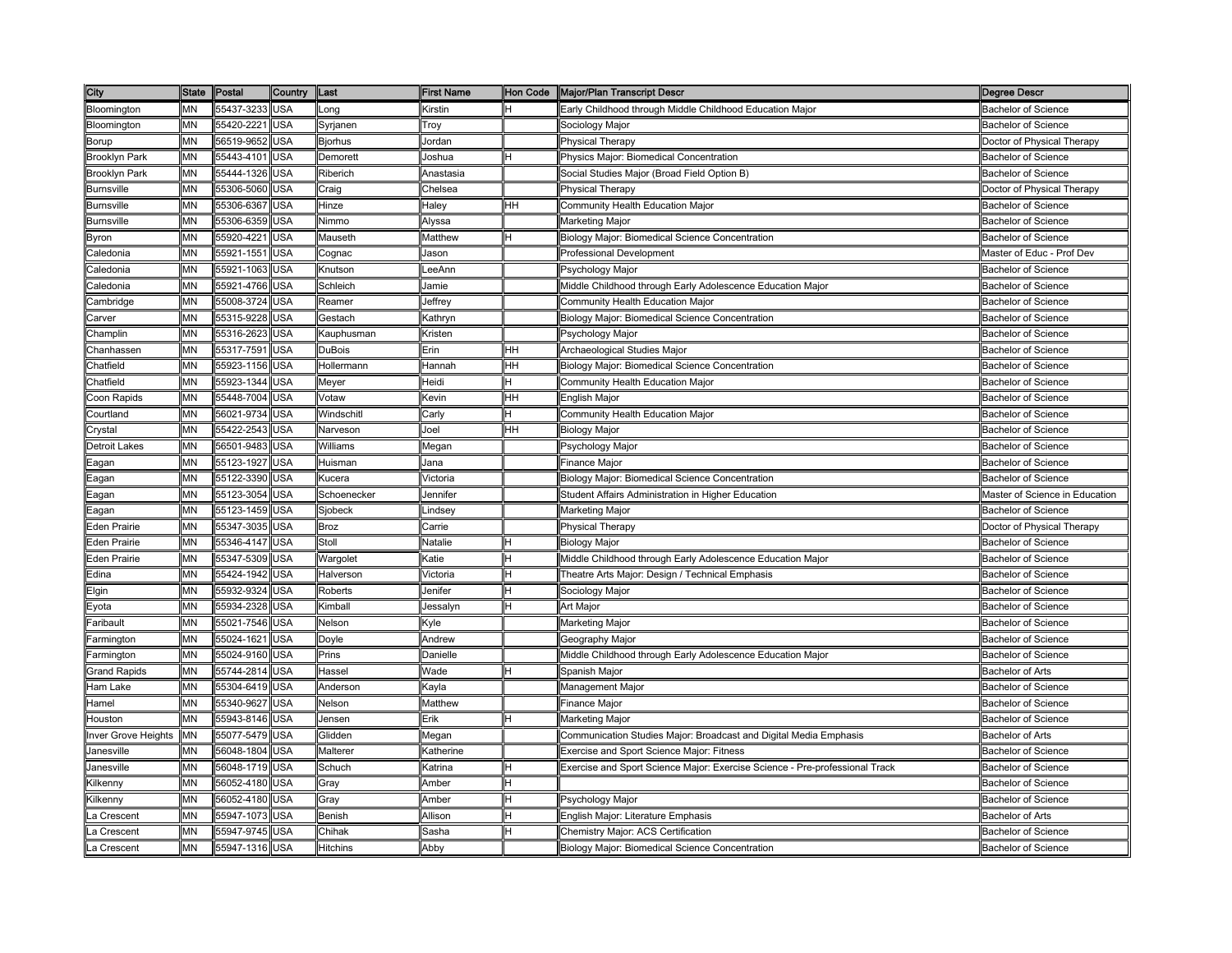| City            |           | State Postal   | <b>Country</b> | Last           | <b>First Name</b> |     | Hon Code   Major/Plan Transcript Descr                                              | <b>Degree Descr</b>            |
|-----------------|-----------|----------------|----------------|----------------|-------------------|-----|-------------------------------------------------------------------------------------|--------------------------------|
| La Crescent     | ΜN        | 55947-9776 USA |                | Horn           | Benjiman          |     | Geography Major                                                                     | <b>Bachelor of Science</b>     |
| a Crescent.     | MΝ        | 55947-1578     | <b>USA</b>     | Houge          | Myah              |     | School Psychology                                                                   | Master of Science in Education |
| .a Crescent     | <b>MN</b> | 55947-9701     | USA            | _ovell         | Dustin            |     | Middle Childhood through Early Adolescence Education Major                          | <b>Bachelor of Science</b>     |
| a Crescent      | MΝ        | 55947-1550     | <b>JSA</b>     | McCune         | Julia             |     | Spanish Majoı                                                                       | <b>Bachelor of Arts</b>        |
| a Crescent      | MΝ        | 55947-9665     | USA            | Merrill        | Jake              |     | Exercise and Sport Science Major: Physical Education                                | <b>Bachelor of Science</b>     |
| .a Crescent     | MN        | 55947-8735     | USA            | Mickschl       | Austin            |     | Social Studies Major (Broad Field Option B)                                         | <b>Bachelor of Science</b>     |
| a Crescent      | MN        | 55947-1147 USA |                | <b>Nehls</b>   | John              | HH  | Physics Major: Optics Emphasis                                                      | <b>Bachelor of Science</b>     |
| .a Crescent     | MN        | 55947-1821     | <b>USA</b>     | Severn         | Andrew            | HH  | Exercise and Sport Science Major: Fitness                                           | <b>Bachelor of Science</b>     |
| ake City        | MN        | 55041-4306     | <b>USA</b>     | Atkinson       | Ashley            | HН  | Spanish Major                                                                       | <b>Bachelor of Science</b>     |
| ake Crystal.    | MN        | 56055-0487     | USA            | Goettl         | Grant             |     | Sociology Major                                                                     | <b>Bachelor of Science</b>     |
| akeville        | ΜN        | 55044-8975     | USA            | Bodine         | Stephen           |     | Physical Therapy                                                                    | Doctor of Physical Therapy     |
| akeville.       | MΝ        | 55044-9333     | <b>JSA</b>     | Stoecklein     | Anna              |     | Physical Therapy                                                                    | Doctor of Physical Therapy     |
| ewiston.        | MΝ        | 55952-1415     | USA            | Opseth         | Joshua            |     | <b>Physics Major</b>                                                                | Bachelor of Science            |
| ino Lakes       | MΝ        | 55014-1410     | USA            | Schmidt        | Melanie           | HH. | Biology Major: Biomedical Science Concentration                                     | <b>Bachelor of Science</b>     |
| Mabel           | MN        | 55954          | <b>JSA</b>     | <b>Brumm</b>   | Ashley            |     | Management Major                                                                    | <b>Bachelor of Science</b>     |
| Mahtomedi       | MN        | 55115-1770 USA |                | Stadum         | Kelly             |     | Communication Studies Major: Broadcast and Digital Media Emphasis                   | <b>Bachelor of Science</b>     |
| Mankato         | ΜN        | 56001-8538     | <b>USA</b>     | Willaert       | Nathaniel         |     | Sociology Major                                                                     | <b>Bachelor of Science</b>     |
| Mantorville     | MΝ        | 55955-8079     | USA            | _arson         | Jill              |     | Sociology Major                                                                     | <b>Bachelor of Science</b>     |
| Maple Grove     | MΝ        | 55311-2117     | <b>USA</b>     | Parker         | Brynn             |     | School Psychology                                                                   | Master of Science in Education |
| Mayer           | MN        | 55360-9523     | USA            | Christopherson | Mallory           |     | Exercise and Sport Science Major: Exercise Science - Pre-professional Track         | <b>Bachelor of Science</b>     |
| Medina          | MΝ        | 55340-9331     | USA            | Johnson        | Brent             |     | Economics Major                                                                     | Bachelor of Arts               |
| Mendota Heights | MΝ        | 55120-1303     | USA            | Voigt          | Angela            |     | Art Education Major                                                                 | <b>Bachelor of Science</b>     |
| Mendota Hts     | MΝ        | 55118-4346     | USA            | <b>Baker</b>   | Maureen           |     | Clinical Laboratory Science Major                                                   | <b>Bachelor of Science</b>     |
| Minneapolis     | MN        | 55413-1375 USA |                | Rich           | <b>Brian</b>      |     | Physics Major: Optics Emphasis                                                      | <b>Bachelor of Science</b>     |
| Moorhead        | ΜN        | 56560-3109     | <b>USA</b>     | Peterson       | Karyn             |     | Recreation Management                                                               | Master of Science              |
| Oak Grove       | <b>MN</b> | 55011-9202     | <b>USA</b>     | Schlangen      | Mary              |     | Communication Studies Major: Organizational and Professional Communication Emphasis | <b>Bachelor of Science</b>     |
| Oakdale         | MΝ        | 55128-2262     | USA            | Kohn           | Elizabeth         |     | Psychology Major                                                                    | <b>Bachelor of Science</b>     |
| <b>Oakdale</b>  | <b>MN</b> | 55128-5391     | USA            | Nyberg         | Michelle          |     | Exercise and Sport Science Major: Exercise Science - Pre-professional Track         | <b>Bachelor of Science</b>     |
| Oronoco         | MΝ        | 55960-1446     | <b>JSA</b>     | Mell           | Emily             |     | Biology Major                                                                       | <b>Bachelor of Science</b>     |
| <b>Dronoco</b>  | MΝ        | 55960-1807     | USA            | Schlotthauer   | Ezra              |     | <b>Biology Major</b>                                                                | <b>Bachelor of Science</b>     |
| Owatonna        | MN        | 55060-3975     | USA            | Schmitz        | Laura             |     | Marketing Major                                                                     | <b>Bachelor of Science</b>     |
| Pierz           | MN        | 56364-2519 USA |                | Jensen         | Kristine          |     | Physician Assistant Studies                                                         | Master of Science              |
| Pine Island     | <b>MN</b> | 55963-9660 USA |                | Squillace      | Karen             |     | Physician Assistant Studies                                                         | Master of Science              |
| Plymouth        | MN        | 55446-2876 USA |                | Groth          | Brandon           | HH  | Mathematics Major: Applied Emphasis                                                 | <b>Bachelor of Science</b>     |
| Plymouth        | MΝ        | 55447-3104     | USA            | saacson        | Mark              |     | Exercise and Sport Science: Human Performance                                       | Master of Science              |
| Plymouth        | ΜN        | 55446-2740     | USA            | McQuilkin      | Ann               |     | Psychology Major                                                                    | <b>Bachelor of Arts</b>        |
| Plymouth        | MΝ        | 55441-6461     | USA            | Newell         | Emily             |     | Therapeutic Recreation Major                                                        | <b>Bachelor of Science</b>     |
| Prior Lake      | MΝ        | 55372-3357     | <b>JSA</b>     | Beckwith       | <b>Kaylee</b>     | HН  | Biology Major: Biomedical Science Concentration                                     | Bachelor of Science            |
| Prior Lake      | MΝ        | 55372-1103     | <b>JSA</b>     | <b>Brunner</b> | Russell           |     | Management Major: General Management and Technology Emphasis                        | <b>Bachelor of Science</b>     |
| Prior Lake      | MN        | 55372-3114     | <b>USA</b>     | Chase          | Kelly             |     | Marketing Major                                                                     | <b>Bachelor of Science</b>     |
| Ramsey          | MN        | 55303-3488     | <b>USA</b>     | Frederickson   | Sara              |     | <b>Physical Therapy</b>                                                             | Doctor of Physical Therapy     |
| Ramsey          | MN        | 55303-3708     | <b>USA</b>     | Vadnais        | Karen             | HH  | Management Major                                                                    | <b>Bachelor of Science</b>     |
| Rochester       | MΝ        | 55904-7286     | USA            | Dier           | Kirsten           |     | <b>Physician Assistant Studies</b>                                                  | Master of Science              |
| Rochester       | MΝ        | 55904-6694     | USA            | Duda           | Jacob             |     | Marketing Major                                                                     | <b>Bachelor of Science</b>     |
| Rochester       | MΝ        | 55904-5407     | USA            | Glasrud        | Travis            |     | Information Systems Major                                                           | <b>Bachelor of Science</b>     |
| Rochester       | ΜN        | 55904-5603     | USA            | Hartman        | _evi              | HН  | Clinical Laboratory Science Major                                                   | <b>Bachelor of Science</b>     |
| Rochester       | MΝ        | 55901-1686 USA |                | Herman         | Scott             |     | Therapeutic Recreation Major                                                        | <b>Bachelor of Science</b>     |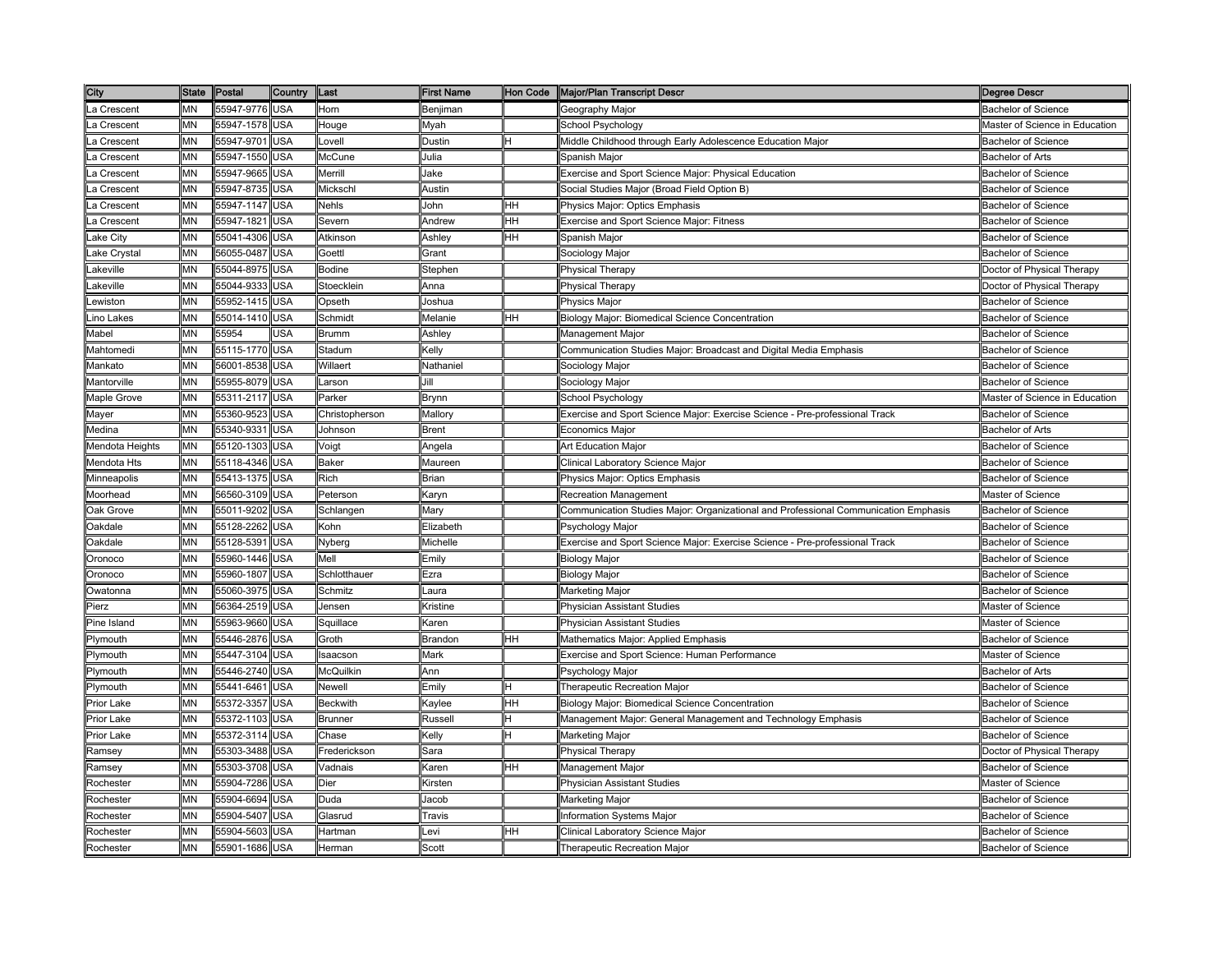| City                 |           | State Postal   | <b>Country</b> | Last                 | <b>First Name</b> |    | Hon Code   Major/Plan Transcript Descr                             | <b>Degree Descr</b>            |
|----------------------|-----------|----------------|----------------|----------------------|-------------------|----|--------------------------------------------------------------------|--------------------------------|
| Rochester            | ΜN        | 55902-1207 USA |                | Jagusch              | Bekken            |    | Computer Science Major                                             | <b>Bachelor of Science</b>     |
| Rochester            | MΝ        | 55901-3859     | <b>USA</b>     | Kemmerick            | Sarah             | HН | <b>Biology Major</b>                                               | <b>Bachelor of Science</b>     |
| Rochester            | MN        | 55901-8764     | USA            | Kluge                | <b>Drew</b>       |    | Clinical Laboratory Science Major                                  | <b>Bachelor of Science</b>     |
| Rochester            | MΝ        | 55901-8017     | <b>JSA</b>     | ewandowski           | sean              |    | Finance Major                                                      | Bachelor of Science            |
| Rochester            | MΝ        | 55901-8824     | <b>JSA</b>     | Melville             | Robin             |    | Marketing Major                                                    | <b>Bachelor of Science</b>     |
| Rochester            | MN        | 55902-2335     | USA            | Murphy               | Ryan              |    | Biology Major: Biomedical Science Concentration                    | <b>Bachelor of Science</b>     |
| Rochester            | MN        | 55904-2923     | USA            | Parks                | Christopher       |    | Biology Major: Cellular and Molecular Biology Concentration        | <b>Bachelor of Science</b>     |
| Rochester            | MN        | 55904-8400     | USA            | Priebe               | Ryan              |    | <b>Biology Major</b>                                               | <b>Bachelor of Science</b>     |
| Rochester            | ΜN        | 55901-3824     | USA            | Rueter               | Emilv             |    | <b>Physician Assistant Studies</b>                                 | Master of Science              |
| Rochester            | ΜN        | 55906-8011     | USA            | Russell              | Steven            |    | Exercise and Sport Science Major: Fitness                          | <b>Bachelor of Science</b>     |
| Rochester            | MΝ        | 55901-0239     | USA            | Saari                | Trent             |    | Sociology Major                                                    | <b>Bachelor of Science</b>     |
| Rochester            | MΝ        | 55906-4085     | <b>JSA</b>     | Salzman              | Julia             |    | School Psychology                                                  | Master of Science in Education |
| Rochester            | MΝ        | 55906-4572     | USA            | Schoonover           | Sara              |    | International Business Major                                       | Bachelor of Science            |
| Rosemount            | MΝ        | 55068-1278     | USA            | Hoel                 | Natalie           |    | Exercise and Sport Science Major: Exercise Science - Fitness Track | <b>Bachelor of Science</b>     |
| Rosemount            | MN        | 55068-4601     | USA            | McCorkell            | <b>Bailey</b>     | HH | Psychology Major                                                   | <b>Bachelor of Arts</b>        |
| Roseville            | MΝ        | 55113-6942     | USA            | Van Tyn              | Devon             |    | Communication Studies Major: Interpersonal Communication Emphasis  | <b>Bachelor of Arts</b>        |
| Saint Charles        | MΝ        | 55972-2002     | USA            | Andring              | Kimberly          |    | Middle Childhood through Early Adolescence Education Major         | <b>Bachelor of Science</b>     |
| Saint James          | MΝ        | 56081-1437     | USA            | Mueller              | Brett             |    | Biology Major                                                      | <b>Bachelor of Science</b>     |
| Saint Paul           | MN        | 55106-2375     | USA            | Charnell             | Elizabeth         |    | Sociology Major                                                    | <b>Bachelor of Science</b>     |
| Saint Paul           | MΝ        | 55104-3522     | USA            | Kaiser               | Lauren            |    | Biology Major                                                      | <b>Bachelor of Science</b>     |
| Saint Paul           | MΝ        | 55104-6232     | <b>JSA</b>     | Ovans                | Maureen           |    | Physician Assistant Studies                                        | Master of Science              |
|                      | MΝ        |                |                |                      |                   |    |                                                                    | Master of Science              |
| Saint Paul           | ΜN        | 55106-5710     | USA            | Zimmerman<br>Allison | Dana              | HH | Exercise and Sport Science: Physical Education Teaching            |                                |
| Savage               |           | 55378-3020     | <b>USA</b>     |                      | Laurel            |    | <b>Accountancy Major</b>                                           | Bachelor of Science            |
| Shoreview            | MN        | 55126-4705     | USA            | Anderson             | Kristen           |    | Marketing Major                                                    | <b>Bachelor of Science</b>     |
| Shoreview            | MΝ        | 55126-4729 USA |                | Swanson              | Sarah             | HH | Sociology Major                                                    | <b>Bachelor of Science</b>     |
| Sleepy Eye           | MN        | 56085-4310     | <b>USA</b>     | Seifert              | Allison           |    | Exercise and Sport Science: Human Performance                      | Master of Science              |
| South Haven          | MΝ        | 55382-3826     | USA            | Rattray              | Jennifer          |    | Marketing Major                                                    | <b>Bachelor of Science</b>     |
| <b>Spring Valley</b> | MN        | 55975-1209     | USA            | Berhow               | Brianna           |    | Middle Childhood through Early Adolescence Education Major         | <b>Bachelor of Science</b>     |
| Stillwater           | MΝ        | 55082-9616     | <b>JSA</b>     | <b>Boldt</b>         | Rachel            |    | Community Health Education Major                                   | Bachelor of Science            |
| Stillwater           | MN        | 55082-4238     | USA            | Fedor                | Alyssa            |    | Mathematics Major: Education Emphasis                              | <b>Bachelor of Science</b>     |
| Stillwater           | MN        | 55082-1571     | USA            | Moore                | Riley             |    | Economics Major                                                    | <b>Bachelor of Science</b>     |
| Two Harbors          | MN        | 55616-1617 USA |                | Turk                 | <b>Brian</b>      |    | Student Affairs Administration in Higher Education                 | Master of Science in Education |
| Vadnais Heights      | MN        | 55127-7830 USA |                | Anderson             | Tyler             |    | Exercise and Sport Science Major: Sport Management                 | <b>Bachelor of Science</b>     |
| Vadnais Heights      | <b>MN</b> | 55127-3538 USA |                | Fitzsimmons          | Jasmine           |    | Psychology Major                                                   | <b>Bachelor of Arts</b>        |
| Waconia              | <b>MN</b> | 55387-4510     | <b>USA</b>     | Bourgeois            | Katherine         | HH | English Major: Rhetoric and Writing Emphasis                       | <b>Bachelor of Arts</b>        |
| Naseca               | MΝ        | 56093-5618     | USA            | Harguth              | Alison            |    | Marketing Major                                                    | <b>Bachelor of Science</b>     |
| Naseca               | MΝ        | 56093-5159     | JSA            | _ecocq               | Bethany           |    | Marketing Major                                                    | Bachelor of Science            |
| Natertown            | MΝ        | 55388-0995     | USA            | <b>Salonek</b>       | <b>Kristine</b>   |    | Middle Childhood through Early Adolescence Education Major         | Bachelor of Science            |
| Winona               | MΝ        | 55987-3335     | USA            | Christensen          | Eric              |    | <b>Physical Therapy</b>                                            | Doctor of Physical Therapy     |
| Winona               | MN        | 55987-2913     | <b>USA</b>     | Hanson               | Jacob             |    | <b>Accountancy Major</b>                                           | Bachelor of Science            |
| Winona               | MΝ        | 55987-7609     | <b>USA</b>     | Hengel               | Alyssa            |    | Middle Childhood through Early Adolescence Education Major         | <b>Bachelor of Science</b>     |
| Winona               | ΜN        | 55987-2149     | USA            | Howes                | Nicole            |    | School Psychology                                                  | Master of Science in Education |
| Winona               | MΝ        | 55987-2466     | USA            | Zannotti             | Bryan             |    | Music Major: Performance Emphasis                                  | <b>Bachelor of Science</b>     |
| Zumbrota             | MN        | 55992-1485     | USA            | Funk                 | Joshua            |    | Exercise and Sport Science Major: Physical Education               | <b>Bachelor of Science</b>     |
| <b>Billings</b>      | МT        | 59102-3326     | <b>JSA</b>     | Geyer                | Blaise            |    | Biology Major                                                      | Bachelor of Science            |
| Dickinson            | <b>ND</b> | 58601-4834     | USA            | Dworshak             | _vdia             |    | Student Affairs Administration in Higher Education                 | Master of Science in Education |
| Thompson             | ND        | 58278-4224     | USA            | Quade                | Amy               |    | Clinical Laboratory Science Major                                  | <b>Bachelor of Science</b>     |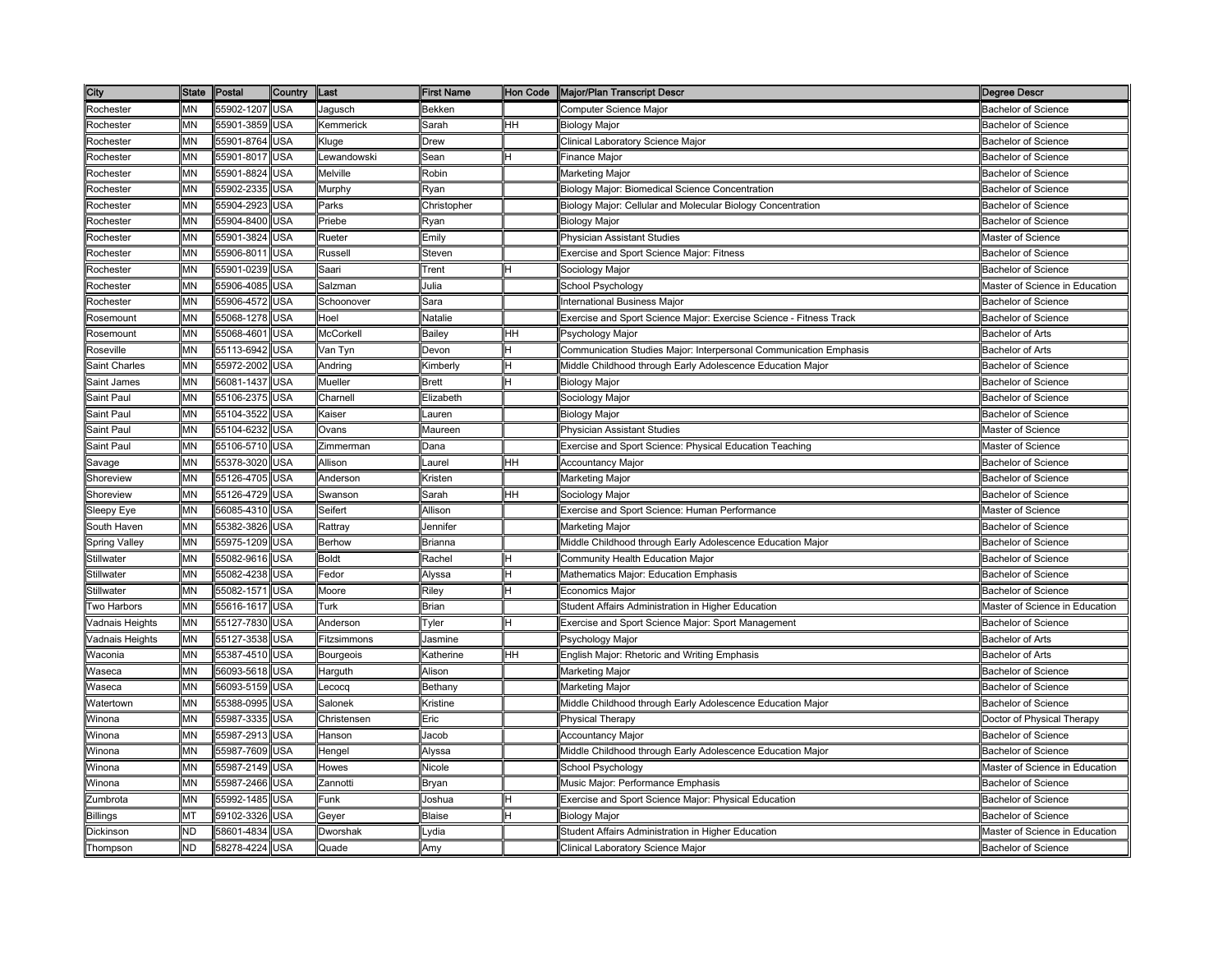| City                    | <b>State</b> | Postal         | Country    | Last            | First Name    | Hon Code | Major/Plan Transcript Descr                                                         | Degree Descr                   |
|-------------------------|--------------|----------------|------------|-----------------|---------------|----------|-------------------------------------------------------------------------------------|--------------------------------|
| <b>Berkeley Heights</b> | NJ           | 07922-2644     | <b>USA</b> | Wang            | YiWen         |          | Software Engineering                                                                | Master of Software Engineering |
| Piscataway              | NJ           | 08854-6205     | USA        | <b>Bautista</b> | Francesca     |          | Psychology Major                                                                    | Bachelor of Science            |
| Binghamton              | NY           | 13902-6000     | USA        | Miller          | Taumi         |          | Student Affairs Administration in Higher Education                                  | Master of Science in Education |
| Corona                  | NY           | 11368-3659     | JSA        | Jiang           | Mengying      |          | Finance Major                                                                       | Bachelor of Science            |
| Portland                | OR.          | 97221-2649     | USA        | Laukkanen       | Katri         |          | Biology: Aquatic Science Concentration                                              | Master of Science              |
| Drexel Hill             | PA           | 19026-3217     | USA        | Savarese        | Lisa          |          | Therapeutic Recreation                                                              | Master of Science              |
| CHENNAI                 | TΝ           | 600093         | IND        | Chandrasekaran  | Rajagopal     |          | Software Engineering                                                                | Master of Software Engineering |
| Franklin                | TΝ           | 37064-9249     | USA        | Felber          | Tyler         |          | Marketing Major                                                                     | <b>Bachelor of Science</b>     |
| Albany                  | WI           | 53502-0368     | USA        | Schulz          | Megan         |          | Psychology Major                                                                    | <b>Bachelor of Science</b>     |
| Alma                    | WI           | 54610-8255     | USA        | Ruff            | Hannah        |          | Psychology Major                                                                    | <b>Bachelor of Science</b>     |
| Amery                   | WI           | 54001-1523     | USA        | Rubenzer        | Matthew       |          | Management Major                                                                    | <b>Bachelor of Science</b>     |
| Amherst                 | WI           | 54406-9380     | USA        | Hunt            | Cody          | HН       | Physics Major: Computational Emphasis                                               | Bachelor of Science            |
| Antigo                  | WI           | 54409-9527     | <b>JSA</b> | Below           | Britney       |          | School Psychology                                                                   | Master of Science in Education |
| Appleton                | WI           | 54914-3463     | USA        | Armstrong       | Terry         |          | Mathematics Major                                                                   | <b>Bachelor of Science</b>     |
| Appleton                | WI           | 54911-1433     | USA        | Avery           | Sara          |          | Biology Major: Biomedical Science Concentration                                     | <b>Bachelor of Science</b>     |
| Appleton                | WI           | 54915-9424     | USA        | Brockman        | Brett         |          | Biology Major: Cellular and Molecular Biology Concentration                         | <b>Bachelor of Science</b>     |
| Appleton                | WI           | 54914-6888     | USA        | Farrell         | Gregg         |          | Professional Development                                                            | Master of Educ - Prof Dev      |
| Appleton                | WI           | 54915-7433     | USA        | Jansen          | Corey         |          | <b>Accountancy Major</b>                                                            | <b>Bachelor of Science</b>     |
| Appleton                | WI           | 54911-8546     | USA        | Jansen          | Maria         | HН       | Finance Major                                                                       | <b>Bachelor of Science</b>     |
| Appleton                | WI           | 54911-5069     | <b>JSA</b> | Johnson         | Danielle      |          | Psychology Major                                                                    | <b>Bachelor of Science</b>     |
| Appleton                | WI           | 54913-7636     | <b>JSA</b> | Jones           | Sarah         |          | Psychology Major                                                                    | Bachelor of Science            |
| Appleton                | WI           | 54911-3034     | <b>JSA</b> | avarda          | uke.          |          | Exercise and Sport Science Major: Physical Education                                | <b>Bachelor of Science</b>     |
| Appleton                | WI           | 54913-9319     | USA        | _uchterhand     | Wesley        | HH       | General Science (Broadfield) Major                                                  | <b>Bachelor of Science</b>     |
| Appleton                | WI           | 54914-1531     | <b>USA</b> | <b>Neilitz</b>  | Sena          |          | Biology Major: Biomedical Science Concentration                                     | <b>Bachelor of Science</b>     |
| Appleton                | WI           | 54914-2354     | USA        | Nelson          | Jennifer      |          | Middle Childhood through Early Adolescence Education Major                          | <b>Bachelor of Science</b>     |
| Appleton                | WI           | 54914-8536     | USA        | Probst          | Ali           |          | Marketing Major                                                                     | <b>Bachelor of Science</b>     |
| Appleton                | WI           | 54915-6622     | USA        | Reader          | Thomas        |          | Communication Studies Major: Organizational and Professional Communication Emphasis | <b>Bachelor of Arts</b>        |
| Appleton                | WI           | 54915-9387     | USA        | Romenesko       | Steven        |          | Spanish Major                                                                       | <b>Bachelor of Arts</b>        |
| Appleton                | WI           | 54911-1962     | <b>JSA</b> | Shepherd        | ames          |          | Exercise and Sport Science Major: Sport Management                                  | Bachelor of Science            |
| Appleton                | WI           | 54915-4428     | <b>JSA</b> | Sommerfeld      | Kevin         |          | English Major: Rhetoric and Writing Emphasis                                        | <b>Bachelor of Arts</b>        |
| Appleton                | WI           | 54915-2827     | USA        | Suttner         | Adam          |          | <b>Biology Major</b>                                                                | <b>Bachelor of Science</b>     |
| Appleton                | WI           | 54911-5124 USA |            | Tetzlaff        | Kayla         |          | Middle Childhood through Early Adolescence Education Major                          | Bachelor of Science            |
| Arbor Vitae             | WI           | 54568-9550     | USA        | Weske           | Karisa        |          | School Psychology                                                                   | Master of Science in Education |
| Arcadia                 | WI           | 54612-9023     | <b>USA</b> | Ferguson        | Mackenzie     |          | School Psychology                                                                   | Master of Science in Education |
| Arcadia                 | WI           | 54612-8775     | USA        | Rumpel          | Jordan        |          | Finance Major                                                                       | <b>Bachelor of Science</b>     |
| Arcadia                 | WI           | 54612-8245     | USA        | Sonsalla        | Aaron         |          | Finance Major                                                                       | Bachelor of Science            |
| Athens                  | WI           | 54411-8774     | USA        | Sisko           | Elizabeth     |          | <b>Biology Major</b>                                                                | <b>Bachelor of Science</b>     |
| Auburndale              | WI           | 54412-9639     | <b>JSA</b> | ≺remer          | Daniel        |          | Recreation Management Major                                                         | Bachelor of Science            |
| Baldwin                 | WI           | 54002-6309     | <b>JSA</b> | Donahoe         | Sara          |          | Communication Studies Major: Organizational and Professional Communication Emphasis | <b>Bachelor of Arts</b>        |
| Baldwin                 | WI           | 54002-5318     | USA        | Newton          | Jenna         |          | Nuclear Medicine Technology Major                                                   | <b>Bachelor of Science</b>     |
| Bangor                  | WI           | 54614          | <b>JSA</b> | Clark           | Megan         |          | History Major: Regional Emphasis                                                    | <b>Bachelor of Arts</b>        |
| Bangor                  | WI           | 54614-0325     | USA        | Hanson          | Breanna       |          | English Major: Rhetoric and Writing Emphasis                                        | Bachelor of Arts               |
| Baraboo                 | WI           | 53913-9393     | USA        | <b>Brinker</b>  | <b>Kelsey</b> |          | Management Major                                                                    | <b>Bachelor of Science</b>     |
| <b>Baraboo</b>          | WI           | 53913-9508     | USA        | Greenwood       | Kelsey        |          | Psychology Major                                                                    | <b>Bachelor of Science</b>     |
| Baraboo                 | WI           | 53913-2600     | USA        | _eon            | Jonathan      |          | International Business Major                                                        | <b>Bachelor of Science</b>     |
| Baraboo                 | WI           | 53913-1250     | USA        | Prochnow        | Jason         |          | Marketing Major                                                                     | <b>Bachelor of Science</b>     |
| Baraboo                 | WI           | 53913-1021     | USA        | Ramsev          | Rebecca       |          | <b>Accountancy Major</b>                                                            | <b>Bachelor of Science</b>     |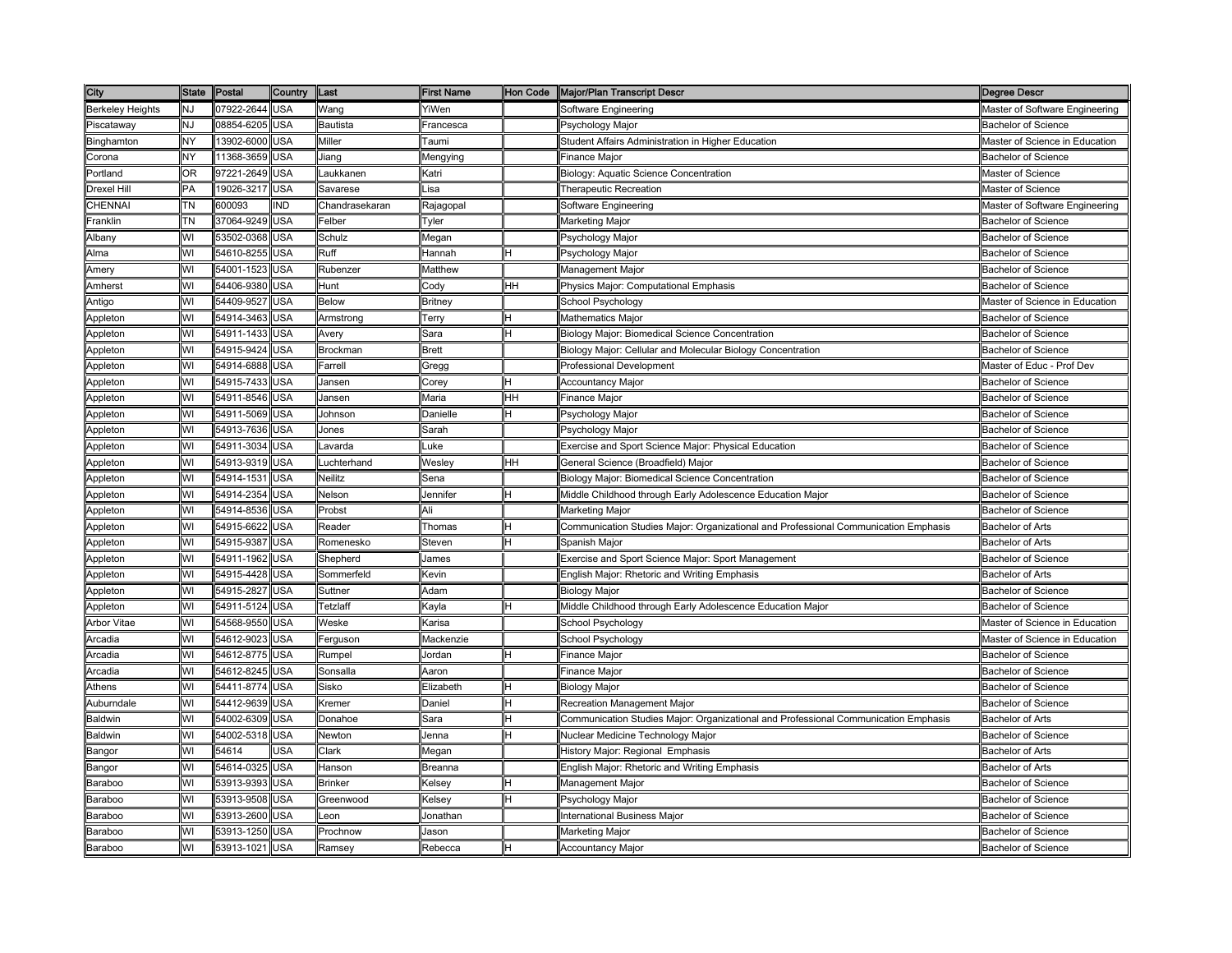| City                     | State | Postal         | Country    | Last              | <b>First Name</b>                                                                          | Hon Code | Major/Plan Transcript Descr                                                         | <b>Degree Descr</b>            |
|--------------------------|-------|----------------|------------|-------------------|--------------------------------------------------------------------------------------------|----------|-------------------------------------------------------------------------------------|--------------------------------|
| Baraboo                  | WI    | 53913-1269     | <b>USA</b> | Szymanski         | Julie                                                                                      |          | Communication Studies Major: Organizational and Professional Communication Emphasis | <b>Bachelor of Science</b>     |
| Bayfield                 | WI    | 54814-4683     | USA        | Carlson           | Rita                                                                                       |          | Biology Major                                                                       | <b>Bachelor of Science</b>     |
| Beaver Dam               | WI    | 53916-2028     | USA        | Biel              | Zachary                                                                                    |          | Economics Major                                                                     | Bachelor of Science            |
| <b>Beaver Dam</b>        | WI    | 53916-9064     | <b>JSA</b> | Curwick           | Ryan                                                                                       |          | Finance Major                                                                       | Bachelor of Science            |
| Beaver Dam               | WI    | 53916-9795     | USA        | Jeanes            | Rebecca                                                                                    |          | English Major: Rhetoric and Writing Emphasis                                        | Bachelor of Arts               |
| <b>Beaver Dam</b>        | WI    | 53916-9430     | USA        | Lynn              | Alyson                                                                                     |          | Communication Studies Major: Organizational and Professional Communication Emphasis | <b>Bachelor of Arts</b>        |
| Beaver Dam               | WI    | 53916-9630     | <b>USA</b> | Stofflet          | Hannah                                                                                     |          | Biology Major: Cellular and Molecular Biology Concentration                         | <b>Bachelor of Science</b>     |
| <b>Belleville</b>        | WI    | 53508          | USA        | D'Orazio          | Jennifer                                                                                   |          | Physical Therapy                                                                    | Doctor of Physical Therapy     |
| <b>Belleville</b>        | WI    | 53508-9211     | USA        | Meyer             | Elicia                                                                                     |          | Early Childhood through Middle Childhood Education Major                            | Bachelor of Science            |
| <b>Belmont</b>           | WI    | 53510-9632     | <b>USA</b> | Kasten            | Megan                                                                                      | HН       | <b>Archaeological Studies Major</b>                                                 | <b>Bachelor of Science</b>     |
| Beloit                   | WI    | 53511-1940     | USA        | Cerniglia         | ≺atie                                                                                      |          | Communication Studies Major: Broadcast and Digital Media Emphasis                   | Bachelor of Science            |
| <b>Beloit</b>            | WI    | 53511-8495     | <b>JSA</b> | Draeving          | Tiffanv                                                                                    |          | Physics Major: Biomedical Concentration                                             | Bachelor of Science            |
| Beloit                   | WI    | 53511-6021     | USA        | Gamble            | Terrell                                                                                    |          | Economics Major                                                                     | Bachelor of Science            |
| <b>Beloit</b>            | WI    | 53511-1900     | <b>USA</b> | Le                | Thi                                                                                        |          | <b>Physical Therapy</b>                                                             | Doctor of Physical Therapy     |
| Birchwood                | WI    | 54817-2006     | <b>USA</b> | <b>Burch</b>      | Zachary                                                                                    |          | Management Major                                                                    | <b>Bachelor of Science</b>     |
| <b>Black Earth</b>       | WI    | 53515-9200     | <b>USA</b> | <b>Burmeister</b> | Tyler                                                                                      |          | Exercise and Sport Science Major: Sport Management                                  | <b>Bachelor of Science</b>     |
| <b>Black River Falls</b> | WI    | 54615-2004     | <b>USA</b> | <b>Millis</b>     | Krysta                                                                                     |          | <b>Physical Therapy</b>                                                             | Doctor of Physical Therapy     |
| <b>Black River Falls</b> | WI    | 54615-9295     | USA        | Peterson          | Jared                                                                                      |          | <b>Biology Major</b>                                                                | <b>Bachelor of Science</b>     |
| <b>Black River Falls</b> | WI    | 54615-6322     | USA        | Stenulson         | Carla                                                                                      |          | Art Major                                                                           | <b>Bachelor of Science</b>     |
| Blair                    | WI    | 54616-9310     | USA        | Johnson           | Chelsea                                                                                    |          | Middle Childhood through Early Adolescence Education Major                          | Bachelor of Science            |
| Bloomer                  | WI    | 54724-4358     | USA        | Seibel            | Kelsie                                                                                     |          | Biology Major                                                                       | Bachelor of Science            |
| <b>Blue Mounds</b>       | WI    | 53517-9612     | <b>USA</b> | Johnson           | Katie                                                                                      |          | Art Major                                                                           | Bachelor of Science            |
| Boscobel                 | WI    | 53805-1710 USA |            | Clark             | Brennen                                                                                    |          | Finance Major: Risk, Insurance and Financial Planning Concentration                 | <b>Bachelor of Science</b>     |
| Boscobel                 | WI    | 53805-1724     | <b>USA</b> | Frazee            | Joel                                                                                       |          | <b>Professional Development</b>                                                     | Master of Educ - Prof Dev      |
| <b>Boulder Junction</b>  | WI    | 54512-9773 USA |            | Spagnoli          | Angela                                                                                     |          | Communication Studies Major: Broadcast and Digital Media Emphasis                   | Bachelor of Arts               |
| <b>Brodhead</b>          | WI    | 53520-9537     | USA        | Johnson           | Eric                                                                                       | HН       | Nuclear Medicine Technology Major                                                   | Bachelor of Science            |
| <b>Brodhead</b>          | WI    | 53520-1045     | <b>USA</b> | Schwartzlow       | Brittany                                                                                   |          | <b>Biology Major</b>                                                                | <b>Bachelor of Science</b>     |
| <b>Brookfield</b>        | WI    | 53005-3718     | USA        | Bartsch           | Jason                                                                                      | HН       | History Major: Regional Emphasis                                                    | <b>Bachelor of Science</b>     |
| <b>Brookfield</b>        | WI    | 53005-3246     | USA        | Byrne             | Lauren                                                                                     |          | School Psychology                                                                   | Master of Science in Education |
| <b>Brookfield</b>        | WI    | 53005-7605     | USA        | Dashew            | Abebe                                                                                      |          | Political Science Major                                                             | <b>Bachelor of Science</b>     |
| <b>Brookfield</b>        | WI    | 53045-7468     | USA        | Schuette          | David                                                                                      |          | Accountancy Major                                                                   | <b>Bachelor of Science</b>     |
| Brooklyn                 | WI    | 53521-9051     | <b>USA</b> | Prahl             | Jamie                                                                                      |          | Professional Development                                                            | Master of Educ - Prof Dev      |
| <b>Brown Deer</b>        | WI    | 53223-3453     | USA        | <b>Becker</b>     | Nicholas                                                                                   |          | Marketing Major                                                                     | Bachelor of Science            |
| <b>Brown Deer</b>        | WI    | 53223-2944     | <b>USA</b> | Schimenz          | David                                                                                      |          | Biology Major: Biomedical Science Concentration                                     | <b>Bachelor of Science</b>     |
| Burlington               | WI    | 53105-7009     | USA        | Wooden            | Anna                                                                                       |          | Theatre Arts Major: Design / Technical Emphasis                                     | <b>Bachelor of Arts</b>        |
| Caledonia                | WI    | 53108-9541     | USA        | Ehleiter          | <elly< td=""><td></td><td>Psychology Major</td><td><b>Bachelor of Science</b></td></elly<> |          | Psychology Major                                                                    | <b>Bachelor of Science</b>     |
| aledonia:                | WI    | 53108-9758     | USA        | Henderson         | Hannah                                                                                     |          | Political Science Major                                                             | Bachelor of Science            |
| :ambria                  | WI    | 53923-9616     | USA        | Wiersma           | Carissa                                                                                    | HН       | Communication Studies Major: Organizational and Professional Communication Emphasis | Bachelor of Arts               |
| Cassville                | WI    | 53806-9737     | USA        | Schnering         | Stacey                                                                                     | HН       | Exercise and Sport Science Major: Fitness                                           | <b>Bachelor of Science</b>     |
| Cedar Grove              | WI    | 53013-1623     | USA        | Obbink            | Stephanie                                                                                  |          | Exercise and Sport Science Major: Physical Education                                | <b>Bachelor of Science</b>     |
| Cedarburg                | WI    | 53012-1317     | <b>USA</b> | Miller            | Cassandra                                                                                  |          | Spanish Major                                                                       | <b>Bachelor of Science</b>     |
| Cedarburg                | WI    | 53012-1001     | <b>USA</b> | Tanel             | Corinn                                                                                     |          | Biology Major: Biomedical Science Concentration                                     | Bachelor of Science            |
| Chetek                   | WI    | 54728-9754     | USA        | Wardon            | Jacob                                                                                      |          | Physics Major                                                                       | Bachelor of Science            |
| Chilton                  | WI    | 53014-9000     | <b>USA</b> | Ott               | <b>Katherine</b>                                                                           | HН       | Mathematics Major                                                                   | Bachelor of Science            |
| Chippewa Fls             | WI    | 54729-2128     | USA        | Pritchard         | Hannah                                                                                     |          | Therapeutic Recreation Major                                                        | Bachelor of Science            |
| Chippewa Fls             | WI    | 54729-7120     | USA        | <b>Shilts</b>     | Samuel                                                                                     |          | Music Major: Performance Emphasis                                                   | Bachelor of Science            |
| Clintonville             | WI    | 54929-1104     | USA        | Gast              | Kenneth                                                                                    |          | Biology Major: Cellular and Molecular Biology Concentration                         | <b>Bachelor of Science</b>     |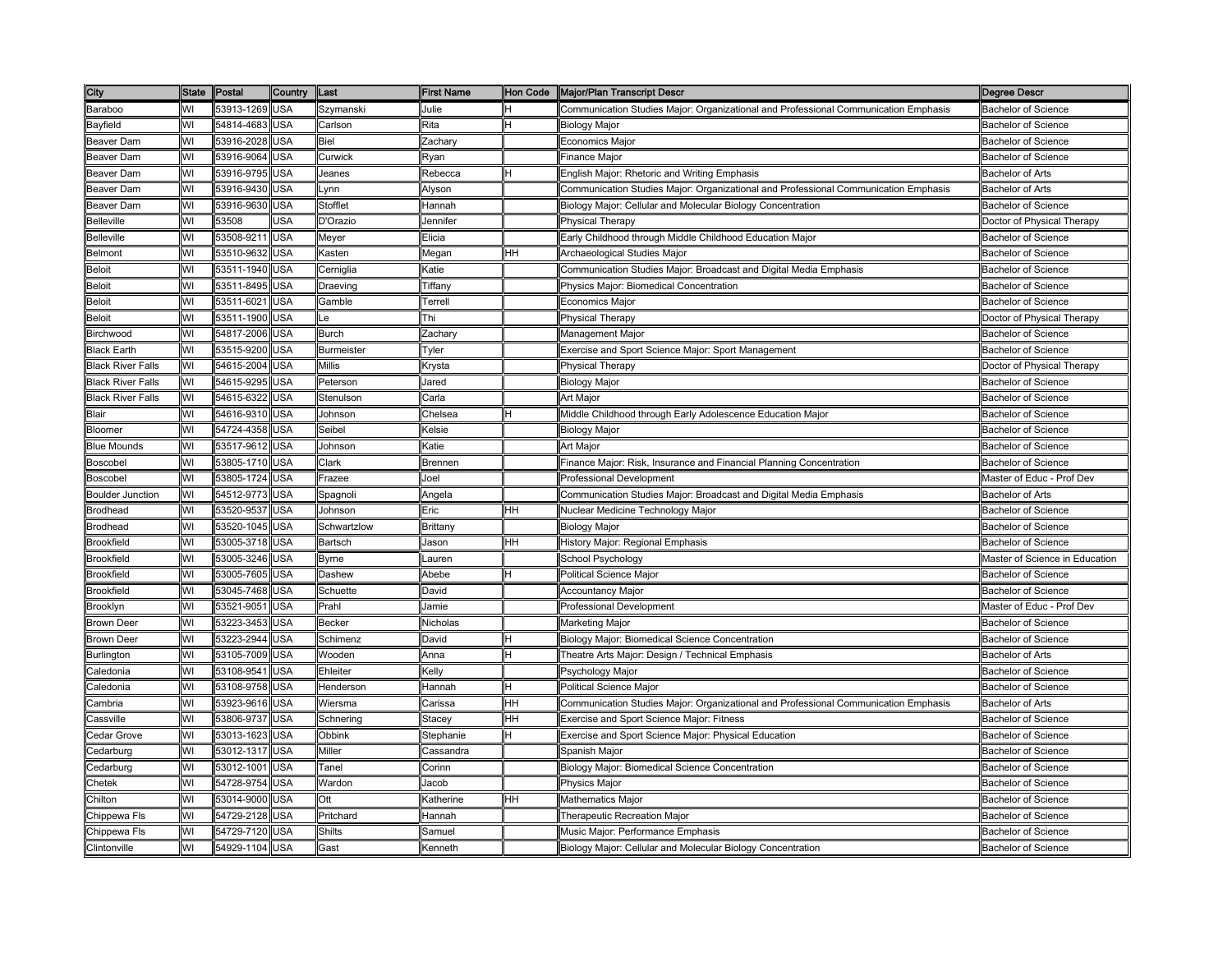| City                  |    | State Postal   | <b>Country</b> | Last              | <b>First Name</b> |    | Hon Code Major/Plan Transcript Descr                                | Degree Descr               |
|-----------------------|----|----------------|----------------|-------------------|-------------------|----|---------------------------------------------------------------------|----------------------------|
| Clintonville          | WI | 54929-9188     | <b>USA</b>     | <b>Mitchell</b>   | Sara              |    | Community Health Education Major                                    | <b>Bachelor of Science</b> |
| Colby                 | WI | 54421-9512     | <b>USA</b>     | _ang              | ee-               |    | Psychology Major                                                    | <b>Bachelor of Science</b> |
| Colby                 | WI | 54421-9336     | USA            | Schaefer          | Benjamin          |    | Exercise and Sport Science: Human Performance                       | Master of Science          |
| Colgate               | WI | 53017-9736     | <b>JSA</b>     | Flanagan          | Molly             |    | Biology Major                                                       | <b>Bachelor of Science</b> |
| Colgate               | WI | 53017-9115     | USA            | Moses             | Christy           |    | <b>Therapeutic Recreation Major</b>                                 | <b>Bachelor of Science</b> |
| Columbus              | WI | 53925-2301     | USA            | Anton             | Alexander         |    | Finance Major: Risk, Insurance and Financial Planning Concentration | Bachelor of Science        |
| Columbus              | WI | 53925-1538     | <b>USA</b>     | Hood              | John              |    | Geography Major                                                     | <b>Bachelor of Science</b> |
| Columbus              | WI | 53925-9309     | <b>USA</b>     | Smith             | Rachel            | н  | Recreation Management Major                                         | Bachelor of Science        |
| <b>Combined Locks</b> | WI | 54113-1142     | <b>USA</b>     | Heckner           | Jennifer          |    | Marketing Major                                                     | <b>Bachelor of Science</b> |
| Coon Valley           | WI | 54623-0117     | <b>USA</b>     | Helseth           | Emily             |    | Psychology Major                                                    | <b>Bachelor of Arts</b>    |
| Cornell               | WI | 54732-8279     | USA            | Smith             | Timothy           | HH | English Major                                                       | <b>Bachelor of Science</b> |
| Cottage Grove         | WI | 53527-9437     | <b>JSA</b>     | Mendez-Smith      | Mikaela           |    | Psychology Major                                                    | <b>Bachelor of Science</b> |
| Cuba City             | WI | 53807-1007     | USA            | Donar             | Thomas            |    | Spanish Major                                                       | Bachelor of Science        |
| Cudahy                | WI | 53110-2015     | USA            | Canzoneri         | Ariel             |    | <b>Biology Major: Biomedical Science Concentration</b>              | <b>Bachelor of Science</b> |
| Cudahy                | WI | 53110-2934     | <b>USA</b>     | Janicek           | Sarah             |    | Exercise and Sport Science Major: Physical Education                | <b>Bachelor of Science</b> |
| Cumberland            | WI | 54829-9712     | <b>USA</b>     | Gramberg          | Tabetha           |    | Professional Development                                            | Master of Educ - Prof Dev  |
| Custer                | WI | 54423-9610     | <b>USA</b>     | Retzki            | Kyle              | HH | Clinical Laboratory Science Major                                   | <b>Bachelor of Science</b> |
| Custer                | WI | 54423-9610     | USA            | Wysocki           | Heidi             | HН | Middle Childhood through Early Adolescence Education Major          | <b>Bachelor of Science</b> |
| Dane                  | WI | 53529-9741     | USA            | Ninmann           | Olivia            |    | Psychology Major                                                    | <b>Bachelor of Science</b> |
| Darien                | WI | 53114-1566     | USA            | Emmrich           | Amanda            |    | Clinical Laboratory Science Major                                   | <b>Bachelor of Science</b> |
| Darien                | WI | 53114-1568     | USA            | Norris            | Aaron             |    | Mathematics Major: Education Emphasis                               | <b>Bachelor of Science</b> |
| Darlington            | WI | 53530-1226     | USA            | Boll              | Jacob             | HH | Social Studies Major (Broad Field Option B)                         | <b>Bachelor of Science</b> |
| Darlington            | WI | 53530-1226     | <b>USA</b>     | Boll              | Janelle           | HH | Therapeutic Recreation Major                                        | <b>Bachelor of Science</b> |
| Darlington            | WI | 53530-1145     | USA            | Hardyman          | Kailey            |    | Early Childhood through Middle Childhood Education Major            | <b>Bachelor of Science</b> |
| Darlington            | WI | 53530-9566     | USA            | Schwartz          | Vanessa           | HH | Psychology Major                                                    | <b>Bachelor of Arts</b>    |
| De Forest             | WI | 53532-1530     | <b>USA</b>     | Carlon            | Abby              |    | Exercise and Sport Science Major: Physical Education                | <b>Bachelor of Science</b> |
| De Forest             | WI | 53532-1630     | <b>USA</b>     | Johnson           | Samantha          |    | Clinical Laboratory Science Major                                   | <b>Bachelor of Science</b> |
| De Forest             | WI | 53532-1002     | USA            | _undeen           | Elisabeth         |    | <b>Professional Development</b>                                     | Master of Educ - Prof Dev  |
| De Forest             | WI | 53532-1123     | <b>JSA</b>     | Popp              | <b>Kaitlin</b>    |    | Athletic Training Major                                             | Bachelor of Science        |
| De Pere               | WI | 54115-9459     | USA            | Albers            | Allison           |    | <b>Biology Major</b>                                                | <b>Bachelor of Science</b> |
| De Pere               | WI | 54115-1722     | USA            | Gavic             | Sam               |    | Communication Studies Major: Interpersonal Communication Emphasis   | <b>Bachelor of Arts</b>    |
| De Pere               | WI | 54115-9668 USA |                | Hanson            | Erik              | HH | English Major: Literature Emphasis                                  | <b>Bachelor of Arts</b>    |
| De Pere               | WI | 54115-1317 USA |                | Schaller          | Ryan              |    | <b>Biochemistry Major</b>                                           | Bachelor of Science        |
| De Pere               | WI | 54115-1042 USA |                | Vanden Langenberg | Melany            |    | Psychology Major                                                    | <b>Bachelor of Science</b> |
| De Pere               | WI | 54115-8379     | USA            | Vercauteren       | Emily             |    | Marketing Major                                                     | <b>Bachelor of Science</b> |
| De Pere               | WI | 54115-7820     | USA            | Zink              | Andrew            |    | Exercise and Sport Science Major: Sport Management                  | <b>Bachelor of Science</b> |
| De Soto               | WI | 54624-8604     | <b>JSA</b>     | √on Glahn         | Ross              |    | Physics Major: Biomedical Concentration                             | Bachelor of Science        |
| Deer Park             | WI | 54007-4107     | USA            | Anderson          | Janet             |    | Professional Development                                            | Master of Educ - Prof Dev  |
| Deerfield             | WI | 53531-9676     | USA            | Webb              | Lauren            |    | Biology Major: Biomedical Science Concentration                     | <b>Bachelor of Science</b> |
| Delafield             | WI | 53018-1641     | <b>USA</b>     | Frey              | Jocelyn           |    | Physical Therapy                                                    | Doctor of Physical Therapy |
| Delavan               | WI | 53115-3863     | <b>USA</b>     | Samuelson         | Jeremiah          |    | Communication Studies Major: Interpersonal Communication Emphasis   | <b>Bachelor of Science</b> |
| Delavan               | WI | 53115-1459     | USA            | Zellmer           | Benjamin          |    | Clinical Laboratory Science Major                                   | <b>Bachelor of Science</b> |
| Denmark               | WI | 54208-8866     | USA            | Hanna             | Laura             |    | Middle Childhood through Early Adolescence Education Major          | Bachelor of Science        |
| Dodgeville            | WI | 53533-8745     | USA            | <b>Bothfeld</b>   | Nate              |    | Physical Therapy                                                    | Doctor of Physical Therapy |
| Dodgeville            | WI | 53533-1530     | USA            | Meuer             | Nathan            |    | Economics Major                                                     | <b>Bachelor of Science</b> |
| Dousman               | WI | 53118-9350     | USA            | Dickson-Igl       | Jillian           |    | <b>Political Science Major</b>                                      | <b>Bachelor of Arts</b>    |
| Dousman               | WI | 53118-9655     | USA            | Schroeder         | Kyle              |    | <b>Public Administration Major</b>                                  | <b>Bachelor of Science</b> |
|                       |    |                |                |                   |                   |    |                                                                     |                            |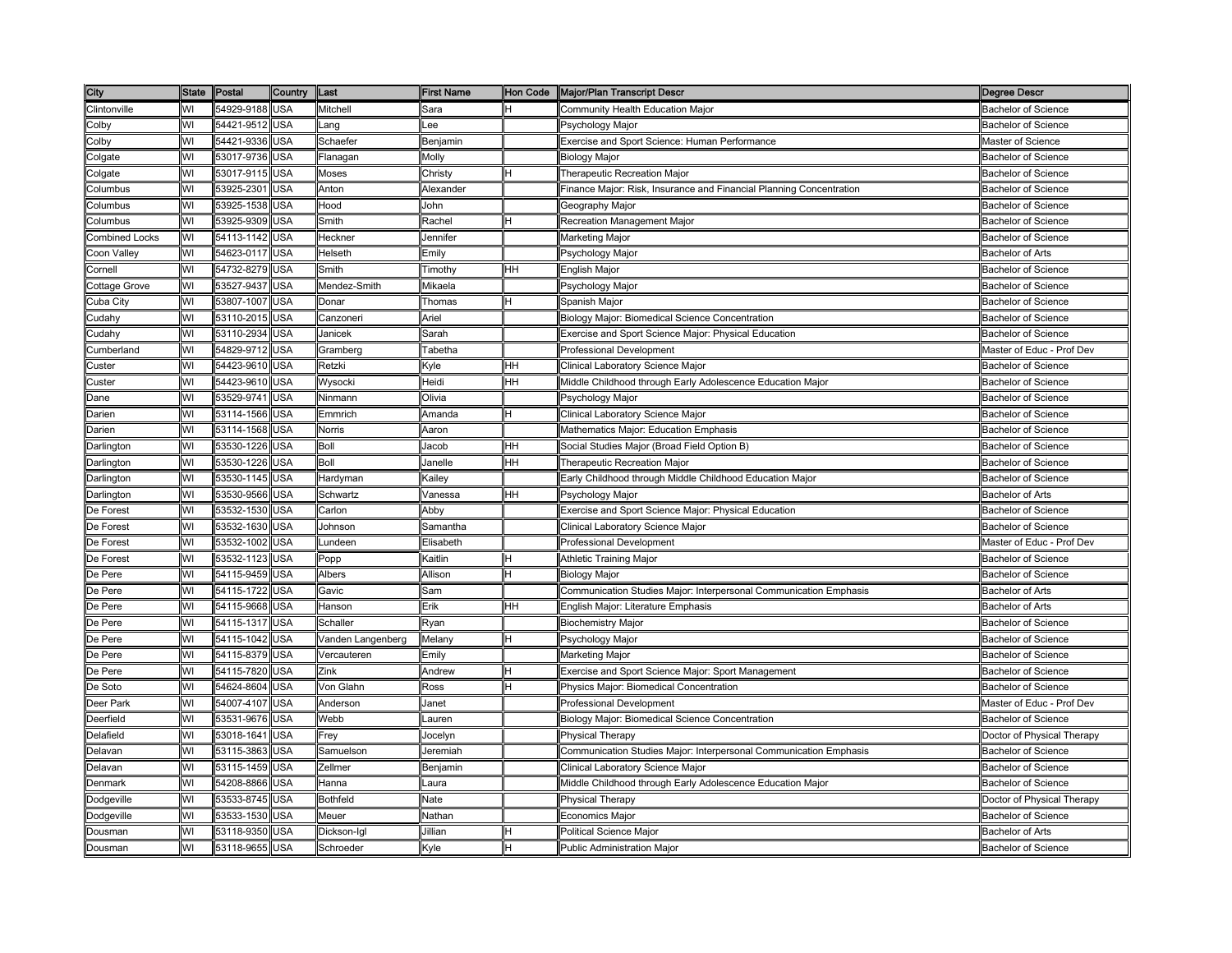| City                    | <b>State</b> | Postal         | Country    | Last             | <b>First Name</b> | Hon Code | Major/Plan Transcript Descr                                                         | Degree Descr                   |
|-------------------------|--------------|----------------|------------|------------------|-------------------|----------|-------------------------------------------------------------------------------------|--------------------------------|
| <b>Dresser</b>          | WI           | 54009-9065     | <b>USA</b> | Marish           | Abigail           |          | Professional Development                                                            | Master of Educ - Prof Dev      |
| Eagle                   | WI           | 53119-1503     | USA        | Sorensen         | Robert            |          | Exercise and Sport Science: Physical Education Teaching                             | Master of Science              |
| East Trov               | WI           | 53120-2159     | USA        | Mompier          | Nicholas          |          | Theatre Arts Major: Design / Technical Emphasis                                     | <b>Bachelor of Science</b>     |
| Eau Claire              | WI           | 54701          | <b>JSA</b> | Banaszak         | Ryan              |          | Student Affairs Administration in Higher Education                                  | Master of Science in Education |
| Eau Claire              | WI           | 54701-2301     | USA        | Christiano       | Marisa            |          | English Major: Rhetoric and Writing Emphasis                                        | Bachelor of Arts               |
| Eau Claire              | WI           | 54703-3889     | USA        | Erickson         | Michael           |          | <b>Physical Therapy</b>                                                             | Doctor of Physical Therapy     |
| Eau Claire              | WI           | 54701-8373     | <b>USA</b> | Fetzer           | Matthew           |          | Management Major                                                                    | <b>Bachelor of Science</b>     |
| Eau Claire              | WI           | 54703-0284     | <b>USA</b> | Flynn            | Krista            |          | Geography Major: Environmental Science Concentration                                | <b>Bachelor of Science</b>     |
| Eau Claire              | WI           | 54701-7486     | USA        | Harden           | Jill              |          | English Major: Literature Emphasis                                                  | Bachelor of Arts               |
| Eau Claire              | WI           | 54703-0173     | USA        | Hoover           | Nathaniel         |          | Exercise and Sport Science Major: Fitness                                           | <b>Bachelor of Science</b>     |
| Eau Claire              | WI           | 54703-5090     | USA        | Hull             | Karen             |          | Professional Development                                                            | Master of Educ - Prof Dev      |
| Eau Claire              | WI           | 54703-4118     | USA        | Jacobson         | Rebecca           |          | <b>Accountancy Major</b>                                                            | <b>Bachelor of Science</b>     |
| Eau Claire              | WI           | 54701-7188     | <b>JSA</b> | Knight           | Jonathan          |          | <b>Biochemistry Major</b>                                                           | <b>Bachelor of Science</b>     |
| Eau Claire              | WI           | 54703-3167     | <b>USA</b> | Kurz             | Andrea            |          | Clinical Laboratory Science Major                                                   | <b>Bachelor of Science</b>     |
| Eau Claire              | WI           | 54703-1697     | USA        | Running          | Mitchell          |          | Archaeological Studies Major                                                        | <b>Bachelor of Science</b>     |
| Eau Claire              | WI           | 54703-1294     | USA        | Stanley          | Samuel            |          | Clinical Laboratory Science Major                                                   | <b>Bachelor of Science</b>     |
| Eau Claire              | WI           | 54701-8834     | USA        | Watts            | lan               | HH       | Archaeological Studies Major                                                        | <b>Bachelor of Science</b>     |
| Eden                    | WI           | 53019-1480     | USA        | <b>Atkins</b>    | Tonisha           |          | Spanish Major                                                                       | <b>Bachelor of Arts</b>        |
| Eden                    | WI           | 53019          | <b>JSA</b> | Galligan         | Bret              |          | Therapeutic Recreation Major                                                        | <b>Bachelor of Science</b>     |
| Edgar                   | WI           | 54426-9750     | USA        | Mueller          | Matthew           |          | Management Major                                                                    | Bachelor of Science            |
| Edgar                   | WI           | 54426-9311     | USA        | Wenzel           | Elizabeth         | HН       | <b>Biology Major</b>                                                                | <b>Bachelor of Science</b>     |
| Edgerton                | WI           | 53534-8412     | USA        | Hart             | Christopher       |          | <b>Physical Therapy</b>                                                             | Doctor of Physical Therapy     |
| Edgerton                | WI           | 53534-1605     | <b>USA</b> | lde              | Seth              |          | Exercise and Sport Science Major: Physical Education                                | <b>Bachelor of Science</b>     |
| Edgerton                | WI           | 53534-8636     | USA        | _ong             | Nicole            |          | Biology Major: Biomedical Science Concentration                                     | Bachelor of Science            |
| Edgerton                | WI           | 53534-9128     | USA        | Wilson           | Michael           |          | Information Systems Major                                                           | <b>Bachelor of Science</b>     |
| Eleva                   | WI           | 54738-8401     | USA        | Santolin         | Ashley            |          | Communication Studies Major: Organizational and Professional Communication Emphasis | <b>Bachelor of Science</b>     |
| Elkhorn                 | WI           | 53121-4030     | USA        | Payne            | Simon             | HН       | Archaeological Studies Major                                                        | <b>Bachelor of Arts</b>        |
| Elkhorn                 | WI           | 53121-3021     | USA        | White            | Andrew            |          | Communication Studies Major: Broadcast and Digital Media Emphasis                   | <b>Bachelor of Arts</b>        |
| Elkhorn                 | WI           | 53121-4065     | <b>JSA</b> | Young            | Bryan             |          | <b>Accountancy Major</b>                                                            | <b>Bachelor of Science</b>     |
| Elmwood                 | WI           | 54740-8832     | USA        | Sailer           | Andrew            |          | Marketing Major                                                                     | <b>Bachelor of Science</b>     |
| Elroy                   | WI           | 53929-1231     | USA        | Schumann         | Joshua            |          | Psychology Major                                                                    | <b>Bachelor of Science</b>     |
| Evansville              | WI           | 53536-9383     | USA        | <b>Brunett</b>   | Angela            |          | Psychology Major                                                                    | <b>Bachelor of Arts</b>        |
| Evansville              | WI           | 53536-9701     | USA        | Erdahl           | Jessica           |          | <b>Professional Development</b>                                                     | Master of Educ - Prof Dev      |
| all River               | WI           | 53932-9500     | USA        | Gehrke           | Kimberly          |          | Physical Therapy                                                                    | Doctor of Physical Therapy     |
| Fennimore               | WI           | 53809-1640     | USA        | Holthaus         | Jonathan          |          | <b>Accountancy Major</b>                                                            | <b>Bachelor of Science</b>     |
| ifield                  | WI           | 54524-9137     | JSA        | Holm             | Megan             |          | Psychology Major                                                                    | Bachelor of Science            |
| itchburg                | WI           | 53719-1688     | <b>JSA</b> | Harper           | Michael           | HН       | Athletic Training Major                                                             | <b>Bachelor of Science</b>     |
| itchburg                | WI           | 53711-7708     | USA        | Johnson          | Mitchell          | HН       | Archaeological Studies Major                                                        | <b>Bachelor of Arts</b>        |
| itchburg                | WI           | 53575-1729     | <b>USA</b> | Karls            | Matthew           |          | Management Major                                                                    | <b>Bachelor of Science</b>     |
| itchburg                | WI           | 53711-5667     | USA        | Subach           | Jessica           |          | Management Major                                                                    | <b>Bachelor of Science</b>     |
| lorence                 | WI           | 54121-0486     | USA        | Herman           | Jacilyn           | HН       | Biology Major: Biomedical Science Concentration                                     | Bachelor of Science            |
| ond du Lac <sup>-</sup> | WI           | 54937-9688     | USA        | Ellingen         | Stephanie         |          | Exercise and Sport Science Major: Fitness                                           | Bachelor of Science            |
| ond du Lac <sup>-</sup> | WI           | 54937          | <b>JSA</b> | Fink             | Amanda            | н        | Communication Studies Major: Organizational and Professional Communication Emphasis | <b>Bachelor of Science</b>     |
| ond du Lac              | WI           | 54935-6513     | USA        | Fredrich         | Nissa             |          | Clinical Laboratory Science Major                                                   | <b>Bachelor of Science</b>     |
| ond du Lac              | WI           | 54935-1826     | <b>JSA</b> | <b>Hessefort</b> | <b>Cate</b>       |          | Political Science Major                                                             | <b>Bachelor of Arts</b>        |
| ond du Lac              | WI           | 54935-8033     | USA        | <b>Isaacs</b>    | Thomas            |          | Sociology Major                                                                     | <b>Bachelor of Science</b>     |
| Fond du Lac             | WI           | 54935-6561 USA |            | McConnell        | Daniel            |          | Exercise and Sport Science Major: Physical Education                                | <b>Bachelor of Science</b>     |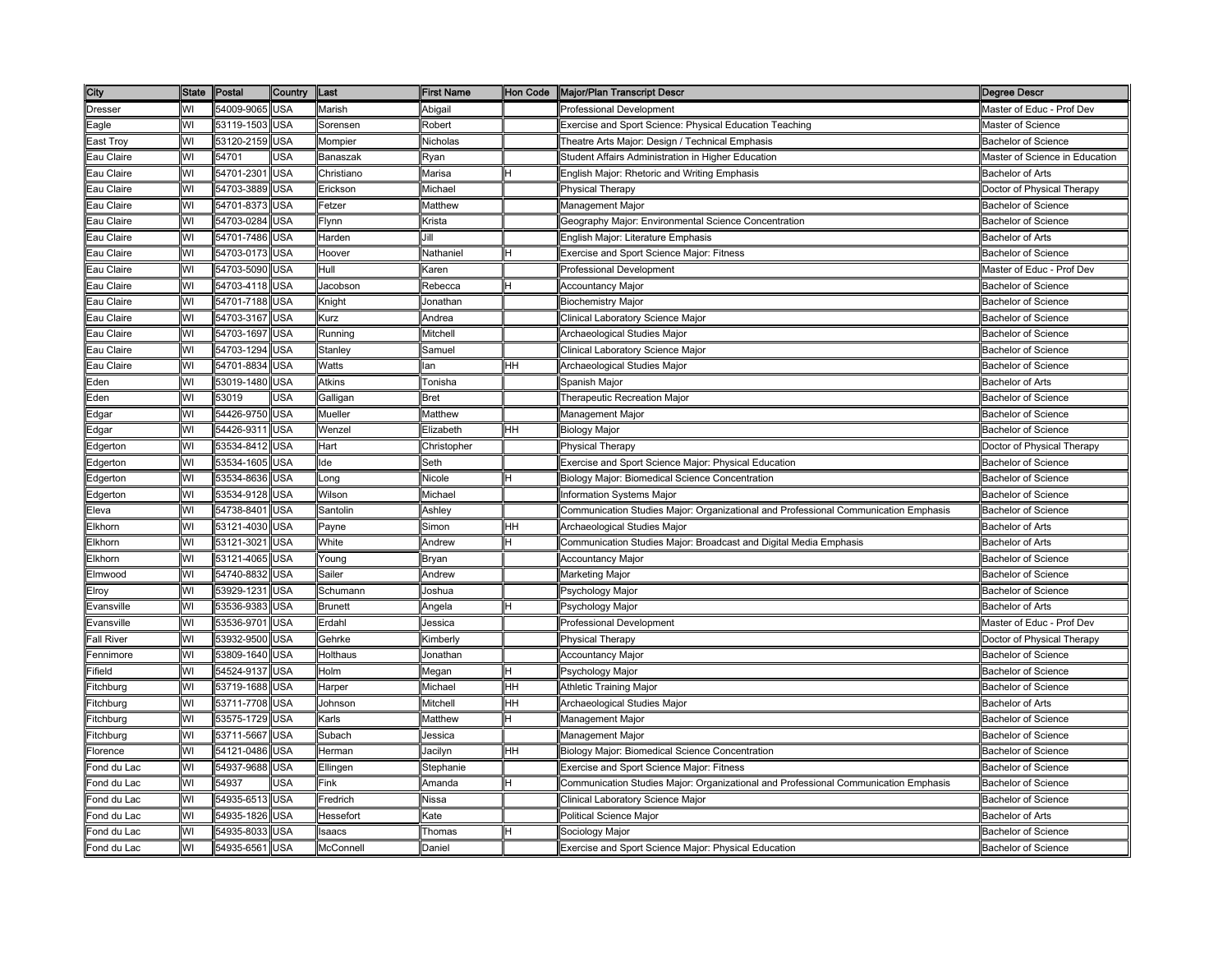| City                 | <b>State</b> | Postal         | Country    | Last          | First Name  | Hon Code | <b>Major/Plan Transcript Descri</b>                                                 | Degree Descr                   |
|----------------------|--------------|----------------|------------|---------------|-------------|----------|-------------------------------------------------------------------------------------|--------------------------------|
| Fort Atkinson        | WI           | 53538-1455     | <b>USA</b> | Houk          | Stephen     | HH       | Biology Major: Biomedical Science Concentration                                     | <b>Bachelor of Science</b>     |
| ranksville           | wı           | 53126-9450     | <b>USA</b> | Jacobson      | Sarah       | HН       | Psychology Major                                                                    | <b>Bachelor of Science</b>     |
| reedom               | WI           | 54130-7536     | USA        | Gerow         | Ali         |          | Clinical Laboratory Science Major                                                   | <b>Bachelor of Science</b>     |
| reedom               | WI           | 54913-7898     | <b>JSA</b> | Van Handel    | Stacie      |          | Exercise and Sport Science Major: Sport Management                                  | <b>Bachelor of Science</b>     |
| reedom               | WI           | 54130-7252     | USA        | Zwiers        | Trisha      |          | Therapeutic Recreation Major                                                        | <b>Bachelor of Science</b>     |
| Galesville           | WI           | 54630-7158     | USA        | Collom        | Mark        |          | Master of Business Administration                                                   | Master of Business Admin       |
| Galesville           | WI           | 54630-8560 USA |            | Hampton       | Maureen     |          | School Psychology                                                                   | <b>Education Specialist</b>    |
| Galesville           | WI           | 54630-8703     | <b>USA</b> | Knepper       | Charissa    |          | Special Education                                                                   | Master of Science in Education |
| Galesville           | WI           | 54630-9000     | USA        | Piotrzkowski  | Ashley      |          | Psychology Major                                                                    | <b>Bachelor of Science</b>     |
| Gays Mills           | WI           | 54631-7253     | USA        | Johnson       | Darcy       |          | Economics Major                                                                     | <b>Bachelor of Science</b>     |
| <b>Gays Mills</b>    | WI           | 54631-8157     | USA        | _ong          | Brittany    |          | Biology Major: Biomedical Science Concentration                                     | Bachelor of Science            |
| Genoa                | WI           | 54632-8871     | <b>JSA</b> | Geraldson     | Nadine      |          | Exercise and Sport Science Major: Fitness                                           | <b>Bachelor of Science</b>     |
| <b>Germantown</b>    | WI           | 53022-4950     | <b>JSA</b> | Niemuth       | Derek       |          | Computer Science Major                                                              | <b>Bachelor of Science</b>     |
| Germantown           | WI           | 53022-6410     | <b>USA</b> | Nikezic       | Katarina    |          | Spanish Major                                                                       | <b>Bachelor of Arts</b>        |
| Germantown           | WI           | 53022-5385     | USA        | Piotter       | Ashley      |          | Accountancy Major                                                                   | <b>Bachelor of Science</b>     |
| Glen Haven           | WI           | 53810-9794     | USA        | <b>Breuer</b> | Trinity     |          | Psychology Major                                                                    | <b>Bachelor of Science</b>     |
| Glenbeulah           | WI           | 53023-1300     | USA        | Wagner        | Andrea      |          | Student Affairs Administration in Higher Education                                  | Master of Science in Education |
| Glendale             | WI           | 53209-2934     | USA        | Gajewski      | Sasha       |          | Exercise and Sport Science Major: Sport Management                                  | <b>Bachelor of Science</b>     |
| <b>Glenwood City</b> | WI           | 54013-4225     | JSA        | Wink          | Rochelle    |          | Biology Major: Biomedical Science Concentration                                     | <b>Bachelor of Science</b>     |
| <b>Grafton</b>       | WI           | 53024-1941     | <b>JSA</b> | Emery         | William     |          | Computer Science Major                                                              | Bachelor of Science            |
| Grafton              | WI           | 53024-9661     | <b>JSA</b> | Knoespel      | Evan        |          | Sociology Major                                                                     | <b>Bachelor of Science</b>     |
| Grafton              | WI           | 53024-9009     | USA        | Olson         | Elizabeth   |          | Biology Major: Biomedical Science Concentration                                     | <b>Bachelor of Science</b>     |
| Grafton              | WI           | 53024-1727     | USA        | Paetz         | Megan       |          | <b>International Business Major</b>                                                 | <b>Bachelor of Science</b>     |
| Grafton              | WI           | 53024-2276     | USA        | Shonat        | Brian       |          | Communication Studies Major: Organizational and Professional Communication Emphasis | <b>Bachelor of Science</b>     |
| Grantsburg           | WI           | 54840-7365     | USA        | Ryan          | Alyssa      | HH.      | Marketing Major                                                                     | <b>Bachelor of Science</b>     |
| Green Bay            | WI           | 54311-6585     | USA        | Adams         | Lindsey     |          | School Psychology                                                                   | Master of Science in Education |
| Green Bay            | WI           | 54313-9004     | USA        | Baumann       | Matthew     |          | Finance Major                                                                       | <b>Bachelor of Science</b>     |
| Green Bay            | WI           | 54313-5922     | USA        | Boyea         | Brian       |          | Communication Studies Major: Interpersonal Communication Emphasis                   | <b>Bachelor of Science</b>     |
| Green Bay            | WI           | 54313-5037     | <b>JSA</b> | Harke         | Amanda      |          | Physical Therapy                                                                    | Doctor of Physical Therapy     |
| Green Bay            | WI           | 54303-3871     | USA        | _allensack    | Lisa        |          | <b>Physical Therapy</b>                                                             | Doctor of Physical Therapy     |
| Green Bay            | WI           | 54303-4033     | USA        | .uedeman      | Kayla       |          | Microbiology Major: Biomedical Concentration                                        | Bachelor of Science            |
| Green Bay            | WI           | 54313-4120 USA |            | Roethle       | Joshua      |          | Marketing Major                                                                     | <b>Bachelor of Science</b>     |
| Green Bay            | WI           | 54301-1025     | USA        | Stepaniak     | Jennifer    |          | Biology Major: Biomedical Science Concentration                                     | <b>Bachelor of Science</b>     |
| Green Bay            | WI           | 54313-7281     | USA        | Van Calster   | Kacie       |          | Mathematics Major: Applied Emphasis                                                 | <b>Bachelor of Science</b>     |
| Green Bay            | WI           | 54311-5423     | USA        | Watzka        | McKenzie    |          | Biology Major: Biomedical Science Concentration                                     | <b>Bachelor of Science</b>     |
| Green Bay            | WI           | 54302-4701     | <b>JSA</b> | Wienkers      | Brianne     | HН       | Biology Major: Biomedical Science Concentration                                     | <b>Bachelor of Science</b>     |
| Green Lake           | WI           | 54941-9585     | <b>JSA</b> | Ratter        | Emilie      |          | School Psychology                                                                   | <b>Education Specialist</b>    |
| Greendale            | WI           | 53129-2005     | USA        | Fischer       | Christopher |          | Recreation Management Major                                                         | <b>Bachelor of Science</b>     |
| Greendale            | WI           | 53129-2818     | <b>USA</b> | Lovas         | Courtney    |          | Communication Studies Major: Organizational and Professional Communication Emphasis | <b>Bachelor of Arts</b>        |
| Greenfield           | WI           | 53220-3917     | USA        | White         | Eric        |          | Economics Major                                                                     | <b>Bachelor of Science</b>     |
| Greenleaf            | WI           | 54126-9204     | USA        | Swanson       | Jonathan    |          | <b>Biology Major</b>                                                                | <b>Bachelor of Science</b>     |
| Greenville           | WI           | 54942-8548     | USA        | Hartjes       | Natalie     |          | Middle Childhood through Early Adolescence Education Major                          | <b>Bachelor of Science</b>     |
| Greenville           | WI           | 54942-9097     | USA        | Steede        | Jonathan    |          | Marketing Major                                                                     | <b>Bachelor of Science</b>     |
| Hager City           | WI           | 54014-8079     | <b>JSA</b> | Thom          | Matthew     |          | Physical Therapy                                                                    | Doctor of Physical Therapy     |
| Hales Corners        | WI           | 53130-1501     | <b>JSA</b> | Haeger        | Robert      |          | Biology Major                                                                       | Bachelor of Science            |
| Hammond              | WI           | 54015-5221     | JSA        | Kizlik        | Kelsey      |          | <b>Biology Major</b>                                                                | <b>Bachelor of Science</b>     |
| Hartford             | WI           | 53027-9273 USA |            | Rusch         | Alexis      | Η        | General Science (Broadfield) Major                                                  | <b>Bachelor of Science</b>     |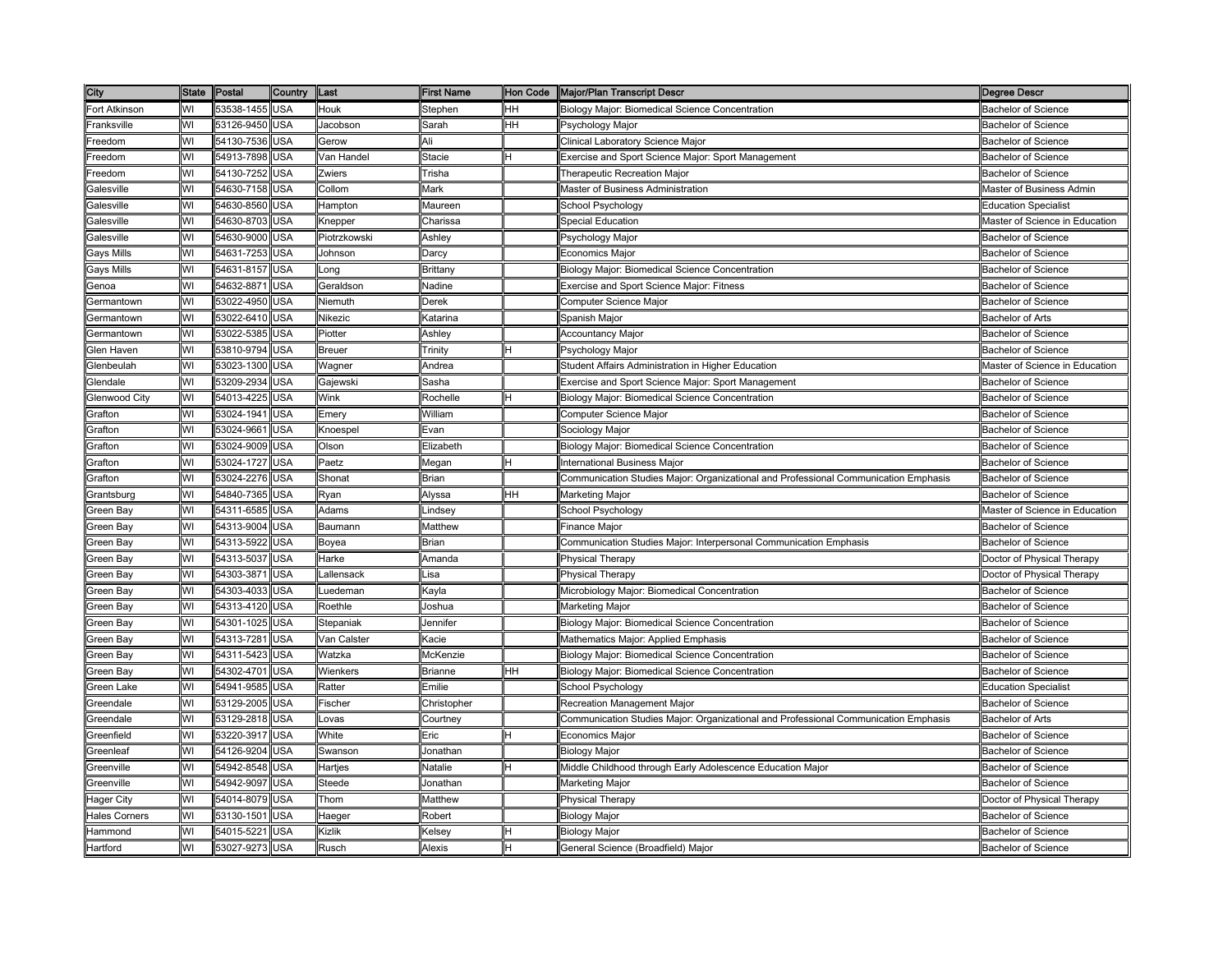| City          | <b>State</b> | Postal     | Country    | Last         | <b>First Name</b> | Hon Code | <b>Major/Plan Transcript Descri</b>                                 | Degree Descr               |
|---------------|--------------|------------|------------|--------------|-------------------|----------|---------------------------------------------------------------------|----------------------------|
| Hartland      | WI           | 53029-8561 | <b>USA</b> | Ferris       | Jacob             |          | Biology Major: Biomedical Science Concentration                     | <b>Bachelor of Science</b> |
| Hartland      | WI           | 53029-2295 | <b>USA</b> | Grimm        | Ericka            |          | <sup>⊃</sup> sychology Major                                        | <b>Bachelor of Science</b> |
| Hartland      | WI           | 53029-8657 | <b>USA</b> | Leahγ        | Jack              |          | Marketing Major                                                     | <b>Bachelor of Science</b> |
| Hartland      | WI           | 53029-8208 | USA        | Morgan       | <b>Katelyn</b>    | HН       | Clinical Laboratory Science Major                                   | <b>Bachelor of Science</b> |
| Hayward       | WI           | 54843-7677 | <b>USA</b> | Kelsey       | Alyson            | H        | Athletic Training Major                                             | <b>Bachelor of Science</b> |
| Hayward       | WI           | 54843-7171 | <b>USA</b> | Whyte        | Cadi              |          | Early Childhood through Middle Childhood Education Major            | <b>Bachelor of Science</b> |
| Highland      | WI           | 53543-9500 | <b>USA</b> | Bomkamp      | Bronson           |          | Biology Major: Biomedical Science Concentration                     | <b>Bachelor of Science</b> |
| Hilbert       | WI           | 54129-9373 | USA        | Hudziak      | Jenna             |          | Psychology Major                                                    | <b>Bachelor of Science</b> |
| Hilbert       | WI           | 54129-9229 | <b>USA</b> | Lau          | Garrett           |          | Management Major                                                    | <b>Bachelor of Science</b> |
| Hilbert       | WI           | 54129-9413 | <b>USA</b> | Nienhaus     | ogan              |          | Finance Major: Risk, Insurance and Financial Planning Concentration | <b>Bachelor of Science</b> |
| Hillpoint     | WI           | 53937-9775 | <b>USA</b> | Thompson     | Drew              |          | Sociology Major                                                     | <b>Bachelor of Science</b> |
| Hillsboro     | WI           | 54634-3479 | <b>USA</b> | Kaderavek    | Chelsea           |          | Biology Major: Environmental Science Concentration                  | <b>Bachelor of Science</b> |
| Hillsboro     | WI           | 54634-4245 | <b>USA</b> | Larson       | lav               |          | Management Major                                                    | <b>Bachelor of Science</b> |
| Hixton        | WI           | 54635-8205 | <b>USA</b> | <b>Stark</b> | Elizabeth         | HН       | General Science (Broadfield) Major                                  | Bachelor of Science        |
| Hobart        | WI           | 54155-9065 | <b>USA</b> | Schuldes     | Ashley            | HН       | Therapeutic Recreation Major                                        | <b>Bachelor of Science</b> |
| Holmen        | WI           | 54636-9562 | <b>USA</b> | Geary        | Corey             |          | Art Major                                                           | <b>Bachelor of Science</b> |
| Holmen        | WI           | 54636-9616 | <b>USA</b> | Jessessky    | Matt              |          | Recreation Management Major                                         | <b>Bachelor of Science</b> |
| Holmen        | WI           | 54636-9370 | <b>USA</b> | Lee          | Elizabeth         |          | <sup>2</sup> sychology Major                                        | <b>Bachelor of Arts</b>    |
| Holmen        | WI           | 54636-9748 | <b>USA</b> | Madsen       | Benjamin          |          | Biology Major: Biomedical Science Concentration                     | <b>Bachelor of Science</b> |
| Holmen        | WI           | 54636-8826 | USA        | Mumaw-Flury  | Sarah             |          | Professional Development                                            | Master of Educ - Prof Dev  |
| Holmen        | WI           | 54636-9520 | USA        | Neeley       | Rhonda            |          | English Major                                                       | <b>Bachelor of Science</b> |
| Holmen        | WI           | 54636-9369 | <b>JSA</b> | Vang         | Ger               |          | nformation Systems Major                                            | <b>Bachelor of Science</b> |
| Holmen        | WI           | 54636-8119 | <b>USA</b> | Xiong        | Mao               |          | Psychology Major                                                    | <b>Bachelor of Science</b> |
| Hortonville   | WI           | 54944-8534 | <b>USA</b> | Leeman       | Courtney          |          | Therapeutic Recreation Major                                        | <b>Bachelor of Science</b> |
| Hudson        | WI           | 54016-9148 | <b>USA</b> | Berth        | Paula             |          | Professional Development                                            | Master of Educ - Prof Dev  |
| Hudson        | WI           | 54016-2034 | <b>USA</b> | Branson      | Sarah             | HH       | Psychology Major                                                    | <b>Bachelor of Science</b> |
| Hudson        | WI           | 54016-8068 | <b>USA</b> | Ellis        | Jeffrey           |          | Marketing Major                                                     | <b>Bachelor of Science</b> |
| Hudson        | WI           | 54016-8137 | <b>USA</b> | Kaisersatt   | loseph            |          | Biology Major: Biomedical Science Concentration                     | <b>Bachelor of Science</b> |
| Hudson        | WI           | 54016-7437 | <b>JSA</b> | Kelly        | (athryn           |          | <sup>9</sup> sychology Major                                        | Bachelor of Science        |
| <b>Hudson</b> | WI           | 54016-6855 | <b>USA</b> | Kocik        | <b>Conthia</b>    | HН       | Archaeological Studies Major                                        | <b>Bachelor of Science</b> |
| Hustler       | WI           | 54637-0128 | USA        | Heesch       | Susan             |          | Professional Development                                            | Master of Educ - Prof Dev  |
| Independence  | WI           | 54747-8124 | <b>USA</b> | Salwey       | Adam              | HН       | Exercise and Sport Science Major: Fitness                           | <b>Bachelor of Science</b> |
| Iron Ridge    | WI           | 53035-9708 | <b>USA</b> | Warmka       | Γravis            | HН       | Nuclear Medicine Technology Major                                   | <b>Bachelor of Science</b> |
| Janesville    | WI           | 53546-9655 | <b>USA</b> | Ernst        | Alexa             |          | Exercise and Sport Science Major: Fitness                           | <b>Bachelor of Science</b> |
| Janesville    | WI           | 53548-4702 | USA        | Krause       | Richard           |          | History Major: Regional Emphasis                                    | <b>Bachelor of Arts</b>    |
| Jefferson     | WI           | 53549-1159 | <b>USA</b> | Boberg       | Matthew           |          | Professional Development                                            | Master of Educ - Prof Dev  |
| Jefferson     | WI           | 53549-1055 | <b>USA</b> | Schneider    | Ellyse            |          | Management Major                                                    | <b>Bachelor of Science</b> |
| Kaukauna      | WI           | 54130      | <b>JSA</b> | Dietzen      | \manda            |          | Exercise and Sport Science Major: Physical Education                | Bachelor of Science        |
| Kaukauna      | WI           | 54130-1440 | <b>USA</b> | Meulemans    | Becky             | HН       | Therapeutic Recreation Major                                        | <b>Bachelor of Science</b> |
| Kaukauna      | WI           | 54130-8764 | <b>USA</b> | Swanson      | Abby              |          | Exercise and Sport Science Major: Exercise Science - Fitness Track  | <b>Bachelor of Science</b> |
| Kenosha       | WI           | 53143-5239 | <b>USA</b> | Erickson     | John              |          | Marketing Major                                                     | <b>Bachelor of Science</b> |
| Kenosha       | WI           | 53143-5310 | <b>USA</b> | Gromacki     | Kaitlin           |          | <b>Biology Major</b>                                                | <b>Bachelor of Science</b> |
| Kenosha       | WI           | 53142-5410 | <b>USA</b> | Ponce        | Kelli             |          | Political Science Major                                             | <b>Bachelor of Arts</b>    |
| Kenosha       | WI           | 53140-5937 | <b>USA</b> | Schnorr      | Alicia            |          | Management Major                                                    | <b>Bachelor of Science</b> |
| Keshena       | WI           | 54135-0853 | <b>USA</b> | Tomow        | Alan              |          | Recreation Management                                               | Master of Science          |
| Kewaskum      | WI           | 53040-9216 | USA        | Miller       | Steven            |          | Middle Childhood through Early Adolescence Education Major          | <b>Bachelor of Science</b> |
| Kiel          | WI           | 53042-2809 | <b>USA</b> | Sell         | Kayla             |          | Sociology Major                                                     | <b>Bachelor of Arts</b>    |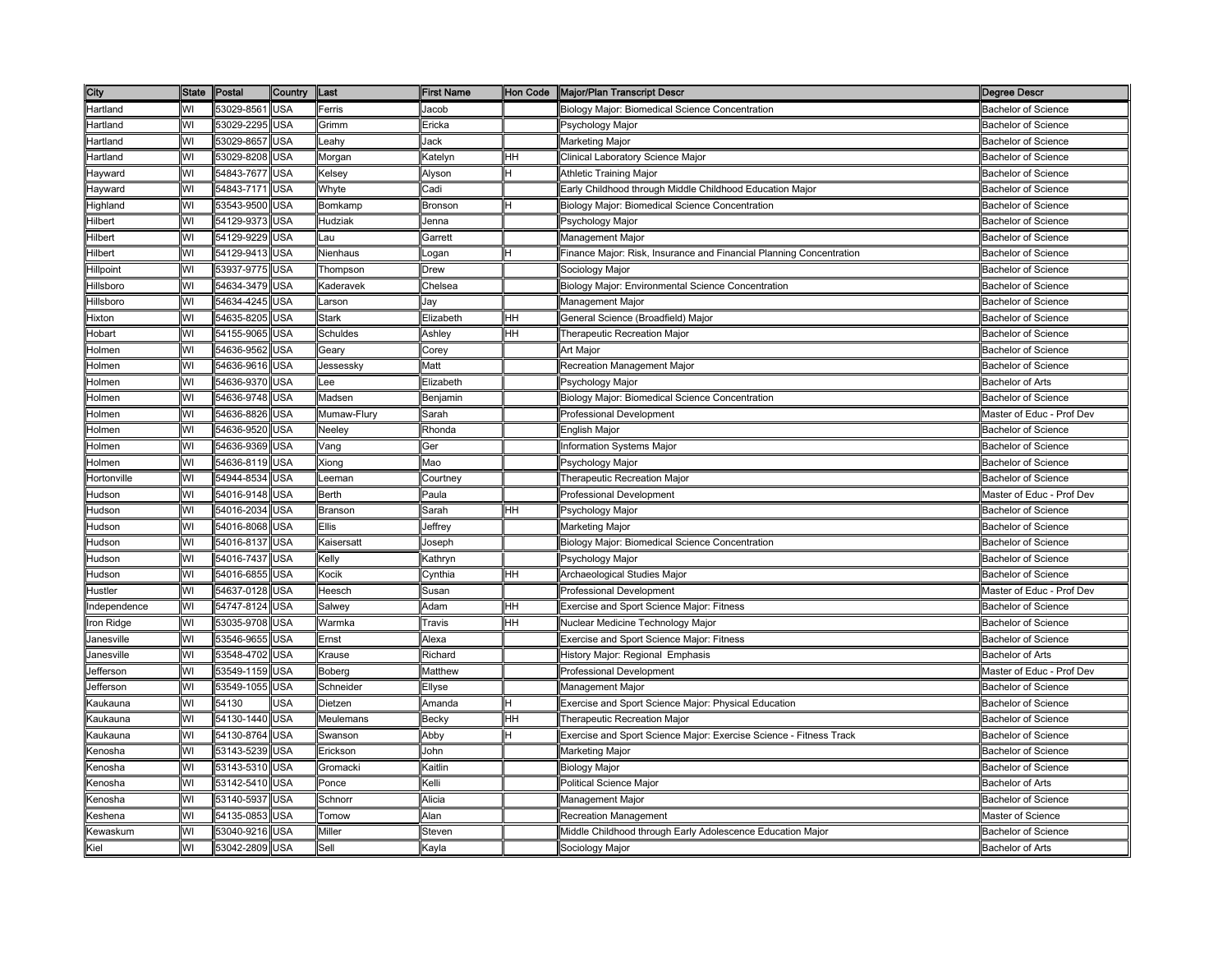| City         | State | Postal         | Country    | Last          | First Name                                                                                                     | Hon Code | <b>Major/Plan Transcript Descri</b>                                                 | Degree Descr                   |
|--------------|-------|----------------|------------|---------------|----------------------------------------------------------------------------------------------------------------|----------|-------------------------------------------------------------------------------------|--------------------------------|
| Kronenwetter | WI    | 54455-8104     | <b>USA</b> | Sepnafski     | Marcus                                                                                                         | HH       | Biology Major: Biomedical Science Concentration                                     | <b>Bachelor of Science</b>     |
| a Crosse     | WI    | 54601-5072     | USA        | Allmaras-Zen  | Tai-Shan                                                                                                       |          | Recreation Management Major                                                         | Bachelor of Science            |
| .a Crosse    | WI    | 54601-5124     | USA        | Almesalm      | Saad                                                                                                           |          | <b>Information Systems Major</b>                                                    | <b>Bachelor of Science</b>     |
| a Crosse     | WI    | 54601-3655     | <b>JSA</b> | Anderson      | Richard                                                                                                        |          | Student Affairs Administration in Higher Education                                  | Master of Science in Education |
| a Crosse     | WI    | 54601-4682     | USA        | Arbanas       | Joshua                                                                                                         |          | Finance Major                                                                       | <b>Bachelor of Science</b>     |
| .a Crosse    | WI    | 54601-6665     | USA        | Berger        | Jared                                                                                                          |          | <b>Biology Major</b>                                                                | <b>Bachelor of Science</b>     |
| a Crosse     | WI    | 54601-3490     | <b>USA</b> | Betchner      | Karl                                                                                                           |          | Management Major                                                                    | <b>Bachelor of Science</b>     |
| .a Crosse    | WI    | 54601-4730     | USA        | Biederman     | Breeann                                                                                                        |          | Communication Studies Major: Organizational and Professional Communication Emphasis | <b>Bachelor of Science</b>     |
| .a Crosse    | WI    | 54601-6528     | USA        | Brandt        | David                                                                                                          |          | Psychology Major                                                                    | <b>Bachelor of Science</b>     |
| a Crosse     | WI    | 54602-0882     | USA        | <b>Brooks</b> | Adia                                                                                                           | HН       | Political Science Major                                                             | Bachelor of Arts               |
| .a Crosse    | WI    | 54601-2294     | USA        | Bryant        | Christopher                                                                                                    |          | Physics Major                                                                       | <b>Bachelor of Science</b>     |
| a Crosse     | WI    | 54603-1996     | <b>JSA</b> | Bushman       | Heather                                                                                                        |          | Biology Major                                                                       | Bachelor of Science            |
| .a Crosse    | WI    | 54603-2511     | <b>JSA</b> | Carrimon      | Angela                                                                                                         |          | Sociology Major                                                                     | Bachelor of Science            |
| a Crosse     | WI    | 54601-7887     | USA        | Carter        | Thomas                                                                                                         |          | Computer Science Major: Computer Engineering Technology Emphasis                    | Bachelor of Science            |
| a Crosse     | WI    | 54601-6105     | USA        | Cheng         | Mao                                                                                                            |          | Physical Therapy                                                                    | Doctor of Physical Therapy     |
| La Crosse    | WI    | 54601-4781     | USA        | Chrobak       | Elizabeth                                                                                                      |          | <b>Physical Therapy</b>                                                             | Doctor of Physical Therapy     |
| a Crosse     | WI    | 54601-5860     | USA        | Crawford      | <asey< td=""><td></td><td>Exercise and Sport Science: Human Performance</td><td>Master of Science</td></asey<> |          | Exercise and Sport Science: Human Performance                                       | Master of Science              |
| _a Crosse    | WI    | 54601-4538     | USA        | Decker        | Rourke                                                                                                         |          | German Studies Major                                                                | <b>Bachelor of Arts</b>        |
| a Crosse     | WI    | 54601-6904     | USA        | Delapp        | Tiara                                                                                                          |          | Geography Minor                                                                     | <b>Bachelor of Science</b>     |
| .a Crosse    | WI    | 54601-6904     | <b>JSA</b> | Delapp        | Tiara                                                                                                          |          | <b>History Major</b>                                                                | Bachelor of Science            |
| .a Crosse    | WI    | 54601-4113     | USA        | Emery         | Delane                                                                                                         |          | Management Major                                                                    | Bachelor of Science            |
| a Crosse     | WI    | 54601-7256     | <b>JSA</b> | Foley         | Greta                                                                                                          |          | Biology Major                                                                       | <b>Bachelor of Science</b>     |
| a Crosse     | WI    | 54601-3779     | USA        | Frank         | Anthony                                                                                                        |          | School Psychology                                                                   | Master of Science in Education |
| .a Crosse    | WI    | 54601-8364     | <b>USA</b> | Friedman      | Stephanie                                                                                                      |          | Early Childhood through Middle Childhood Education Major                            | <b>Bachelor of Science</b>     |
| a Crosse     | WI    | 54601-5828     | USA        | Gates         | Michael                                                                                                        |          | Mathematics Major: Education Emphasis                                               | <b>Bachelor of Science</b>     |
| _a Crosse    | WI    | 54601-3484     | USA        | Gearhart      | Melanie                                                                                                        | HH       | Exercise and Sport Science Major: Physical Education                                | <b>Bachelor of Science</b>     |
| a Crosse     | WI    | 54601-3030     | <b>USA</b> | Gerke         | Rachel                                                                                                         |          | <b>Public Administration Major</b>                                                  | <b>Bachelor of Science</b>     |
| .a Crosse    | WI    | 54601-4256     | USA        | Gerrard       | Gretchen                                                                                                       |          | <b>Political Science Major</b>                                                      | <b>Bachelor of Science</b>     |
| a Crosse     | WI    | 54601-5169     | <b>JSA</b> | Gibb          | lennifer                                                                                                       |          | Exercise and Sport Science Major: Fitness                                           | Bachelor of Science            |
| a Crosse     | WI    | 54601-4676     | USA        | Gibbs         | auren                                                                                                          |          | Health Education: Community Health Education                                        | Master of Science              |
| .a Crosse    | WI    | 54601-3858     | USA        | Hart          | Bruce                                                                                                          |          | Political Science Major                                                             | <b>Bachelor of Science</b>     |
| a Crosse     | WI    | 54601-5169 USA |            | Hildahl       | Jennifer                                                                                                       |          | <b>Physician Assistant Studies</b>                                                  | Master of Science              |
| .a Crosse    | WI    | 54601-8508     | USA        | Hoeldtke      | Russell                                                                                                        |          | Psychology Major                                                                    | <b>Bachelor of Science</b>     |
| a Crosse     | WI    | 54601-8382 USA |            | Jandal        | Hatem                                                                                                          |          | Master of Business Administration                                                   | Master of Business Admin       |
| a Crosse.    | WI    | 54601-2316     | USA        | Jandt         | Christopher                                                                                                    |          | Finance Major                                                                       | <b>Bachelor of Science</b>     |
| _a Crosse    | WI    | 54601-3602     | USA        | Klees         | Theresa                                                                                                        |          | Biology Major: Biomedical Science Concentration                                     | Bachelor of Science            |
| a Crosse     | WI    | 54603-8539     | USA        | Klinge        | Joseph                                                                                                         |          | History Major                                                                       | <b>Bachelor of Science</b>     |
| a Crosse     | WI    | 54603-2130     | USA        | amm.          | Anna                                                                                                           |          | Communication Studies Major: Organizational and Professional Communication Emphasis | Bachelor of Science            |
| a Crosse     | WI    | 54601-4334     | <b>JSA</b> | -ee           | Abigail                                                                                                        |          | Exercise and Sport Science Major: Physical Education                                | <b>Bachelor of Science</b>     |
| a Crosse     | WI    | 54601-3174     | <b>USA</b> | _ewandowski   | Joshua                                                                                                         |          | <b>Biochemistry Major</b>                                                           | <b>Bachelor of Science</b>     |
| .a Crosse    | WI    | 54601-8913     | USA        | Liu.          | Yang                                                                                                           |          | Chemistry Major: Environmental Science Concentration                                | <b>Bachelor of Science</b>     |
| .a Crosse    | WI    | 54601-3822     | USA        | _ovings       | ⊺acara                                                                                                         |          | Exercise and Sport Science Major: Physical Education                                | <b>Bachelor of Science</b>     |
| La Crosse    | WI    | 54601-6905     | USA        | Magness       | Andrea                                                                                                         |          | Psychology Major                                                                    | <b>Bachelor of Science</b>     |
| a Crosse     | WI    | 54601-4278     | USA        | Mills         | Jared                                                                                                          |          | Biology Major: Biomedical Science Concentration                                     | <b>Bachelor of Science</b>     |
| a Crosse     | WI    | 54601-5627     | USA        | Molzahn       | Tanya                                                                                                          |          | History Major: Regional Emphasis                                                    | <b>Bachelor of Arts</b>        |
| .a Crosse    | WI    | 54601-8270     | USA        | Montie        | Eric                                                                                                           |          | Biology Major                                                                       | Bachelor of Science            |
| a Crosse     | WI    | 54601-8306 USA |            | Niesen        | Davna                                                                                                          |          | <b>Physician Assistant Studies</b>                                                  | Master of Science              |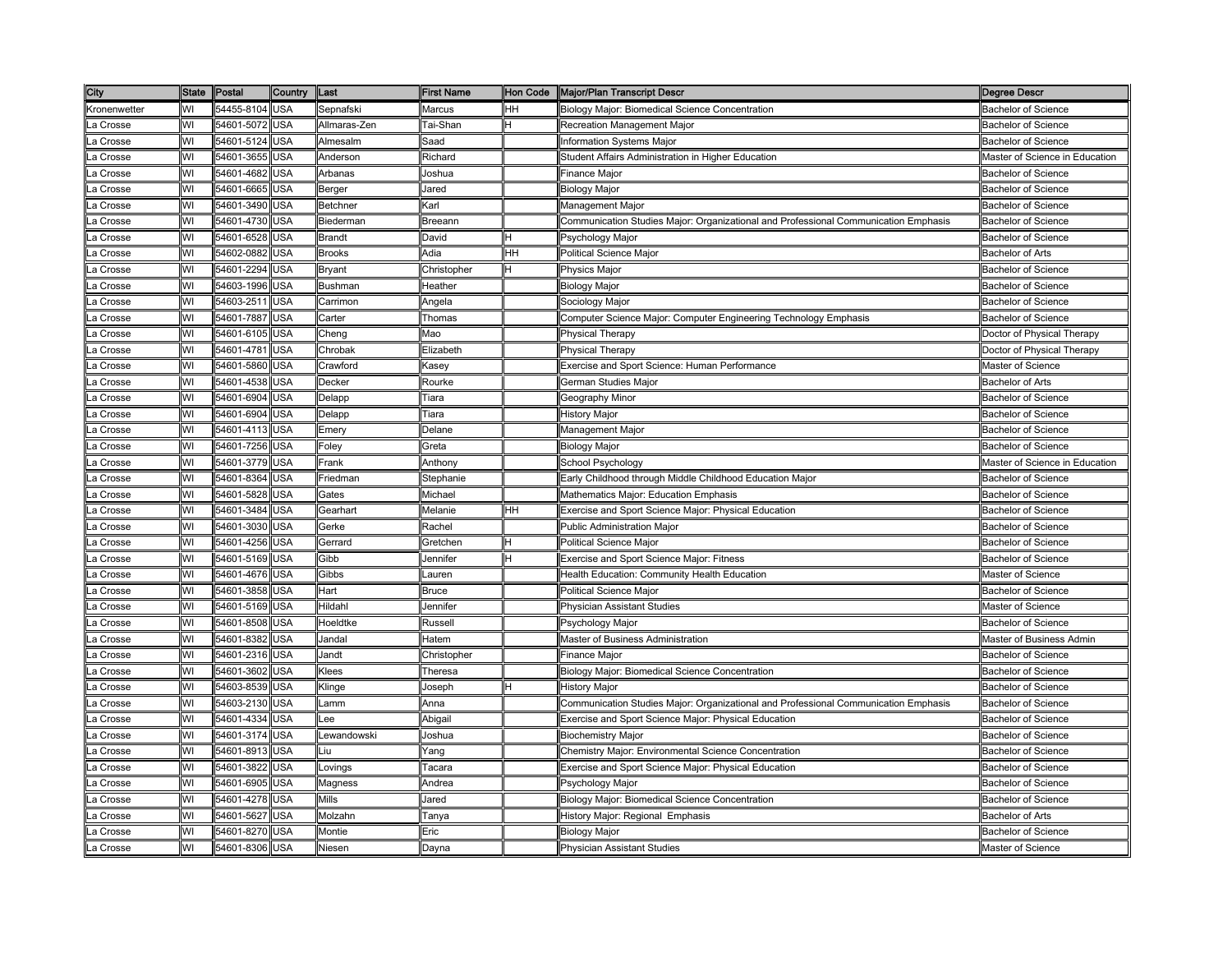| City         | <b>State</b> | Postal         | Country    | Last       | <b>First Name</b> | Hon Code | <b>Major/Plan Transcript Descri</b>                                 | Degree Descr                   |
|--------------|--------------|----------------|------------|------------|-------------------|----------|---------------------------------------------------------------------|--------------------------------|
| La Crosse    | WI           | 54601-6572     | <b>USA</b> | Pagenkopf  | Scott             |          | Finance Major: Risk, Insurance and Financial Planning Concentration | <b>Bachelor of Science</b>     |
| La Crosse    | wı           | 54601-7863     | <b>USA</b> | Parr       | Alyssa            |          | Marketing Major                                                     | <b>Bachelor of Science</b>     |
| .a Crosse    | WI           | 54601-6807     | USA        | Patros     | Nicole            |          | Psychology Major                                                    | <b>Bachelor of Science</b>     |
| a Crosse     | WI           | 54601-3466     | <b>JSA</b> | Pierce     | Candice           |          | Art Major                                                           | Bachelor of Arts               |
| a Crosse     | WI           | 54601-4682     | USA        | Popp       | Brian             | HH       | Spanish Major: Business Concentration                               | <b>Bachelor of Arts</b>        |
| .a Crosse    | WI           | 54603-1277     | USA        | Rask       | Michael           |          | Biology Major: Environmental Science Concentration                  | <b>Bachelor of Science</b>     |
| .a Crosse    | WI           | 54601-4112 USA |            | Regan      | Mary              |          | Music Major: Piano Pedagogy Emphasis                                | <b>Bachelor of Science</b>     |
| .a Crosse    | WI           | 54601-7811     | USA        | Reinert    | Aaron             |          | Master of Business Administration                                   | Master of Business Admin       |
| .a Crosse    | WI           | 54601-7341     | USA        | Ross       | Toni              |          | Middle Childhood through Early Adolescence Education Major          | <b>Bachelor of Science</b>     |
| a Crosse     | WI           | 54601-3742     | USA        | Rygh       | Allison           |          | Student Affairs Administration in Higher Education                  | Master of Science in Education |
| .a Crosse    | WI           | 54601-2007     | USA        | Sauer      | Kara              |          | Clinical Laboratory Science Major                                   | <b>Bachelor of Science</b>     |
| a Crosse     | WI           | 54601-2296     | <b>JSA</b> | Schneider  | Mikel             |          | Management Major                                                    | Bachelor of Science            |
| .a Crosse    | WI           | 54601-2000     | USA        | Schultz    | William           |          | Political Science Major                                             | <b>Bachelor of Science</b>     |
| a Crosse     | WI           | 54601-7728     | USA        | Schweigert | Jessica           |          | Psychology Major                                                    | Bachelor of Science            |
| .a Crosse    | WI           | 54601-3807     | USA        | Sciammas   | Jacob             |          | Professional Development                                            | Master of Educ - Prof Dev      |
| La Crosse    | WI           | 54601-4496     | USA        | Seiltz     | Travis            |          | Finance Major                                                       | <b>Bachelor of Science</b>     |
| a Crosse     | WI           | 54601-3608     | <b>USA</b> | Shaker     | Tyler             |          | Exercise and Sport Science Major: Sport Management                  | <b>Bachelor of Science</b>     |
| _a Crosse    | WI           | 54601-3970     | USA        | Shirel     | Tyler             | HН       | Biology Major: Biomedical Science Concentration                     | <b>Bachelor of Science</b>     |
| _a Crosse    | WI           | 54601-3652     | USA        | Slinkman   | Amy               |          | Communication Studies Major: Interpersonal Communication Emphasis   | <b>Bachelor of Science</b>     |
| .a Crosse    | WI           | 54601-2585     | <b>JSA</b> | Springer   | Nicholas          |          | Mathematics Major: Education Emphasis                               | Bachelor of Science            |
| .a Crosse    | WI           | 54601-5565     | <b>JSA</b> | St. Sauver | Rosanne           | HН       | Women's Studies Major                                               | Bachelor of Science            |
| a Crosse     | WI           | 54603-2416     | USA        | Thao       | √ang Houa         |          | Finance Major                                                       | <b>Bachelor of Science</b>     |
| a Crosse     | WI           | 54601-5632     | USA        | Thill      | Jennifer          |          | Professional Development                                            | Master of Educ - Prof Dev      |
| .a Crosse    | WI           | 54601-3448     | <b>USA</b> | Tong       | Briana            | н        | Psychology Major                                                    | <b>Bachelor of Science</b>     |
| a Crosse     | WI           | 54603-2651     | USA        | Vang       | Becky             |          | Management Major                                                    | <b>Bachelor of Science</b>     |
| _a Crosse    | WI           | 54601-7306     | USA        | Vang       | Pa Houa           |          | Early Childhood through Middle Childhood Education Major            | <b>Bachelor of Science</b>     |
| a Crosse     | WI           | 54601-4802     | USA        | Vang       | Thong             |          | <b>Art Maior</b>                                                    | <b>Bachelor of Arts</b>        |
| .a Crosse    | WI           | 54603-2217     | <b>USA</b> | Vue        | Shoua             |          | Therapeutic Recreation Major                                        | <b>Bachelor of Science</b>     |
| a Crosse     | WI           | 54601-2469     | <b>JSA</b> | Nalker     | 3enjamin          |          | Biology                                                             | Master of Science              |
| a Crosse     | WI           | 54601-3480     | USA        | Wandling   | Britney           | HН       | <b>Biology Major</b>                                                | <b>Bachelor of Science</b>     |
| .a Crosse    | WI           | 54601-3846     | USA        | Watson     | Hayley            |          | Mathematics Major                                                   | <b>Bachelor of Science</b>     |
| a Crosse     | WI           | 54601-3620 USA |            | Xu         | Xun               |          | Finance Major                                                       | Bachelor of Science            |
| .a Crosse    | WI           | 54603-2284     | USA        | Yang       | Heaven            |          | Art Major                                                           | <b>Bachelor of Science</b>     |
| a Crosse     | WI           | 54601-3707 USA |            | Yerhot     | Paul              | HH       | Biology Major: Biomedical Science Concentration                     | <b>Bachelor of Science</b>     |
| a Crosse     | WI           | 54601-8269     | USA        | Zachary    | Kristopher        | н        | Accountancy Major                                                   | <b>Bachelor of Science</b>     |
| .a Farge     | WI           | 54639-8646     | USA        | Benson     | Alison            |          | Art Major                                                           | Bachelor of Science            |
| ake Geneva.  | WI           | 53147-3545     | USA        | Matherne   | Kelsey            |          | Early Childhood through Middle Childhood Education Major            | <b>Bachelor of Science</b>     |
| ake Mills    | WI           | 53551-9414     | <b>JSA</b> | Heimstreet | _inda             |          | Professional Development                                            | Master of Educ - Prof Dev      |
| ake Mills    | WI           | 53551-1611     | USA        | Rath       | Julie             |          | Biology Major: Cellular and Molecular Biology Concentration         | <b>Bachelor of Science</b>     |
| ake Mills    | WI           | 53551-1049     | <b>USA</b> | Smith      | Dena              |          | Exercise and Sport Science: Sport Administration                    | Master of Science              |
| ake Mills    | WI           | 53551-9630     | USA        | Zander     | Vince             |          | Mathematics Major                                                   | <b>Bachelor of Science</b>     |
| .ancaster    | WI           | 53813-9545     | USA        | Petrowitz  | saac              |          | <b>Physical Therapy</b>                                             | Doctor of Physical Therapy     |
| _ancaster    | WI           | 53813-9456     | USA        | √aassen    | Brady             |          | Geography Major: Environmental Science Concentration                | <b>Bachelor of Science</b>     |
| .ancaster    | WI           | 53813-9771     | USA        | Winkler    | Morgan            | ΗH       | Biology Major                                                       | <b>Bachelor of Science</b>     |
| .ancaster    | WI           | 53813-1703     | <b>USA</b> | Zenz       | Calvin            |          | Exercise and Sport Science Major: Physical Education                | <b>Bachelor of Science</b>     |
| .annon       | WI           | 53046-9727     | USA        | Ismaili    | Selman            |          | Biology Major: Biomedical Science Concentration                     | <b>Bachelor of Science</b>     |
| Little Chute | WI           | 54140-1133 USA |            | De Bruin   | Carlv             |          | Therapeutic Recreation Major                                        | <b>Bachelor of Science</b>     |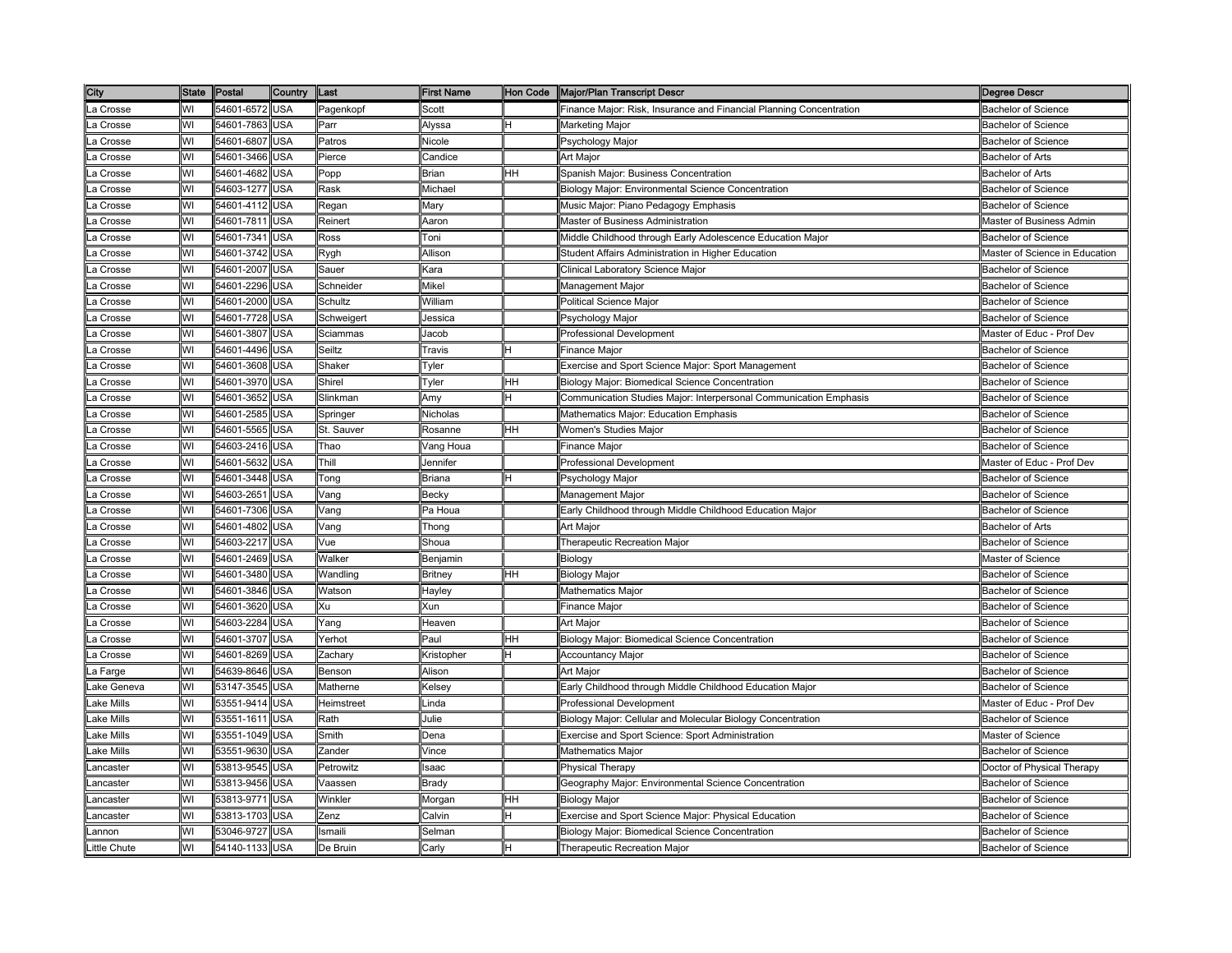| City       | State | Postal         | Country    | Last           | <b>First Name</b>                                                                                                | Hon Code | Major/Plan Transcript Descr                                                         | <b>Degree Descr</b>         |
|------------|-------|----------------|------------|----------------|------------------------------------------------------------------------------------------------------------------|----------|-------------------------------------------------------------------------------------|-----------------------------|
| Lodi       | WI    | 53555-1367 USA |            | Quick          | Katelin                                                                                                          | HН       | Early Childhood through Middle Childhood Education Major                            | <b>Bachelor of Science</b>  |
| _odi       | WI    | 53555-1330 USA |            | Reinen         | Shawn                                                                                                            |          | Chemistry Major                                                                     | <b>Bachelor of Science</b>  |
| .odi       | WI    | 53555-9307     | <b>USA</b> | Rendler        | Daniel                                                                                                           |          | Geography Major                                                                     | <b>Bachelor of Science</b>  |
| .uck       | WI    | 54853-5118     | USA        | Sorenson       | Jesse                                                                                                            |          | Management Major                                                                    | Bachelor of Science         |
| Madison    | WI    | 53705-3153 USA |            | Anderson       | Michelle                                                                                                         |          | School Psychology                                                                   | <b>Education Specialist</b> |
| Madison    | WI    | 53714-1716 USA |            | Bangs          | Alexander                                                                                                        |          | Computer Science Major                                                              | <b>Bachelor of Science</b>  |
| Madison    | WI    | 53714-2150 USA |            | <b>Brunker</b> | Brianna                                                                                                          |          | Middle Childhood through Early Adolescence Education Major                          | <b>Bachelor of Science</b>  |
| Madison    | WI    | 53703-4143 USA |            | <b>Burdick</b> | Jaleesa                                                                                                          |          | English Major: Rhetoric and Writing Emphasis                                        | <b>Bachelor of Arts</b>     |
| Madison    | WI    | 53704-1125     | <b>USA</b> | Farrell        | Caitlin                                                                                                          | ΗH       | Social Studies Major (Broad Field Option B)                                         | <b>Bachelor of Science</b>  |
| Madison    | WI    | 53715-1467     | <b>USA</b> | Gavle          | Katherine                                                                                                        |          | <b>Professional Development</b>                                                     | Master of Educ - Prof Dev   |
| Madison    | WI    | 53704-2205     | USA        | George         | <elsey< td=""><td></td><td>International Business Major</td><td>Bachelor of Science</td></elsey<>                |          | International Business Major                                                        | Bachelor of Science         |
| Madison    | WI    | 53704-1185     | USA        | Graf           | Whitney                                                                                                          |          | <b>Biology Major: Biomedical Science Concentration</b>                              | Bachelor of Science         |
| Madison    | WI    | 53714-2526     | USA        | Lundey         | lessie                                                                                                           |          | <b>Biology Major</b>                                                                | Bachelor of Science         |
| Madison    | WI    | 53711-4828 USA |            | Lynch          | Jesse                                                                                                            | н        | Exercise and Sport Science Major: Exercise Science - Fitness Track                  | <b>Bachelor of Science</b>  |
| Madison    | WI    | 53714-2767     | <b>USA</b> | Mitchell       | Kailynn                                                                                                          |          | Community Health Education Major                                                    | <b>Bachelor of Science</b>  |
| Madison    | WI    | 53717-2103 USA |            | Schiller       | -eah                                                                                                             |          | Clinical Laboratory Science Major                                                   | <b>Bachelor of Science</b>  |
| Madison    | WI    | 53716-3614     | <b>USA</b> | Schmidt        | Colin                                                                                                            |          | Middle Childhood through Early Adolescence Education Major                          | <b>Bachelor of Science</b>  |
| Madison    | WI    | 53704-8577     | <b>USA</b> | Soukup         | Justin                                                                                                           |          | Exercise and Sport Science: Human Performance                                       | Master of Science           |
| Madison    | WI    | 53726-4102     | USA        | Steder         | Allison                                                                                                          |          | Biology Major: Biomedical Science Concentration                                     | <b>Bachelor of Science</b>  |
| Madison    | WI    | 53717-2717     | USA        | Stubbe         | Jonathan                                                                                                         |          | Finance Major                                                                       | Bachelor of Science         |
| Madison    | WI    | 53711-3625     | USA        | Wagner         | Molly                                                                                                            |          | Middle Childhood through Early Adolescence Education Major                          | <b>Bachelor of Science</b>  |
| Madison    | WI    | 53705-1083     | <b>USA</b> | Zehel          | <urt< td=""><td></td><td>Biology Major: Biomedical Science Concentration</td><td>Bachelor of Science</td></urt<> |          | Biology Major: Biomedical Science Concentration                                     | Bachelor of Science         |
| Malone     | WI    | 53049-1716 USA |            | Konen          | Kayla                                                                                                            |          | Exercise and Sport Science Major: Exercise Science - Pre-professional Track         | <b>Bachelor of Science</b>  |
| Marathon   | WI    | 54448-9001     | <b>USA</b> | Ko             | Angela                                                                                                           |          | Psychology Major                                                                    | Bachelor of Science         |
| Maribel    | WI    | 54227-9506     | <b>USA</b> | Angoli         | Emma                                                                                                             | HH.      | Music Major: Instrumental Emphasis                                                  | <b>Bachelor of Science</b>  |
| Marinette  | WI    | 54143-9676     | USA        | Nighbor        | Matthew                                                                                                          | HН       | Accountancy Major                                                                   | <b>Bachelor of Science</b>  |
| Marion     | WI    | 54950-0493     | USA        | Carley         | Cassie                                                                                                           | HН       | Middle Childhood through Early Adolescence Education Major                          | <b>Bachelor of Science</b>  |
| Marion     | WI    | 54950          | <b>JSA</b> | Grav           | Christina                                                                                                        |          | Biology Major                                                                       | <b>Bachelor of Science</b>  |
| Marshall   | WI    | 53559-8940     | <b>USA</b> | Daveler        | _aVonne                                                                                                          |          | History Major                                                                       | <b>Bachelor of Arts</b>     |
| Marshall   | WI    | 53559-9494     | <b>USA</b> | Young          | Erin                                                                                                             |          | Professional Development                                                            | Master of Educ - Prof Dev   |
| Marshfield | WI    | 54449-9068     | <b>USA</b> | Boehning       | Josh                                                                                                             |          | Finance Major                                                                       | <b>Bachelor of Science</b>  |
| Marshfield | WI    | 54449-0752 USA |            | Maxinoski      | Alexander                                                                                                        |          | <b>Biology Major</b>                                                                | <b>Bachelor of Science</b>  |
| Marshfield | WI    | 54449-9226     | <b>USA</b> | Potts          | Shannon                                                                                                          |          | Therapeutic Recreation Major                                                        | <b>Bachelor of Science</b>  |
| Mauston    | WI    | 53948-9726     | USA        | Benson         | Kirk                                                                                                             |          | Art Education Major                                                                 | <b>Bachelor of Science</b>  |
| Mauston    | WI    | 53948-1213     | <b>USA</b> | Hable          | Karen                                                                                                            |          | Professional Development                                                            | Master of Educ - Prof Dev   |
| Mauston    | WI    | 53948-1317     | USA        | Theis          | Sara                                                                                                             |          | Marketing Major                                                                     | Bachelor of Science         |
| Mayville   | WI    | 53050-1644     | USA        | Ziegler        | Ryan                                                                                                             |          | Social Studies Major (Broad Field Option B)                                         | Bachelor of Science         |
| Mazomanie  | WI    | 53560-9706     | USA        | Adler          | Jessica                                                                                                          |          | <b>Biochemistry Major</b>                                                           | Bachelor of Science         |
| Mazomanie  | WI    | 53560-9742 USA |            | <b>Ballweg</b> | Jaimie                                                                                                           |          | Exercise and Sport Science Major: Exercise Science - Pre-professional Track         | <b>Bachelor of Science</b>  |
| Mazomanie  | WI    | 53560-9607     | <b>USA</b> | Crosby         | <γle                                                                                                             |          | Exercise and Sport Science Major: Sport Management                                  | <b>Bachelor of Science</b>  |
| Mazomanie  | WI    | 53560-9817     | <b>USA</b> | Schadler       | Chelsey                                                                                                          |          | <b>Physical Therapy</b>                                                             | Doctor of Physical Therapy  |
| Mc Farland | WI    | 53558-9333     | <b>USA</b> | <b>Burke</b>   | Kristen                                                                                                          |          | Psychology Major                                                                    | <b>Bachelor of Science</b>  |
| Mc Farland | WI    | 53558-9677     | <b>USA</b> | Witt           | Kelsey                                                                                                           |          | <b>Biology Major</b>                                                                | <b>Bachelor of Science</b>  |
| Medford    | WI    | 54451-8130     | USA        | Bolz           | Kelsie                                                                                                           |          | Communication Studies Major: Organizational and Professional Communication Emphasis | <b>Bachelor of Arts</b>     |
| Medford    | WI    | 54451-1257     | USA        | Debruyne       | <b>Kathryn</b>                                                                                                   | HН       | Therapeutic Recreation Major                                                        | Bachelor of Science         |
| Medford    | WI    | 54451          | USA        | Messman        | Tyler                                                                                                            |          | Middle Childhood through Early Adolescence Education Major                          | <b>Bachelor of Science</b>  |
| Medford    | WI    | 54451-1101 USA |            | Nuernberger    | Kelsey                                                                                                           |          | Biology Major: Biomedical Science Concentration                                     | <b>Bachelor of Science</b>  |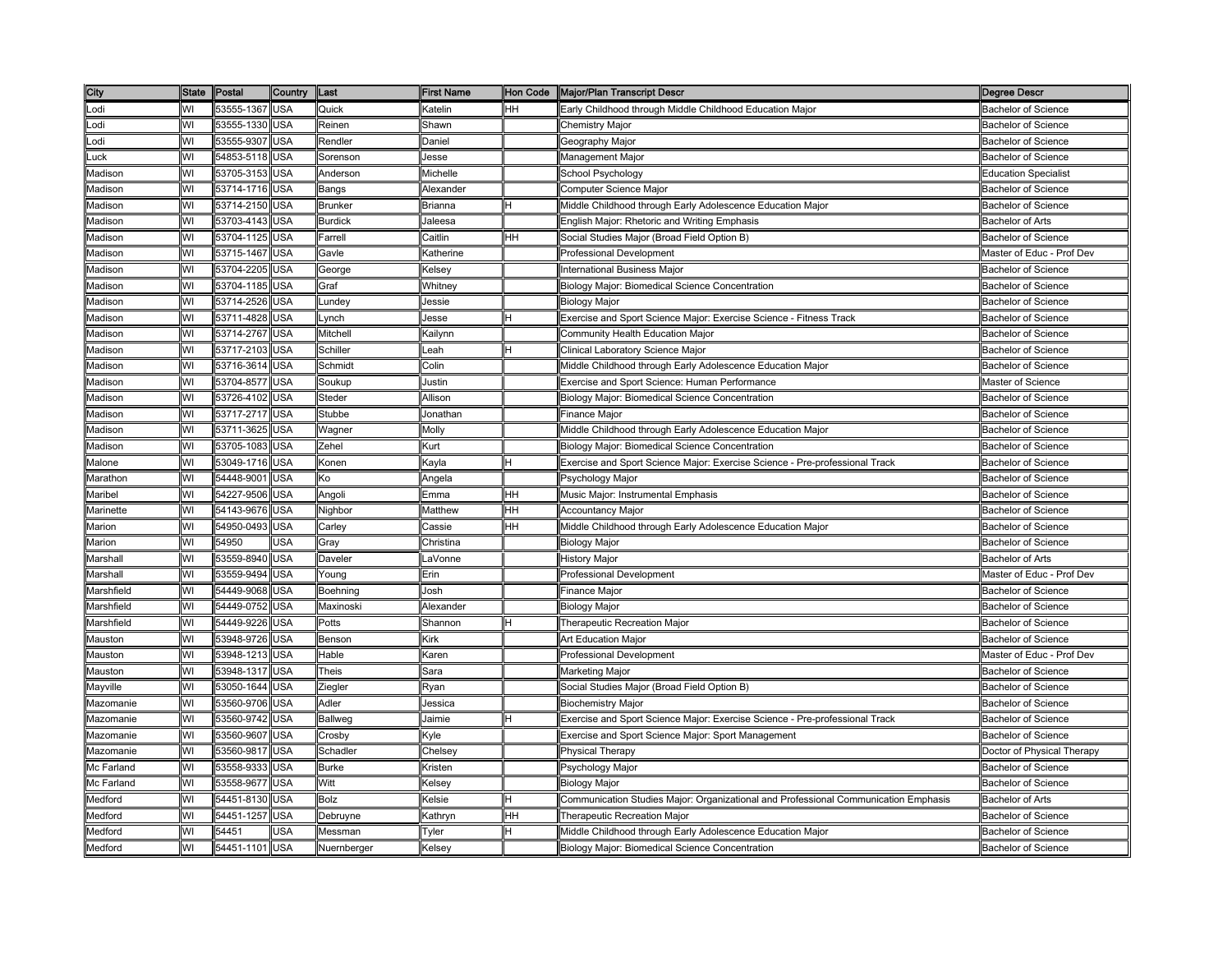| City                   | State Postal |            | Country    | <b>Last</b>    | <b>First Name</b> |    | Hon Code Major/Plan Transcript Descr                                                | <b>Degree Descr</b>         |
|------------------------|--------------|------------|------------|----------------|-------------------|----|-------------------------------------------------------------------------------------|-----------------------------|
| Melrose                | WI           | 54642-0164 | <b>USA</b> | Craig          | Brittany          |    | <b>Accountancy Major</b>                                                            | <b>Bachelor of Science</b>  |
| Melrose                | WI           | 54642-0214 | <b>USA</b> | Powers         | .evi              |    | Early Childhood through Middle Childhood Education Major                            | <b>Bachelor of Science</b>  |
| Menasha                | WI           | 54952-2579 | <b>USA</b> | Johnson        | uke.              |    | Social Studies Major (Broad Field Option B)                                         | <b>Bachelor of Science</b>  |
| Menomonee Falls        | WI           | 53051-6210 | USA        | Allen          | revor             |    | Spanish Major                                                                       | <b>Bachelor of Arts</b>     |
| <b>Menomonee Falls</b> | WI           | 53051-0934 | USA        | Cimpl          | Matthew           |    | <b>Accountancy Major</b>                                                            | <b>Bachelor of Science</b>  |
| Menomonee Falls        | WI           | 53051-5868 | <b>USA</b> | David          | lacqueline        |    | Middle Childhood through Early Adolescence Education Major                          | <b>Bachelor of Science</b>  |
| Menomonee Falls        | WI           | 53051-0736 | <b>USA</b> | Fraundorf      | Erin              |    | <b>Biochemistry Major</b>                                                           | <b>Bachelor of Science</b>  |
| <b>Menomonee Falls</b> | WI           | 53051-2026 | USA        | Genthe         | Katlin            |    | <b>Physical Therapy</b>                                                             | Doctor of Physical Therapy  |
| Menomonee Falls        | WI           | 53051-4013 | <b>USA</b> | Gross          | Annamarie         |    | Middle Childhood through Early Adolescence Education Major                          | <b>Bachelor of Science</b>  |
| <b>Menomonee Falls</b> | W١           | 53051-6772 | <b>USA</b> | Kolo           | 3enjamin          |    | Management Major: Human Resources Emphasis                                          | <b>Bachelor of Science</b>  |
| Menomonee Falls        | WI           | 53051-4281 | <b>USA</b> | Ludowissi      | Jeffrey           |    | <sup>⊃</sup> sychology Major                                                        | <b>Bachelor of Science</b>  |
| Menomonee Falls        | W١           | 53051-5645 | <b>JSA</b> | Mindt          | Carissa           |    | German Studies Major                                                                | <b>Bachelor of Arts</b>     |
| <b>Menomonee Falls</b> | WI           | 53051-3284 | USA        | Minster        | Vora              |    | Early Childhood through Middle Childhood Education Major                            | Bachelor of Science         |
| Menomonee Falls        | WI           | 53051-6066 | USA        | Saunders       | Abby              |    | Communication Studies Major: Organizational and Professional Communication Emphasis | <b>Bachelor of Arts</b>     |
| Menomonie              | WI           | 54751-1660 | <b>USA</b> | Close          | William           |    | Microbiology Major: Business Concentration                                          | <b>Bachelor of Science</b>  |
| Menomonie              | W١           | 54751-5457 | <b>USA</b> | Duerst         | Alicia            |    | <b>Physical Therapy</b>                                                             | Doctor of Physical Therapy  |
| Menomonie              | WI           | 54751-2396 | <b>USA</b> | Hildebrand     | Ellen             |    | Political Science Major                                                             | <b>Bachelor of Science</b>  |
| Menomonie              | WI           | 54751-3016 | <b>USA</b> | Rich           | Heather           |    | Physician Assistant Studies                                                         | Master of Science           |
| Menomonie              | W١           | 54751-5724 | <b>USA</b> | Schmidman      | Amanda            |    | Professional Development                                                            | Master of Educ - Prof Dev   |
| Menomonie              | WI           | 54751-4103 | <b>USA</b> | Wentzel        | Caitlin           |    | Communication Studies Major: Organizational and Professional Communication Emphasis | <b>Bachelor of Science</b>  |
| Mequon                 | WI           | 53092-2156 | <b>JSA</b> | Grimm          | Adam              |    | Physician Assistant Studies                                                         | Master of Science           |
| Mequon                 | WI           | 53092-5215 | <b>USA</b> | Johns          | Elizabeth         |    | Marketing Major                                                                     | <b>Bachelor of Science</b>  |
| Mequon                 | WI           | 53092-4867 | <b>USA</b> | Kumbhani       | Rimpal            |    | Psychology Major                                                                    | <b>Bachelor of Science</b>  |
| Mequon                 | WI           | 53097-3718 | <b>USA</b> | Miller         | Michael           |    | International Business Major                                                        | <b>Bachelor of Science</b>  |
| Mequon                 | W١           | 53097-3869 | <b>USA</b> | Schiller       | <b>Katherine</b>  |    | Mathematics Major: Education Emphasis                                               | <b>Bachelor of Science</b>  |
| Mercer                 | WI           | 54547-9156 | <b>USA</b> | Minnis         | Ashlev            |    | Biology Major: Biomedical Science Concentration                                     | <b>Bachelor of Science</b>  |
| Merrill                | WI           | 54452-1215 | <b>USA</b> | Cordova        | Adam              | HН | Exercise and Sport Science Major: Exercise Science - Pre-professional Track         | <b>Bachelor of Science</b>  |
| Middleton              | WI           | 53562-4205 | <b>USA</b> | Breunig        | Michael           |    | Physician Assistant Studies                                                         | Master of Science           |
| Middleton              | WI           | 53562-1314 | USA        | Goodine        | avlor             |    | English Major: Rhetoric and Writing Emphasis                                        | <b>Bachelor of Arts</b>     |
| Middleton              | WI           | 53562-3903 | <b>USA</b> | Hill           | Melanie           |    | <b>School Psychology</b>                                                            | <b>Education Specialist</b> |
| Middleton              | WI           | 53562-3619 | <b>USA</b> | Nicholson      | <b>Karrie</b>     |    | Athletic Training Major                                                             | <b>Bachelor of Science</b>  |
| Middleton              | WI           | 53562-3724 | <b>USA</b> | Werner         | Jennifer          |    | <b>Athletic Training Major</b>                                                      | <b>Bachelor of Science</b>  |
| Milton                 | WI           | 53563-9438 | <b>USA</b> | McManus        | Brianne           |    | Middle Childhood through Early Adolescence Education Major                          | <b>Bachelor of Science</b>  |
| Milwaukee              | WI           | 53207-3402 | <b>USA</b> | Bell           | Patrick           |    | Biology Major: Biomedical Science Concentration                                     | <b>Bachelor of Science</b>  |
| Milwaukee              | WI           | 53218-4511 | <b>USA</b> | <b>Burnett</b> | Harlan            |    | Geography Major: Environmental Science Concentration                                | <b>Bachelor of Science</b>  |
| Milwaukee              | WI           | 53207-3142 | <b>USA</b> | Deharo         | Cassandra         |    | Community Health Education Major                                                    | <b>Bachelor of Science</b>  |
| Milwaukee              | WI           | 53207-4927 | <b>USA</b> | Forecki        | Seth              |    | Art Education Major                                                                 | <b>Bachelor of Science</b>  |
| Milwaukee              | WI           | 53207-4406 | <b>JSA</b> | Kane           | <b>\ndrew</b>     |    | Economics Major                                                                     | <b>Bachelor of Science</b>  |
| Milwaukee              | WI           | 53222-3921 | USA        | Kramp          | Megan             |    | Physical Therapy                                                                    | Doctor of Physical Therapy  |
| Milwaukee              | WI           | 53219-2382 | USA        | Long           | Alex              |    | Biology Major: Biomedical Science Concentration                                     | <b>Bachelor of Science</b>  |
| Milwaukee              | WI           | 53207-3150 | <b>USA</b> | Mane           | Anthony           |    | Exercise and Sport Science Major: Physical Education                                | <b>Bachelor of Science</b>  |
| Milwaukee              | WI           | 53216-3615 | <b>USA</b> | Spivey         | Shaundel          |    | Political Science Major                                                             | <b>Bachelor of Science</b>  |
| Milwaukee              | WI           | 53209-3620 | <b>USA</b> | Underwood      | Zenas             |    | Information Systems Major                                                           | <b>Bachelor of Science</b>  |
| Milwaukee              | WI           | 53217-5532 | USA        | Wahl           | Carley            |    | German Studies Major                                                                | <b>Bachelor of Arts</b>     |
| Mindoro                | WI           | 54644-9121 | <b>USA</b> | McRae          | Madeline          |    | <sup>⊃</sup> sychology Major                                                        | <b>Bachelor of Science</b>  |
| <b>Mineral Point</b>   | WI           | 53565-1162 | USA        | Galle          | Mari              |    | Biology Major                                                                       | <b>Bachelor of Science</b>  |
| <b>Mineral Point</b>   | WI           | 53565      | <b>JSA</b> | Yager          | Danielle          |    | Finance Major                                                                       | <b>Bachelor of Science</b>  |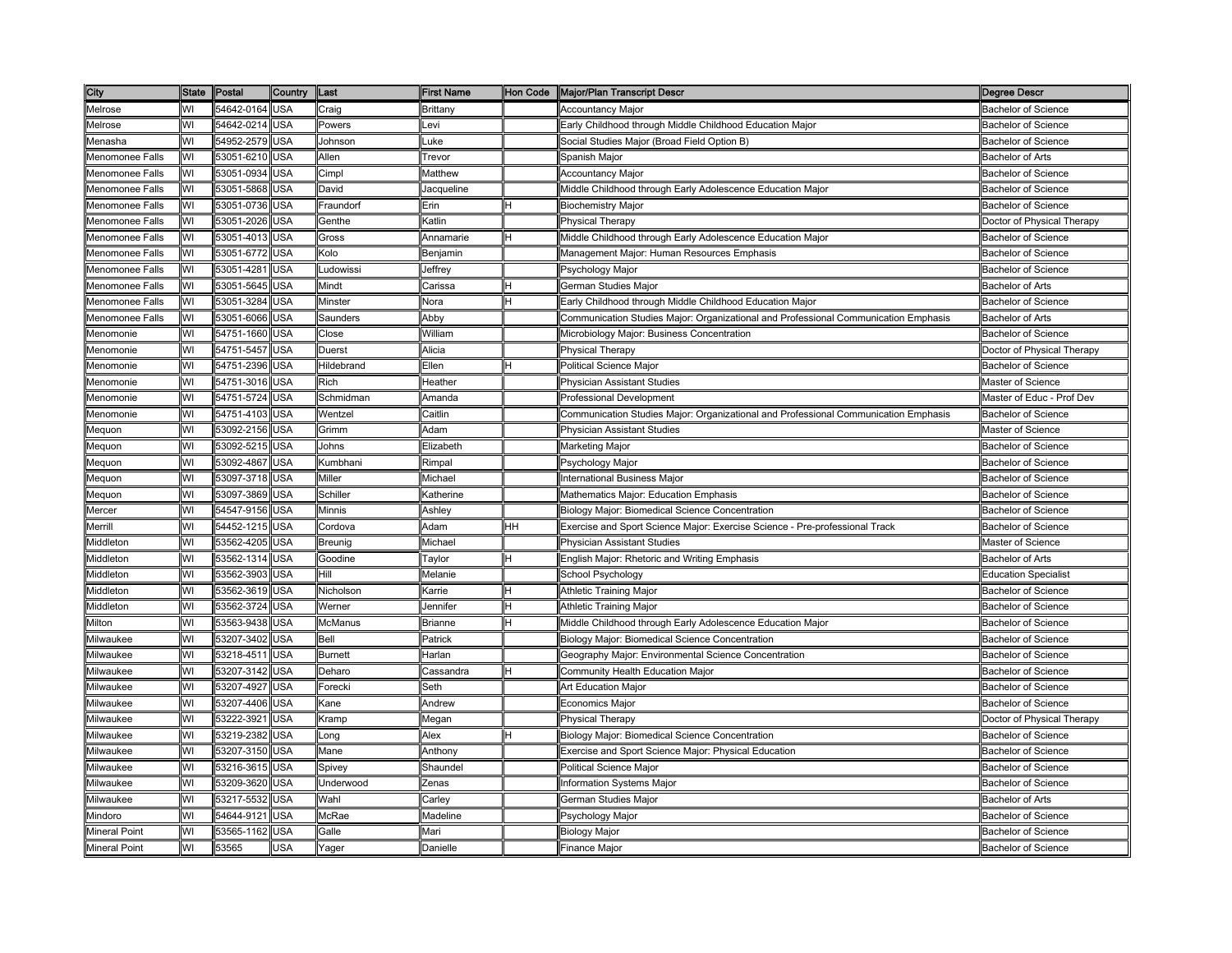| City                  | State Postal |                | Country    | <b>ILast</b>   | <b>First Name</b> |    | Hon Code Major/Plan Transcript Descr                                | <b>Degree Descr</b>        |
|-----------------------|--------------|----------------|------------|----------------|-------------------|----|---------------------------------------------------------------------|----------------------------|
| Minocqua              | WI           | 54548-9569     | <b>USA</b> | Vandelaarschot | Jaron             |    | Clinical Laboratory Science Major                                   | <b>Bachelor of Science</b> |
| Minocqua              | WI           | 54548-9569     | <b>USA</b> | Vandelaarschot | Jaron             |    | Biology Major                                                       | <b>Bachelor of Science</b> |
| Minocqua              | WI           | 54548-0198     | <b>USA</b> | Wenman         | Katherine         |    | <b>Exercise and Sport Science Major: Fitness</b>                    | <b>Bachelor of Science</b> |
| Monroe                | W            | 53566-3644     | <b>JSA</b> | Rana           | Priti             |    | Biology Major: Biomedical Science Concentration                     | Bachelor of Science        |
| Montfort              | WI           | 53569-9428     | USA        | Alcott         | Αmγ               |    | English Major                                                       | <b>Bachelor of Science</b> |
| Mosinee               | WI           | 54455-9723     | USA        | Davis          | Whitney           |    | Microbiology Major: Biomedical Concentration                        | Bachelor of Science        |
| Mosinee               | WI           | 54455-9349     | <b>USA</b> | Kluck          | Trisha            |    | Psychology Major                                                    | <b>Bachelor of Science</b> |
| Mosinee               | WI           | 54455          | USA        | Pergande       | David             |    | Finance Major                                                       | <b>Bachelor of Science</b> |
| Mount Horeb           | WI           | 53572-3322     | <b>USA</b> | <b>Brey</b>    | <b>Danielle</b>   | HН | Sociology Major                                                     | <b>Bachelor of Science</b> |
| Mount Horeb           | WI           | 53572-1618     | <b>USA</b> | Wargowski      | Madelyn           |    | Marketing Major                                                     | <b>Bachelor of Science</b> |
| Mount Pleasant        | WI           | 53406-2229     | <b>USA</b> | Cloutier       | <b>Danielle</b>   |    | Microbiology Major: Environmental Science Concentration             | <b>Bachelor of Science</b> |
| <b>Mount Pleasant</b> | WI           | 53406-7227     | USA        | Curtin         | Sarah             |    | Therapeutic Recreation Major                                        | <b>Bachelor of Science</b> |
| Mukwonago             | WI           | 53149-8562     | USA        | <b>Bates</b>   | Melanie           | H  | Community Health Education Major                                    | Bachelor of Science        |
| Muskego               | WI           | 53150-9667     | USA        | Amon           | iesl.             |    | Biology Major: Biomedical Science Concentration                     | <b>Bachelor of Science</b> |
| Muskego               | WI           | 53150-9255     | <b>USA</b> | Bohl           | Monica            |    | Marketing Major                                                     | <b>Bachelor of Science</b> |
| Muskego               | WI           | 53150-4021     | <b>USA</b> | Garinger       | Amy               |    | Psychology Major                                                    | <b>Bachelor of Science</b> |
| Muskego               | WI           | 53150-3623     | <b>USA</b> | Hallett        | Marie             |    | Psychology Major                                                    | <b>Bachelor of Science</b> |
| Muskego               | WI           | 53150-8287     | <b>USA</b> | <b>Hubbs</b>   | Hanna             | HН | Community Health Education Major                                    | <b>Bachelor of Science</b> |
| Muskego               | W١           | 53150-7733     | <b>USA</b> | Inman          | Amanda            | H  | Clinical Laboratory Science Major                                   | <b>Bachelor of Science</b> |
| Muskego               | WI           | 53150-3857     | <b>USA</b> | Klaus          | Andrea            |    | Management Major                                                    | <b>Bachelor of Science</b> |
| Muskego               | WI           | 53150-9098     | <b>JSA</b> | Neuens         | Erik              |    | Clinical Laboratory Science Major                                   | <b>Bachelor of Science</b> |
| Muskego               | WI           | 53150-4203     | <b>JSA</b> | Poss           | 3ryant            | HН | Accountancy Major                                                   | <b>Bachelor of Science</b> |
| Nashotah              | WI           | 53058-9520     | <b>USA</b> | Berg           | Kaitlin           |    | Early Childhood through Middle Childhood Education Major            | <b>Bachelor of Science</b> |
| Nashotah              | WI           | 53058-9755     | <b>USA</b> | Brengosz       | Nicholas          |    | Mathematics Major: Education Emphasis                               | <b>Bachelor of Science</b> |
| Nashotah              | WI           | 53058-9512     | <b>USA</b> | Losinske       | Anna              | HН | Biology Major: Biomedical Science Concentration                     | <b>Bachelor of Science</b> |
| Neenah                | WI           | 54956-5023     | <b>USA</b> | Boerschinger   | Benjamin          |    | Finance Major: Risk, Insurance and Financial Planning Concentration | <b>Bachelor of Science</b> |
| Neenah                | WI           | 54956-2112     | USA        | Ernst          | Andrew            | ΗH | Athletic Training Major                                             | <b>Bachelor of Science</b> |
| Neenah                | WI           | 54956-4996     | <b>USA</b> | Fallon         | Megan             |    | Marketing Major                                                     | <b>Bachelor of Science</b> |
| Neenah                | WI           | 54956-6807     | USA        | Heemstra       | Chad              |    | Archaeological Studies Major                                        | <b>Bachelor of Science</b> |
| Neenah                | WI           | 54956-1173     | <b>USA</b> | Hess           | Katherine         |    | Early Childhood through Middle Childhood Education Major            | <b>Bachelor of Science</b> |
| Neenah                | WI           | 54956-8934     | <b>USA</b> | Nolden         | Samuel            |    | Management Major                                                    | <b>Bachelor of Science</b> |
| Neenah                | WI           | 54956-3725     | <b>USA</b> | Schultz        | Jessica           |    | Physical Therapy                                                    | Doctor of Physical Therapy |
| Neenah                | WI           | 54956-4477     | <b>USA</b> | Wilder         | २yan              | HН | Mathematics Major                                                   | <b>Bachelor of Science</b> |
| Neillsville           | WI           | 54456-7101 USA |            | Karl           | eann.             |    | Early Childhood through Middle Childhood Education Major            | <b>Bachelor of Science</b> |
| New Berlin            | WI           | 53146-4702     | <b>USA</b> | Austad         | Elizabeth         |    | <sup>⊃</sup> sychology Major                                        | <b>Bachelor of Science</b> |
| <b>New Berlin</b>     | WI           | 53146-3006     | <b>USA</b> | Chard          | Christopher       |    | <b>Accountancy Major</b>                                            | <b>Bachelor of Science</b> |
| New Berlin            | WI           | 53151-6128     | <b>USA</b> | Farina         | Kristin           |    | Marketing Major                                                     | <b>Bachelor of Science</b> |
| New Berlin            | W١           | 53146-5208     | <b>JSA</b> | Guess          | 3amantha          |    | <sup>2</sup> sychology Major                                        | Bachelor of Science        |
| New Berlin            | WI           | 53146-2835     | USA        | Holtz          | loseph            |    | nternational Business Major                                         | <b>Bachelor of Science</b> |
| <b>New Berlin</b>     | WI           | 53151-2918     | <b>USA</b> | Horvat         | Courtney          |    | Biochemistry Major                                                  | <b>Bachelor of Science</b> |
| <b>New Berlin</b>     | WI           | 53151-8658     | <b>USA</b> | Kuchler        | Marla             |    | Sociology Major                                                     | <b>Bachelor of Science</b> |
| New Berlin            | WI           | 53151-2917     | <b>USA</b> | Kuta           | lacquelyn         |    | Biology Major                                                       | Bachelor of Science        |
| New Berlin            | WI           | 53151-3962     | <b>USA</b> | Major          | Madeleine         |    | Theatre Arts Major: General Studies Emphasis                        | <b>Bachelor of Arts</b>    |
| New Berlin            | WI           | 53151-5453     | USA        | Schmitz        | <b>Katherine</b>  |    | Marketing Major                                                     | <b>Bachelor of Science</b> |
| <b>New Berlin</b>     | WI           | 53146-4806     | <b>USA</b> | Tarmann        | Samantha          |    | Biology Major: Biomedical Science Concentration                     | <b>Bachelor of Science</b> |
| <b>New Berlin</b>     | WI           | 53151-8753     | USA        | Zavadil        | Melissa           |    | Finance Major                                                       | <b>Bachelor of Science</b> |
| <b>New Berlin</b>     | WI           | 53151-8753     | <b>USA</b> | Zavadil        | Morgan            | HН | Political Science Maior                                             | <b>Bachelor of Science</b> |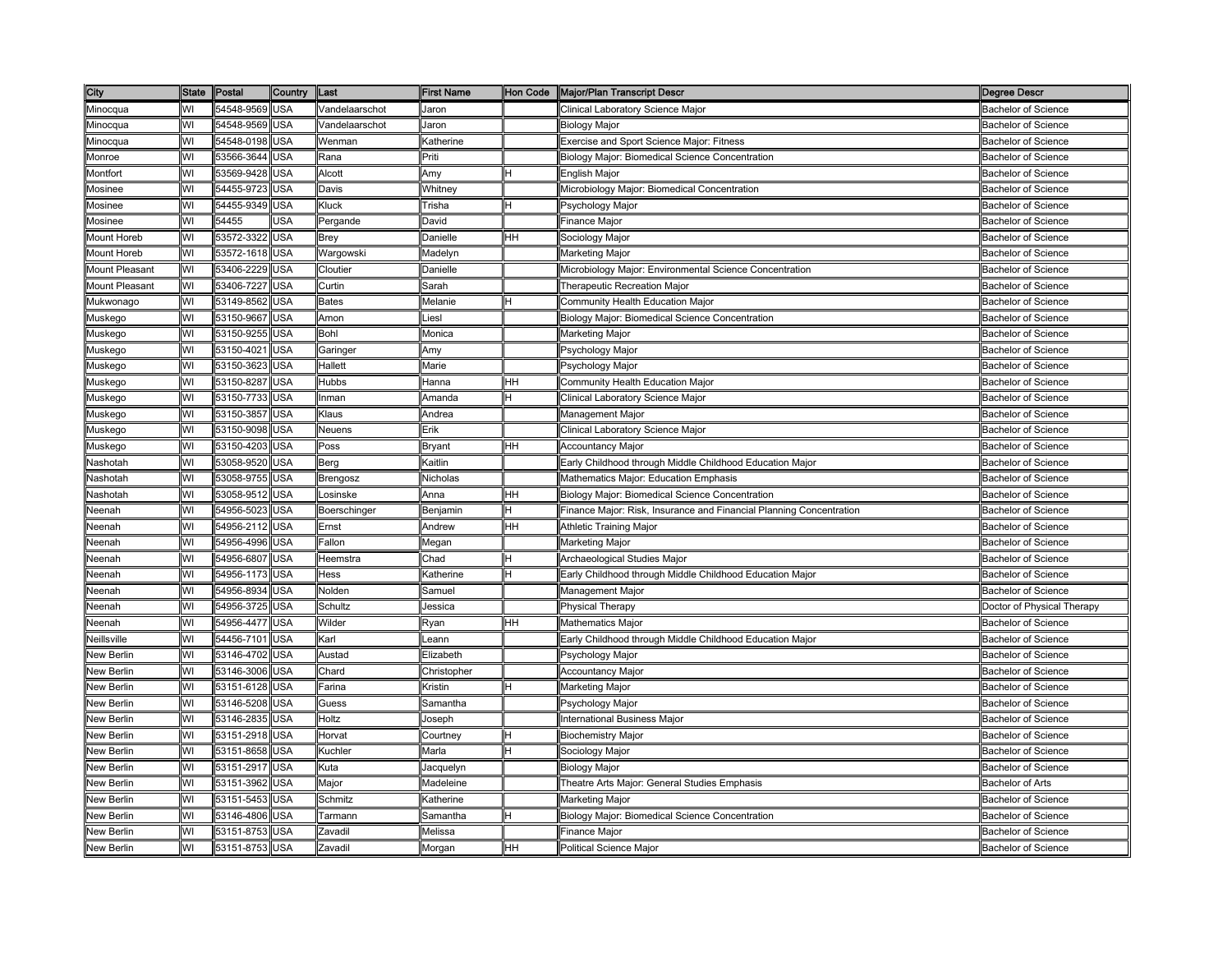| City                |    | State Postal   | <b>Country</b> | Last              | <b>First Name</b> | <b>Hon Code</b> | Major/Plan Transcript Descr                                                         | <b>Degree Descr</b>            |
|---------------------|----|----------------|----------------|-------------------|-------------------|-----------------|-------------------------------------------------------------------------------------|--------------------------------|
| <b>New Glarus</b>   | WI | 53574-9784     | <b>USA</b>     | Pederson          | Tara              | HН              | Early Childhood through Middle Childhood Education Major                            | <b>Bachelor of Science</b>     |
| New Holstein        | WI | 53061-1681     | USA            | _omibao           | Kaylanie          |                 | Marketing Major                                                                     | Bachelor of Science            |
| New Holstein        | WI | 53061-9529     | USA            | Schwobe           | Dustin            |                 | Biology Major: Biomedical Science Concentration                                     | <b>Bachelor of Science</b>     |
| <b>New Richmond</b> | WI | 54017-2408     | <b>JSA</b>     | Carlson           | (ayla             | HН              | nternational Business Maior                                                         | Bachelor of Science            |
| <b>New Richmond</b> | WI | 54017-6136     | USA            | Martinson         | Alyssa            |                 | Psychology Major                                                                    | <b>Bachelor of Science</b>     |
| <b>Jak Creek</b>    | WI | 53154-6444     | USA            | Splinter          | Sigrid            |                 | Psychology Major                                                                    | Bachelor of Science            |
| Oconomowoc          | WI | 53066-1142 USA |                | Raduka            | Kayla             | HH              | Early Childhood through Middle Childhood Education Major                            | <b>Bachelor of Science</b>     |
| Oconomowoc          | WI | 53066-9701     | USA            | Schroeder         | Jennifer          |                 | Communication Studies Major: Organizational and Professional Communication Emphasis | <b>Bachelor of Arts</b>        |
| Oconomowoc          | WI | 53066-5835     | USA            | Woodward          | Megan             | HН              | Women's Studies Major                                                               | <b>Bachelor of Arts</b>        |
| Omro                | WI | 54963-9471     | USA            | Sanchez           | Brooke            |                 | German Studies Major                                                                | Bachelor of Arts               |
| Omro                | WI | 54963-8902     | <b>JSA</b>     | Shea              | _ogan             |                 | English Major: Literature Emphasis                                                  | <b>Bachelor of Arts</b>        |
| Onalaska            | WI | 54650-8938     | JSA            | Aspenson          | Greg              |                 | Community Health Education Major                                                    | Bachelor of Science            |
| <b>Onalaska</b>     | WI | 54650-9704     | USA            | Baker             | ≺asev             |                 | Psychology Major                                                                    | Bachelor of Science            |
| Onalaska            | WI | 54650-9232     | USA            | <b>Boelke</b>     | Heather           | HH              | Middle Childhood through Early Adolescence Education Major                          | <b>Bachelor of Science</b>     |
| Onalaska            | WI | 54650-3015     | USA            | Brown             | Joshua            |                 | Management Major                                                                    | <b>Bachelor of Science</b>     |
| Onalaska            | WI | 54650-2285     | USA            | Burrus            | Shawn             |                 | Economics Major                                                                     | <b>Bachelor of Science</b>     |
| Onalaska            | WI | 54650-2077     | USA            | Campbell          | Anthony           |                 | Geography Major                                                                     | <b>Bachelor of Science</b>     |
| Onalaska            | WI | 54650-3411     | USA            | Carrie            | Melissa           |                 | Professional Development                                                            | Master of Educ - Prof Dev      |
| Onalaska            | WI | 54650          | <b>JSA</b>     | Engelien          | Amanda            | ΗH              | English Major: Rhetoric and Writing Emphasis                                        | Bachelor of Arts               |
| Onalaska            | WI | 54650-8425     | USA            | <sup>=</sup> aber | Jennifer          |                 | Psychology Major                                                                    | <b>Bachelor of Science</b>     |
| Onalaska            | WI | 54650-9410     | USA            | Fischer           | Tylor             |                 | Art Major                                                                           | <b>Bachelor of Science</b>     |
| Onalaska            | WI | 54650-6749     | USA            | Frank             | Danielle          |                 | Biology Major                                                                       | <b>Bachelor of Science</b>     |
| Onalaska            | WI | 54650-2374     | <b>USA</b>     | Gaustad           | Brittany          |                 | Psychology Major                                                                    | Bachelor of Science            |
| Onalaska            | WI | 54650-7012 USA |                | Goethel           | Angela            |                 | School Psychology                                                                   | <b>Education Specialist</b>    |
| Onalaska            | WI | 54650-9178 USA |                | Good              | Kara              |                 | Student Affairs Administration in Higher Education                                  | Master of Science in Education |
| Onalaska            | WI | 54650-8813     | USA            | Gorman            | Kathryn           |                 | Communication Studies Major: Organizational and Professional Communication Emphasis | <b>Bachelor of Science</b>     |
| Onalaska            | WI | 54650-9224     | USA            | Haggerty          | Adam              |                 | Biology Major: Biomedical Science Concentration                                     | <b>Bachelor of Science</b>     |
| Onalaska            | WI | 54650-2739     | <b>JSA</b>     | Hanson            | Herb              |                 | Psychology Major                                                                    | <b>Bachelor of Science</b>     |
| Dnalaska            | WI | 54650-8223     | <b>JSA</b>     | Hoeft             | John              |                 | Master of Business Administration                                                   | Master of Business Admin       |
| <b>Onalaska</b>     | WI | 54650-3411     | USA            | <b>Holthaus</b>   | Kaylin            |                 | Community Health Education Major                                                    | <b>Bachelor of Science</b>     |
| Onalaska            | WI | 54650-2194     | <b>USA</b>     | Hyland            | Hailey            |                 | Early Childhood through Middle Childhood Education Major                            | <b>Bachelor of Science</b>     |
| Onalaska            | WI | 54650-8423     | USA            | John              | Christina         | HH              | Art Education Major                                                                 | <b>Bachelor of Science</b>     |
| Onalaska            | WI | 54650-3263     | USA            | King              | Eric              |                 | English Major: Literature Emphasis                                                  | <b>Bachelor of Arts</b>        |
| Onalaska            | WI | 54650-2072     | USA            | _efebvre          | Jason             |                 | Software Engineering                                                                | Master of Software Engineering |
| Onalaska            | WI | 54650-9625     | USA            | _ennartz          | Jonathon          |                 | Computer Science Major: Computer Engineering Technology Emphasis                    | <b>Bachelor of Science</b>     |
| Dnalaska            | WI | 54650-6000     | <b>JSA</b>     | _enz              | Craig             |                 | Software Engineering                                                                | Master of Software Engineering |
| <b>Onalaska</b>     | WI | 54650-2394     | <b>JSA</b>     | _oughan           | .ynn              |                 | Middle Childhood through Early Adolescence Education Major                          | <b>Bachelor of Science</b>     |
| Onalaska            | WI | 54650-9238     | USA            | _uecke            | Brittany          |                 | Art Education Major                                                                 | <b>Bachelor of Science</b>     |
| Onalaska            | WI | 54650-2475     | USA            | Mann              | Christopher       |                 | Computer Science Major                                                              | <b>Bachelor of Science</b>     |
| Onalaska            | WI | 54650-2419     | USA            | Matt              | Christopher       |                 | Exercise and Sport Science Major: Fitness                                           | <b>Bachelor of Science</b>     |
| Onalaska            | WI | 54650-9262     | USA            | <b>Mick</b>       | Mary              |                 | Professional Development                                                            | Master of Educ - Prof Dev      |
| Onalaska            | WI | 54650-9127     | USA            | <b>Miskinis</b>   | Jamie             |                 | Public Administration Major                                                         | <b>Bachelor of Science</b>     |
| Onalaska            | WI | 54650-8712     | USA            | Nelson            | Hilary            |                 | Physician Assistant Studies                                                         | Master of Science              |
| Onalaska            | WI | 54650-2087     | USA            | Noronha           | Michelle          |                 | Master of Business Administration                                                   | Master of Business Admin       |
| <b>Onalaska</b>     | WI | 54650-8948     | <b>JSA</b>     | Randall           | Michaela          |                 | Psychology Major                                                                    | Bachelor of Science            |
| Onalaska            | W١ | 54650-3105     | USA            | Redlin            | Trevor            |                 | Therapeutic Recreation                                                              | Master of Science              |
| Onalaska            | WI | 54650-2269 USA |                | Spicer            | Janel             |                 | Communication Studies Major: Organizational and Professional Communication Emphasis | <b>Bachelor of Science</b>     |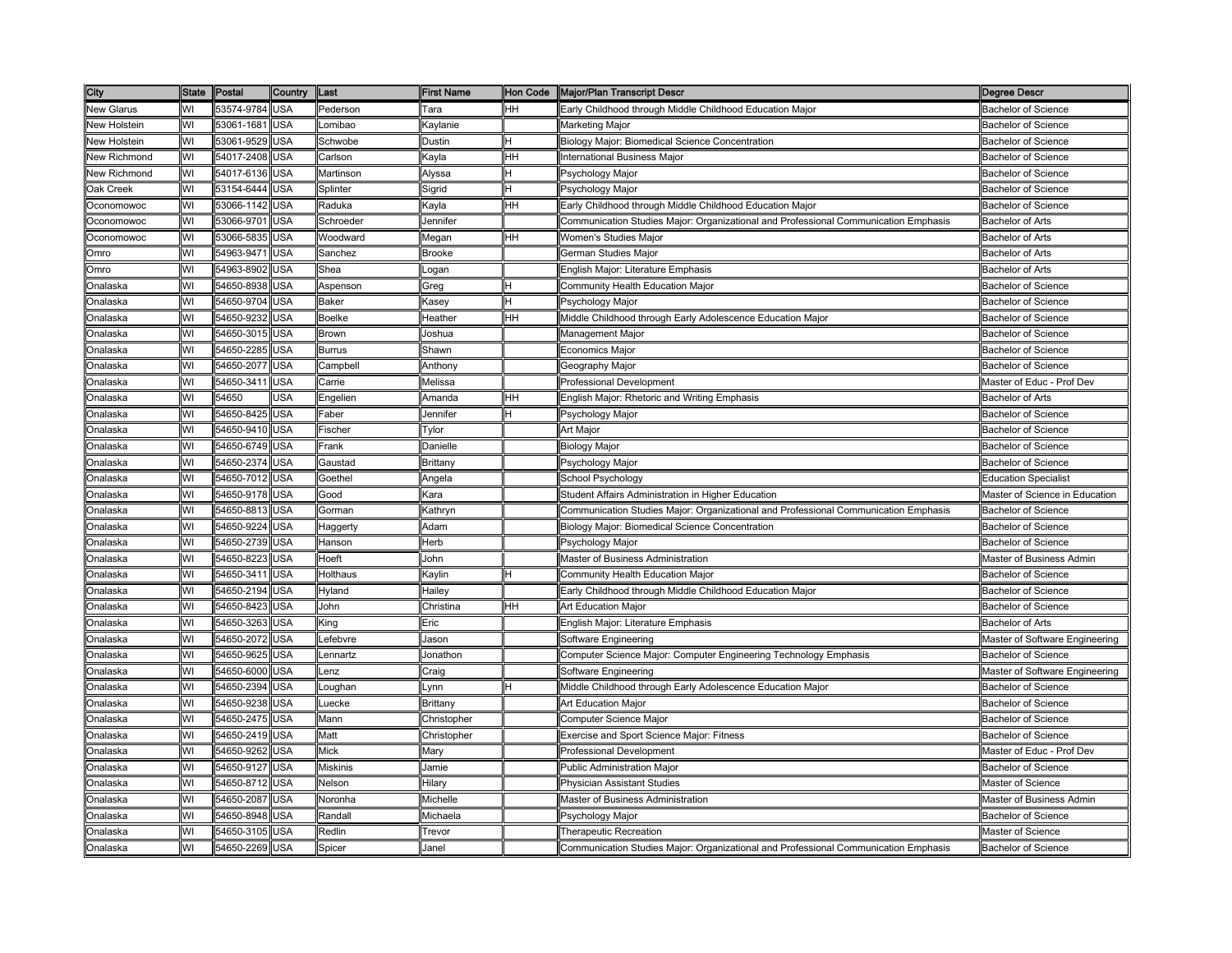| City                 |    | State Postal   | <b>Country</b> | Last                                                                                                      | <b>First Name</b> |           | Hon Code Major/Plan Transcript Descr                                                | <b>Degree Descr</b>            |
|----------------------|----|----------------|----------------|-----------------------------------------------------------------------------------------------------------|-------------------|-----------|-------------------------------------------------------------------------------------|--------------------------------|
| Onalaska             | WI | 54650-8819 USA |                | Stamm                                                                                                     | Rachel            |           | Physician Assistant Studies                                                         | Master of Science              |
| Onalaska             | WI | 54650-8751     | USA            | Tevis                                                                                                     | Zachary           |           | Master of Business Administration                                                   | Master of Business Admin       |
| Onalaska             | WI | 54650-3021     | <b>JSA</b>     | √ang                                                                                                      | James             |           | Management Major                                                                    | <b>Bachelor of Science</b>     |
| )nalaska             | WI | 54650-2256     | <b>JSA</b>     | Yang                                                                                                      | 3onv              |           | nformation Systems Major                                                            | Bachelor of Science            |
| <b>Onalaska</b>      | WI | 54650-2811     | USA            | Yang Vue                                                                                                  | Mai               |           | Management Major: Human Resources Emphasis                                          | Bachelor of Science            |
| Onalaska             | WI | 54650-8427     | USA            | Zhao                                                                                                      | Wei               |           | Software Engineering                                                                | Master of Software Engineering |
| Onalaska             | WI | 54650-3333 USA |                | Zimmer                                                                                                    | Paul              |           | Political Science Major                                                             | <b>Bachelor of Science</b>     |
| Onalaska             | WI | 54650-2189     | USA            | Zwiefel                                                                                                   | Nicole            |           | Professional Development                                                            | Master of Educ - Prof Dev      |
| Oneida               | WI | 54155-9290     | <b>USA</b>     | Zahn                                                                                                      | Courtney          |           | Communication Studies Major: Broadcast and Digital Media Emphasis                   | <b>Bachelor of Science</b>     |
| Oregon               | WI | 53575-3271     | USA            | Copp                                                                                                      | Patrick           |           | Physics Major: Optics Emphasis                                                      | Bachelor of Science            |
| Oregon               | WI | 53575-1665     | USA            | Heath                                                                                                     | Amanda            |           | Professional Development                                                            | Master of Educ - Prof Dev      |
| Osceola              | WI | 54020-8140     | JSA            | Burkhamer                                                                                                 | (yle              |           | Physician Assistant Studies                                                         | Master of Science              |
| )sceola              | WI | 54020-4339     | <b>JSA</b>     | _anger                                                                                                    | Bradv             |           | Music Major: General Emphasis                                                       | Bachelor of Science            |
| Osceola              | WI | 54020-8141     | USA            | Thielke                                                                                                   | Tony              |           | Professional Development                                                            | Master of Educ - Prof Dev      |
| Oshkosh              | WI | 54901-4573     | <b>USA</b>     | Adzic                                                                                                     | Nikolina          |           | Communication Studies Major: Organizational and Professional Communication Emphasis | <b>Bachelor of Science</b>     |
| Oshkosh              | WI | 54904-9369     | USA            | Anderson                                                                                                  | Erin              |           | Spanish Major                                                                       | <b>Bachelor of Science</b>     |
| Oshkosh              | WI | 54902-7306     | USA            | Collins                                                                                                   | Elizabeth         | HН        | Therapeutic Recreation Major                                                        | <b>Bachelor of Science</b>     |
| Oshkosh              | WI | 54901-4507     | USA            | Husman                                                                                                    | Samantha          |           | Communication Studies Major: Organizational and Professional Communication Emphasis | <b>Bachelor of Science</b>     |
| Oshkosh              | WI | 54904-8465     | USA            | _aCount                                                                                                   | Paul              |           | Sociology Major                                                                     | <b>Bachelor of Science</b>     |
| Oshkosh              | WI | 54902-7814     | <b>JSA</b>     | Polzar                                                                                                    | Stephanie         |           | School Psychology                                                                   | Education Specialist           |
| Oshkosh              | WI | 54904-9263     | USA            | Spanbauer                                                                                                 | Charles           |           | Mathematics Major: Statistics Emphasis                                              | <b>Bachelor of Science</b>     |
| <b>Oshkosh</b>       | WI | 54901-2555     | USA            | Zellmer                                                                                                   | Emily             |           | Biology Major: Biomedical Science Concentration                                     | <b>Bachelor of Science</b>     |
| Osseo                | WI | 54758-7734     | <b>USA</b>     | Boeckmann                                                                                                 | <b>Bruce</b>      |           | Management Major                                                                    | Bachelor of Science            |
| Owen                 | WI | 54460-9716     | <b>USA</b>     | _awcewicz                                                                                                 | Matthew           |           | Biology Major                                                                       | Bachelor of Science            |
| Oxford               | WI | 53952-9303     | <b>USA</b>     | Crass                                                                                                     | Kevin             |           | Management Major                                                                    | Bachelor of Science            |
| Pardeeville          | WI | 53954-8867     | USA            | Arista                                                                                                    | Katherine         |           | Archaeological Studies Major                                                        | <b>Bachelor of Science</b>     |
| Pell Lake            | WI | 53157-0373     | <b>USA</b>     | Murray                                                                                                    | Melissa           |           | Student Affairs Administration in Higher Education                                  | Master of Science in Education |
| epin?                | WI | 54759-9615     | <b>JSA</b>     | McGovern                                                                                                  | Philip            |           | Economics Major                                                                     | Bachelor of Science            |
| <sup>9</sup> ewaukee | WI | 53072-4574     | <b>JSA</b>     | Barr                                                                                                      | Alexander         | HН        | Finance Major                                                                       | <b>Bachelor of Science</b>     |
| Pewaukee             | WI | 53072-2715     | USA            | Bero                                                                                                      | Jaclyn            |           | Biology Major: Biomedical Science Concentration                                     | <b>Bachelor of Science</b>     |
| Pewaukee             | WI | 53072-3172     | <b>USA</b>     | <b>McCormack</b>                                                                                          | Kellyn            |           | Finance Major: Risk, Insurance and Financial Planning Concentration                 | <b>Bachelor of Science</b>     |
| Pickett              | WI | 54964-9574     | <b>USA</b>     | Hanson                                                                                                    | Chase             |           | Physics Major: Biomedical Concentration                                             | <b>Bachelor of Science</b>     |
| Pickett              | WI | 54964-9552     | USA            | Koplitz                                                                                                   | Quint             |           | <b>Accountancy Major</b>                                                            | Bachelor of Science            |
| Pittsville           | WI | 54466-9390     | USA            | Hautala                                                                                                   | Mackenzie         | HН        | Communication Studies Major: Organizational and Professional Communication Emphasis | <b>Bachelor of Science</b>     |
| <b>Pittsville</b>    | WI | 54466-9509     | USA            | John                                                                                                      | Rachael           |           | <b>Biology Major</b>                                                                | <b>Bachelor of Science</b>     |
| Pittsville           | WI | 54466          | <b>JSA</b>     | <umm< td=""><td>Jaklyn</td><td></td><td>Physician Assistant Studies</td><td>Master of Science</td></umm<> | Jaklyn            |           | Physician Assistant Studies                                                         | Master of Science              |
| Plainfield           | WI | 54966-9666     | <b>JSA</b>     | Carroll                                                                                                   | Emilv             |           | Physical Therapy                                                                    | Doctor of Physical Therapy     |
| Pleasant Prairie     | WI | 53158-4107     | USA            | Niesen                                                                                                    | 3rianna           |           | Marketing Major                                                                     | Bachelor of Science            |
| Plover               | WI | 54467-3118     | <b>USA</b>     | Nugent                                                                                                    | Patrick           |           | <b>Marketing Major</b>                                                              | <b>Bachelor of Science</b>     |
| Plover               | WI | 54467-3063     | USA            | Semling                                                                                                   | Jenna             |           | School Psychology                                                                   | Education Specialist           |
| Plymouth             | WI | 53073-4063     | <b>USA</b>     | _inzmeyer                                                                                                 | Jenifer           |           | Marketing Major                                                                     | <b>Bachelor of Science</b>     |
| Plymouth             | WI | 53073-2226     | USA            | Reineke                                                                                                   | Daniel            |           | Marketing Major                                                                     | Bachelor of Science            |
| Plymouth             | WI | 53073-3103     | USA            | Rooker                                                                                                    | Seth              |           | Finance Major                                                                       | <b>Bachelor of Science</b>     |
| Plymouth             | WI | 53073-1431     | USA            | Ryan                                                                                                      | Mary              |           | <sup>⊃</sup> sychology Major                                                        | <b>Bachelor of Science</b>     |
| Plymouth             | WI | 53073-2200     | USA            | Thomas                                                                                                    | loshua            |           | Geography Major: Environmental Science Concentration                                | Bachelor of Science            |
| Plymouth             | WI | 53073-4544     | USA            | Zelm                                                                                                      | Kayla             |           | Therapeutic Recreation Major                                                        | Bachelor of Science            |
| Poplar               | WI | 54864-0136 USA |                | Nelson                                                                                                    | Bethany           | <b>HH</b> | Mathematics Major: Education Emphasis                                               | Bachelor of Science            |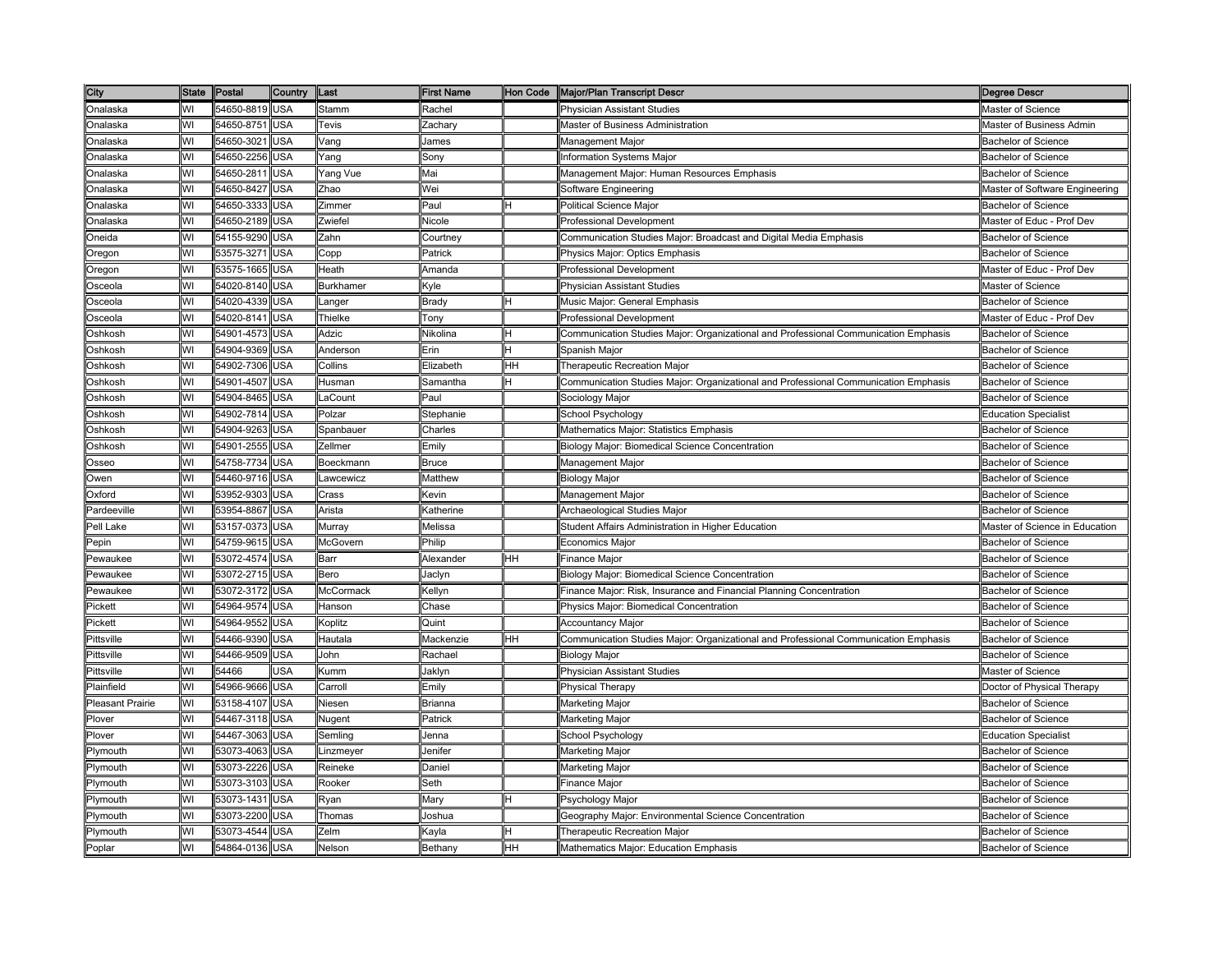| City                   | State Postal |                | Country    | Last           | <b>First Name</b>                                                                                                                    |    | Hon Code Major/Plan Transcript Descr                                        | <b>Degree Descr</b>        |
|------------------------|--------------|----------------|------------|----------------|--------------------------------------------------------------------------------------------------------------------------------------|----|-----------------------------------------------------------------------------|----------------------------|
| Port Washington        | WI           | 53074-9657     | <b>USA</b> | Bannon         | auren                                                                                                                                |    | Music Major: General Emphasis                                               | Bachelor of Science        |
| Portage                | WI           | 53901-9632     | <b>USA</b> | Norby          | Kirsten                                                                                                                              |    | <sup>2</sup> sychology Major                                                | <b>Bachelor of Science</b> |
| Portage                | WI           | 53901-9402     | USA        | Raines         | Christopher                                                                                                                          |    | Professional Development                                                    | Master of Educ - Prof Dev  |
| Portage                | WI           | 53901-8943     | <b>JSA</b> | Roberts        | Mary                                                                                                                                 |    | Professional Development                                                    | Master of Educ - Prof Dev  |
| Portage                | WI           | 53901-8908     | <b>USA</b> | Wyman          | .inda                                                                                                                                |    | Professional Development                                                    | Master of Educ - Prof Dev  |
| Prairie du Chien       | WI           | 53821          | JSA        | <b>Beisker</b> | Shauna                                                                                                                               |    | Microbiology Major                                                          | <b>Bachelor of Science</b> |
| Prairie du Chien       | WI           | 53821-8846     | <b>USA</b> | Sinram         | Nicholas                                                                                                                             |    | Political Science Major                                                     | <b>Bachelor of Science</b> |
| Prairie du Chien       | WI           | 53821-2533     | <b>USA</b> | Toberman       | <b>Kathryn</b>                                                                                                                       |    | Clinical Laboratory Science Major                                           | <b>Bachelor of Science</b> |
| Prairie du Sac         | WI           | 53578-1405     | <b>USA</b> | Bauer          | Emily                                                                                                                                | HН | Biology Major                                                               | <b>Bachelor of Science</b> |
| Prairie du Sac         | WI           | 53578-9770     | <b>USA</b> | Christy        | Taylor                                                                                                                               |    | Information Systems Major                                                   | <b>Bachelor of Science</b> |
| Prairie du Sac         | WI           | 53578-2146     | <b>USA</b> | Johnson        | Matthew                                                                                                                              |    | Management Major                                                            | <b>Bachelor of Science</b> |
| Prairie du Sac         | WI           | 53578-1362     | USA        | Mixdorf        | Christina                                                                                                                            |    | Physical Therapy                                                            | Doctor of Physical Therapy |
| Prescott               | WI           | 54021-1954     | <b>USA</b> | Hei            | Brittany                                                                                                                             | HН | Biology Major: Biomedical Science Concentration                             | <b>Bachelor of Science</b> |
| Princeton              | WI           | 54968-8832     | <b>USA</b> | Helmer         | Sarah                                                                                                                                |    | Microbiology Major: Biomedical Concentration                                | <b>Bachelor of Science</b> |
| Pulaski                | WI           | 54162-9204     | <b>USA</b> | Angeli         | Andriana                                                                                                                             |    | Psychology Major                                                            | <b>Bachelor of Arts</b>    |
| Racine                 | WI           | 53405-1232     | <b>USA</b> | Andersen       | Benjamin                                                                                                                             |    | Finance Major                                                               | <b>Bachelor of Science</b> |
| Racine                 | WI           | 53405-3325     | <b>USA</b> | <b>Bickel</b>  | Rebekah                                                                                                                              | HН | Therapeutic Recreation Major                                                | <b>Bachelor of Science</b> |
| Racine                 | WI           | 53402-1467     | <b>USA</b> | Chipman        | Daniel                                                                                                                               |    | Finance Major                                                               | <b>Bachelor of Science</b> |
| Racine                 | WI           | 53404-1474     | <b>USA</b> | Clum           | Suzanne                                                                                                                              | HН | Theatre Arts Major: Performance Emphasis                                    | <b>Bachelor of Arts</b>    |
| Racine                 | WI           | 53405-2031     | <b>USA</b> | Gueldenzopf    | Alexander                                                                                                                            |    | <sup>o</sup> hysics Major                                                   | <b>Bachelor of Science</b> |
| Racine                 | WI           | 53403-3169     | <b>USA</b> | Hetchler       | lessica                                                                                                                              |    | Art Major                                                                   | <b>Bachelor of Science</b> |
| Racine                 | WI           | 53402-1866     | <b>USA</b> | Larsen         | Kevin                                                                                                                                | ΗH | Chemistry Major: ACS Certification                                          | <b>Bachelor of Science</b> |
| Racine                 | WI           | 53404-1400     | <b>USA</b> | Sommer         | Hailey                                                                                                                               |    | Marketing Major                                                             | Bachelor of Science        |
| Racine                 | WI           | 53403-9628     | <b>USA</b> | Stella         | Carrie                                                                                                                               |    | Community Health Education Major                                            | <b>Bachelor of Science</b> |
| Reedsburg              | WI           | 53959-9318     | <b>USA</b> | Corwith        | .iane                                                                                                                                |    | Physical Therapy                                                            | Doctor of Physical Therapy |
| Reedsburg              | WI           | 53959-9691     | <b>USA</b> | Holterman      | Caitlin                                                                                                                              |    | Marketing Major                                                             | <b>Bachelor of Science</b> |
| Reedsburg              | WI           | 53959-9721     | <b>USA</b> | Klitzke        | Melanie                                                                                                                              |    | Management Major                                                            | <b>Bachelor of Science</b> |
| Reedsville             | WI           | 54230-9118     | USA        | <b>Bremer</b>  | Emma                                                                                                                                 | HН | Archaeological Studies Major                                                | <b>Bachelor of Science</b> |
| Reedsville             | WI           | 54230-9582     | USA        | Pivonka        | case v                                                                                                                               |    | Recreation Management                                                       | Master of Science          |
| Rhinelander            | WI           | 54501-7908     | <b>USA</b> | Dobbins        | Elizabeth                                                                                                                            |    | Physical Therapy                                                            | Doctor of Physical Therapy |
| Rhinelander            | WI           | 54501-9629     | <b>USA</b> | Rawlsky        | Kaitlin                                                                                                                              |    | Middle Childhood through Early Adolescence Education Major                  | <b>Bachelor of Science</b> |
| Rib Lake               | WI           | 54470-9776     | <b>USA</b> | Adams          | Corey                                                                                                                                |    | Biology Major: Aquatic Science Concentration                                | <b>Bachelor of Science</b> |
| <b>Rice Lake</b>       | WI           | 54868-9535     | USA        | <b>Ellis</b>   | Zachary                                                                                                                              |    | Biology Major                                                               | <b>Bachelor of Science</b> |
| <b>Rice Lake</b>       | WI           | 54868-9090     | <b>USA</b> | Marsh          | Jennifer                                                                                                                             |    | <b>Biology Major</b>                                                        | <b>Bachelor of Science</b> |
| <b>Rice Lake</b>       | WI           | 54868-9006     | <b>USA</b> | Robinson       | Odin                                                                                                                                 |    | Spanish Major                                                               | <b>Bachelor of Science</b> |
| Rice Lake              | WI           | 54868-2647     | USA        | Shervey        | lamie                                                                                                                                | HН | Exercise and Sport Science Major: Exercise Science - Pre-professional Track | <b>Bachelor of Science</b> |
| <b>Rice Lake</b>       | WI           | 54868-1027     | <b>USA</b> | Slowey         | Britton                                                                                                                              |    | School Health Education Major                                               | <b>Bachelor of Science</b> |
| Rice Lake              | WI           | 54868-9721     | <b>USA</b> | Tomesh         | Derek                                                                                                                                |    | International Business Major                                                | <b>Bachelor of Science</b> |
| <b>Richland Center</b> | WI           | 53581-8970     | <b>USA</b> | Frawley        | Eric                                                                                                                                 |    | Biology Major: Aquatic Science Concentration                                | <b>Bachelor of Science</b> |
| <b>Richland Center</b> | WI           | 53581-8930     | <b>USA</b> | Mueller        | .indsey                                                                                                                              |    | Middle Childhood through Early Adolescence Education Major                  | <b>Bachelor of Science</b> |
| <b>Richland Center</b> | WI           | 53581-5929     | <b>USA</b> | Smale          | Joshua                                                                                                                               |    | Management Major                                                            | <b>Bachelor of Science</b> |
| <b>Richland Center</b> | WI           | 53581-1434     | <b>USA</b> | Tiegs          | Sierra                                                                                                                               | HН | Art Major                                                                   | <b>Bachelor of Science</b> |
| Ridgeway               | WI           | 53582-9640     | <b>USA</b> | Berning        | Brandon                                                                                                                              |    | Exercise and Sport Science Major: Sport Management                          | <b>Bachelor of Science</b> |
| Ripon                  | WI           | 54971-9218     | <b>USA</b> | <b>Block</b>   | <avla< td=""><td></td><td>Middle Childhood through Early Adolescence Education Major</td><td><b>Bachelor of Science</b></td></avla<> |    | Middle Childhood through Early Adolescence Education Major                  | <b>Bachelor of Science</b> |
| Ripon                  | WI           | 54971-1640     | USA        | Christopherson | lenalee                                                                                                                              |    | Spanish Major                                                               | <b>Bachelor of Arts</b>    |
| Ripon                  | WI           | 54971-1855     | <b>USA</b> | Hron           | `arli                                                                                                                                |    | <b>Biology Major</b>                                                        | <b>Bachelor of Science</b> |
| <b>River Falls</b>     | WI           | 54022-8029 USA |            | Dodge          | <b>Daniel</b>                                                                                                                        | H  | Public Administration Major                                                 | <b>Bachelor of Science</b> |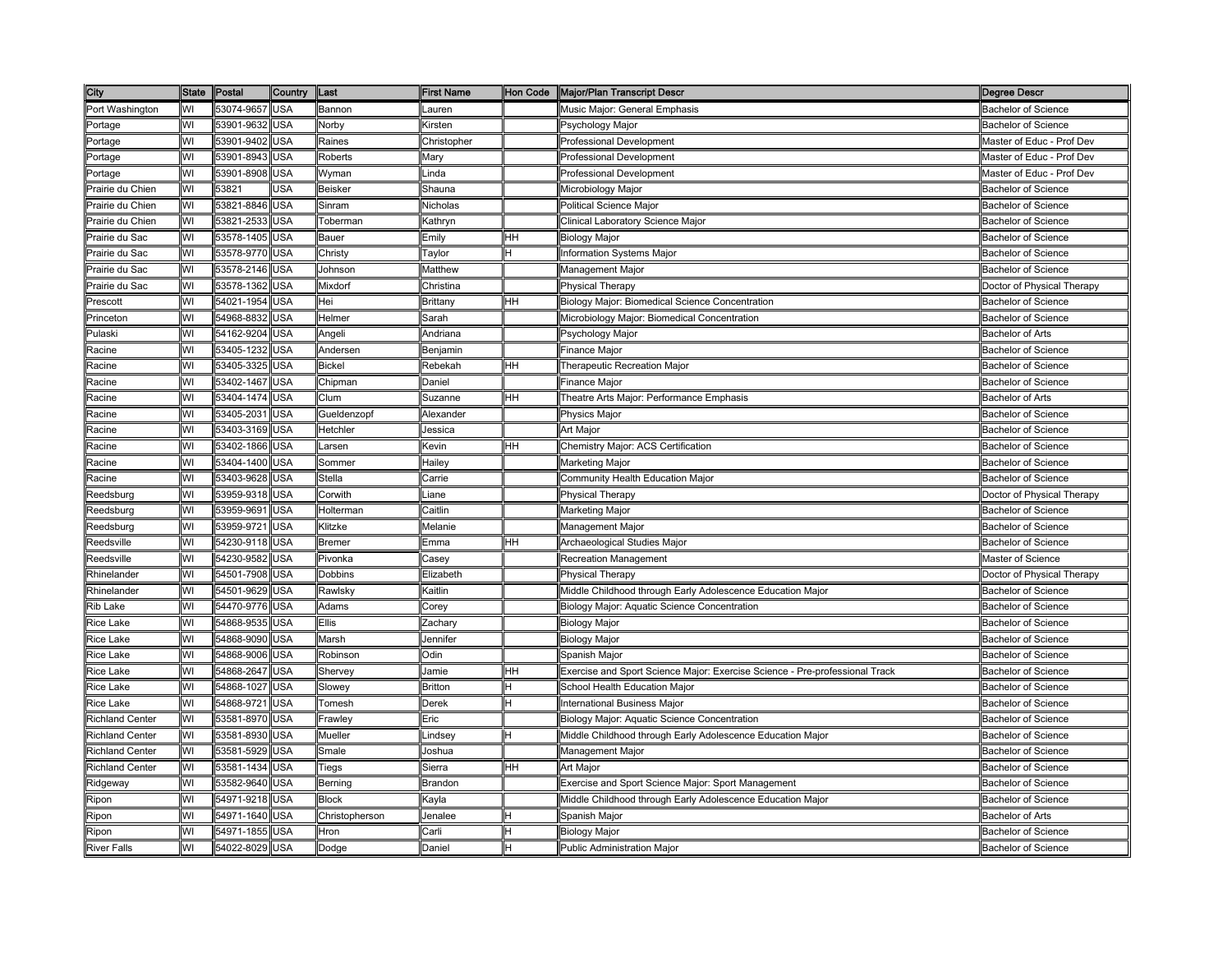| City                |    | State Postal   | <b>Country</b> | Last           | <b>First Name</b>                                                                                                                          |     | Hon Code Major/Plan Transcript Descr                                                | <b>Degree Descr</b>            |
|---------------------|----|----------------|----------------|----------------|--------------------------------------------------------------------------------------------------------------------------------------------|-----|-------------------------------------------------------------------------------------|--------------------------------|
| <b>River Falls</b>  | WI | 54022-5631     | <b>USA</b>     | Koehler        | Chelsey                                                                                                                                    |     | <b>Physical Therapy</b>                                                             | Doctor of Physical Therapy     |
| <b>River Falls</b>  | WI | 54022-4295     | USA            | Stewart        | Richard                                                                                                                                    |     | Professional Development                                                            | Master of Educ - Prof Dev      |
| Rock Springs        | WI | 53961-9703     | USA            | Messmer        | Rachel                                                                                                                                     |     | Communication Studies Major: Organizational and Professional Communication Emphasis | <b>Bachelor of Science</b>     |
| Rockland            | WI | 54653-9528     | <b>JSA</b>     | Hallock        | Trever                                                                                                                                     | HН  | Mathematics Major                                                                   | <b>Bachelor of Science</b>     |
| Rockland            | WI | 54653-9502     | <b>JSA</b>     | Milde          | Amanda                                                                                                                                     |     | <b>Biology Major</b>                                                                | <b>Bachelor of Science</b>     |
| Saint Cloud         | WI | 53079-1306     | USA            | <b>Buechel</b> | Bryan                                                                                                                                      |     | Professional Development                                                            | Master of Educ - Prof Dev      |
| Saint Germain       | WI | 54558-9242 USA |                | Fender         | Sarah                                                                                                                                      |     | Early Childhood through Middle Childhood Education Major                            | <b>Bachelor of Science</b>     |
| Salem               | WI | 53168-9332     | <b>USA</b>     | Ollila         | Andrew                                                                                                                                     |     | <b>Physics Major</b>                                                                | <b>Bachelor of Science</b>     |
| Sauk City           | WI | 53583-1306     | <b>USA</b>     | Johnson        | Janae                                                                                                                                      | HН  | Middle Childhood through Early Adolescence Education Major                          | <b>Bachelor of Science</b>     |
| Schofield           | WI | 54476-1448     | USA            | Blackburn      | Kelly                                                                                                                                      |     | School Psychology                                                                   | <b>Education Specialist</b>    |
| Schofield           | WI | 54476-5712     | USA            | Gajewski       | Alyssa                                                                                                                                     | HН  | Psychology Major                                                                    | <b>Bachelor of Science</b>     |
| Schofield           | WI | 54476-1445     | USA            | Salzman        | Ashley                                                                                                                                     |     | Psychology Major                                                                    | <b>Bachelor of Science</b>     |
| Sharon              | WI | 53585-0228     | USA            | Vara           | <yle< td=""><td></td><td>Exercise and Sport Science Major: Exercise Science - Fitness Track</td><td><b>Bachelor of Science</b></td></yle<> |     | Exercise and Sport Science Major: Exercise Science - Fitness Track                  | <b>Bachelor of Science</b>     |
| Sheboygan           | WI | 53083-3059     | USA            | Achsel         | Kaitlin                                                                                                                                    | HH. | Clinical Laboratory Science Major                                                   | <b>Bachelor of Science</b>     |
| Sheboygan           | WI | 53083-2744     | <b>USA</b>     | Cassidy        | Patrick                                                                                                                                    |     | Physics Major                                                                       | <b>Bachelor of Science</b>     |
| Sheboygan           | WI | 53083-2091     | USA            | Kolberg        | Allison                                                                                                                                    |     | School Psychology                                                                   | <b>Education Specialist</b>    |
| Sheboygan           | WI | 53081-7211     | USA            | <b>Martens</b> | Stephanie                                                                                                                                  |     | Accountancy Major                                                                   | <b>Bachelor of Science</b>     |
| Sheboygan           | WI | 53081-1503     | USA            | Shircel        | Jenna                                                                                                                                      | HH. | Clinical Laboratory Science Major                                                   | Bachelor of Science            |
| Sheboygan           | WI | 53083-2553     | <b>USA</b>     | <b>Strauss</b> | Brittany                                                                                                                                   |     | Early Childhood through Middle Childhood Education Major                            | <b>Bachelor of Science</b>     |
| Sheboygan Falls     | WI | 53085-2529     | USA            | Henning        | Rae                                                                                                                                        |     | Therapeutic Recreation Major                                                        | <b>Bachelor of Science</b>     |
| Sheboygan Falls     | WI | 53085-2956     | <b>JSA</b>     | √an Wyk        | Katie                                                                                                                                      |     | Mathematics Major: Education Emphasis                                               | Bachelor of Science            |
| Sherwood            | WI | 54169-9619     | <b>JSA</b>     | _eschisin      | Emilv                                                                                                                                      |     | Middle Childhood through Early Adolescence Education Major                          | Bachelor of Science            |
| Sherwood            | WI | 54169-9619     | USA            | _eschisin      | Sarah                                                                                                                                      |     | General Science (Broadfield) Major                                                  | <b>Bachelor of Science</b>     |
| Shullsburg          | WI | 53586-9436     | USA            | Groom          | Dana                                                                                                                                       |     | Therapeutic Recreation Major                                                        | <b>Bachelor of Science</b>     |
| Shullsburg          | WI | 53586          | <b>JSA</b>     | Peacock        | Samantha                                                                                                                                   |     | Communication Studies Major: Organizational and Professional Communication Emphasis | <b>Bachelor of Science</b>     |
| Slinger             | WI | 53086-9688     | <b>USA</b>     | <b>Bremer</b>  | Melissa                                                                                                                                    | HH  | Middle Childhood through Early Adolescence Education Major                          | <b>Bachelor of Science</b>     |
| Slinger             | WI | 53086-9699     | USA            | Evers          | Nicole                                                                                                                                     |     | <b>Accountancy Major</b>                                                            | <b>Bachelor of Science</b>     |
| Slinger             | WI | 53086-9283     | USA            | Gerspach       | <b>Brett</b>                                                                                                                               |     | German Studies Major: Business Concentration                                        | <b>Bachelor of Arts</b>        |
| Somerset            | WI | 54025-9682     | <b>JSA</b>     | Bisson         | Jacqueline                                                                                                                                 |     | Sociology Major                                                                     | Bachelor of Science            |
| South Milwaukee     | WI | 53172-3428     | USA            | Schaus         | Mallory                                                                                                                                    |     | <b>Biology Major</b>                                                                | <b>Bachelor of Science</b>     |
| South Milwaukee     | WI | 53172-3428     | USA            | Schaus         | Samuel                                                                                                                                     |     | Political Science Major                                                             | <b>Bachelor of Science</b>     |
| South Range         | WI | 54874-8743     | <b>USA</b>     | Thomas         | Daryl                                                                                                                                      |     | Exercise and Sport Science Major: Exercise Science - Pre-professional Track         | Bachelor of Science            |
| Sparta              | WI | 54656          | JSA            | <b>Brown</b>   | Jens                                                                                                                                       |     | Clinical Laboratory Science Major                                                   | <b>Bachelor of Science</b>     |
| Sparta              | WI | 54656-3615 USA |                | Cable          | Samuel                                                                                                                                     |     | Finance Major                                                                       | <b>Bachelor of Science</b>     |
| Sparta              | WI | 54656-3797     | USA            | Flock          | Miranda                                                                                                                                    | HH  | Middle Childhood through Early Adolescence Education Major                          | <b>Bachelor of Science</b>     |
| Sparta              | WI | 54656-3588     | USA            | Freeman        | Holly                                                                                                                                      |     | Psychology Major                                                                    | Bachelor of Science            |
| Sparta              | WI | 54656-2158     | USA            | Gleiss         | Jonas                                                                                                                                      |     | <b>Professional Development</b>                                                     | Master of Educ - Prof Dev      |
| Sparta              | WI | 54656-2282     | JSA            | Herricks       | Brittany                                                                                                                                   |     | Public Administration Major                                                         | Bachelor of Science            |
| Sparta              | WI | 54656-2392     | <b>JSA</b>     | Jensen         | Jason                                                                                                                                      |     | Management Major                                                                    | <b>Bachelor of Science</b>     |
| Sparta              | WI | 54656-8147     | USA            | Rafajko        | Sean                                                                                                                                       |     | German Studies Major                                                                | <b>Bachelor of Arts</b>        |
| Sparta              | WI | 54656-8147     | USA            | Rafajko        | Sean                                                                                                                                       |     | Psychology Major                                                                    | <b>Bachelor of Arts</b>        |
| Sparta              | WI | 54656-1564     | <b>USA</b>     | Rasmussen      | ≺atherine                                                                                                                                  |     | Occupational Therapy                                                                | Master of Science              |
| Sparta              | WI | 54656-1634     | USA            | Wall           | Rachelle                                                                                                                                   |     | Recreation Management Major                                                         | <b>Bachelor of Science</b>     |
| Spring Green        | WI | 53588          | <b>JSA</b>     | Schneller      | Joshua                                                                                                                                     | HH  | Biology Major: Biomedical Science Concentration                                     | <b>Bachelor of Science</b>     |
| Springbrook         | WI | 54875-9565     | USA            | Ross           | Emily                                                                                                                                      |     | <b>Biochemistry Major</b>                                                           | <b>Bachelor of Science</b>     |
| Stanley             | WI | 54768-1032     | USA            | Tate           | Melannie                                                                                                                                   |     | School Psychology                                                                   | Master of Science in Education |
| <b>Star Prairie</b> | WI | 54026-5715 USA |                | Cottor         | Mickavla                                                                                                                                   |     | Clinical Laboratory Science Major                                                   | <b>Bachelor of Science</b>     |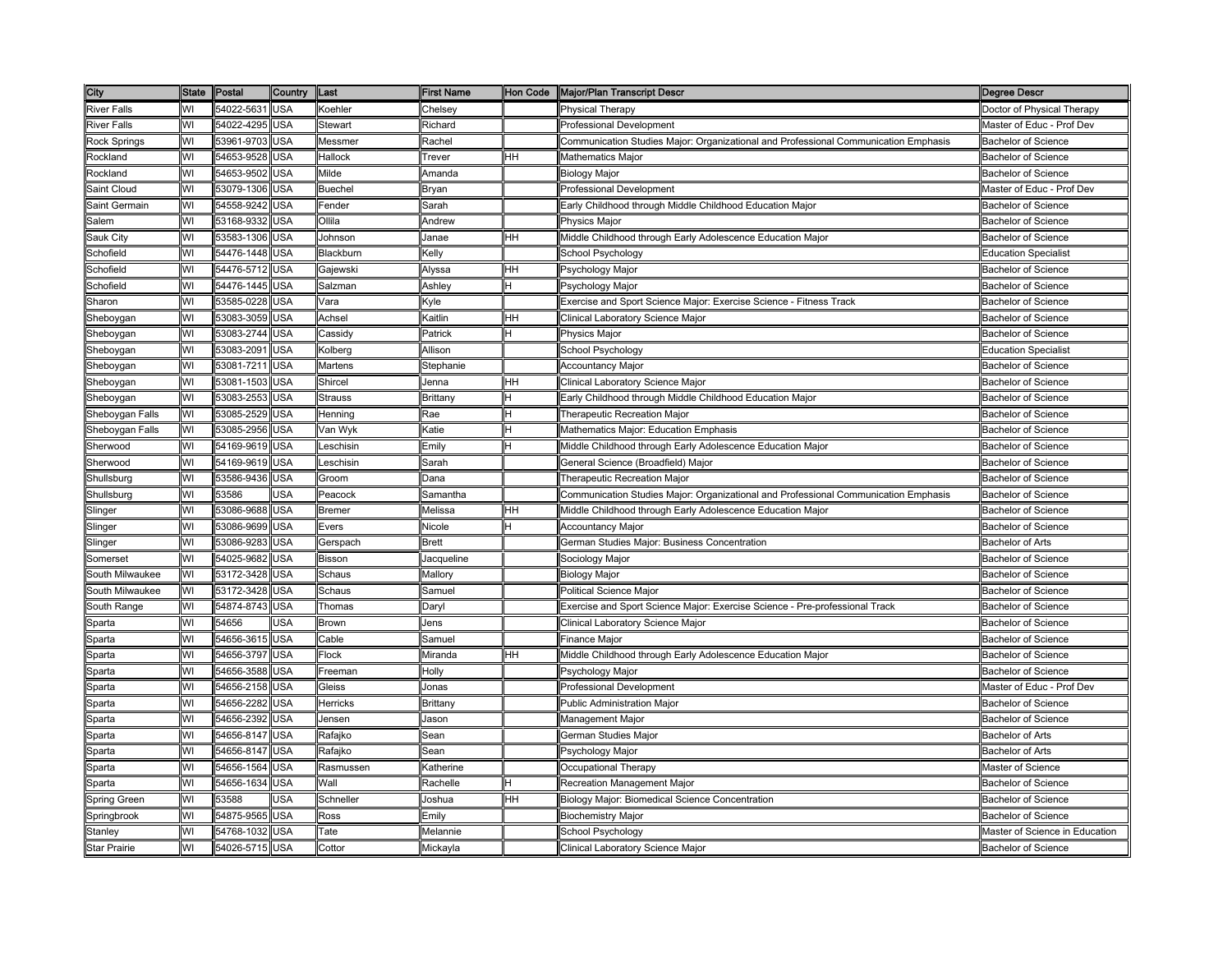| City                 |    | State Postal   | <b>Country</b> | Last                | <b>First Name</b> | Hon Code | Major/Plan Transcript Descr                                                         | <b>Degree Descr</b>            |
|----------------------|----|----------------|----------------|---------------------|-------------------|----------|-------------------------------------------------------------------------------------|--------------------------------|
| <b>Stevens Point</b> | WI | 54481-5138     | <b>USA</b>     | Mortag              | Danielle          |          | Student Affairs Administration in Higher Education                                  | Master of Science in Education |
| Stoddard             | WI | 54658-8932     | USA            | Dravis              | Danya             |          | Psychology Major                                                                    | <b>Bachelor of Science</b>     |
| Stoughton            | WI | 53589-1826     | USA            | Burkett             | Kelsev            |          | English Major: Literature Emphasis                                                  | <b>Bachelor of Arts</b>        |
| Stoughton            | WI | 53589-4853     | <b>JSA</b>     | <sup>=</sup> anshaw | Kevin             |          | <b>Theatre Arts Major: Performance Emphasis</b>                                     | Bachelor of Science            |
| Stoughton            | WI | 53589-1137     | USA            | Schepp              | Alisa             |          | Professional Development                                                            | Master of Educ - Prof Dev      |
| Stratford            | WI | 54484-9508     | USA            | Bender              | Jared             |          | Public Administration Major                                                         | <b>Bachelor of Science</b>     |
| Stratford            | WI | 54484-9578 USA |                | Temanson            | Carolyn           | HН       | Biology Major: Biomedical Science Concentration                                     | <b>Bachelor of Science</b>     |
| Strum                | WI | 54770-7870 USA |                | Knudtson            | Ryan              | HH       | Middle Childhood through Early Adolescence Education Major                          | <b>Bachelor of Science</b>     |
| Sun Prairie          | WI | 53590-3077     | <b>USA</b>     | Brown               | Brittany          |          | Middle Childhood through Early Adolescence Education Major                          | <b>Bachelor of Science</b>     |
| Sun Prairie          | WI | 53590-1215     | USA            | Handel              | Jennafer          |          | Exercise and Sport Science Major: Physical Education                                | <b>Bachelor of Science</b>     |
| Sun Prairie          | WI | 53590-3543     | USA            | Havens              | Sarah             |          | Middle Childhood through Early Adolescence Education Major                          | <b>Bachelor of Science</b>     |
| Sun Prairie          | WI | 53590-3843     | JSA            | Herman              | Timothy           |          | Exercise and Sport Science Major: Physical Education                                | Bachelor of Science            |
| Sun Prairie          | WI | 53590-7039     | USA            | Mulich              | Stephen           |          | Professional Development                                                            | Master of Educ - Prof Dev      |
| Sun Prairie          | WI | 53590-9486     | USA            | Munz                | Michael           |          | Information Systems Major                                                           | <b>Bachelor of Science</b>     |
| Sun Prairie          | WI | 53590-1027     | USA            | Oelke               | Stephen           |          | Sociology Major                                                                     | <b>Bachelor of Science</b>     |
| Sun Prairie          | WI | 53590-9163     | USA            | Otis                | Krista            |          | Chemistry Major: Business Concentration                                             | <b>Bachelor of Science</b>     |
| Sun Prairie          | WI | 53590-8907     | USA            | Rastello            | Bryan             |          | Marketing Major                                                                     | <b>Bachelor of Science</b>     |
| Sun Prairie          | WI | 53590-9781     | USA            | Sergenian           | Geneva            |          | Therapeutic Recreation Major                                                        | <b>Bachelor of Science</b>     |
| Sun Prairie          | WI | 53590-9460     | USA            | Sobczak             | Nicole            |          | Marketing Major                                                                     | Bachelor of Science            |
| Sun Prairie          | WI | 53590-9175     | <b>JSA</b>     | Stitt               | Ashley            |          | Microbiology Major                                                                  | <b>Bachelor of Science</b>     |
| Sun Prairie          | WI | 53590-9390     | USA            | Suchomel            | Timothy           |          | Exercise and Sport Science: Human Performance                                       | Master of Science              |
| Sun Prairie          | WI | 53590-1202     | USA            | Vike                | Jared             |          | International Business Major                                                        | <b>Bachelor of Science</b>     |
| Superior             | WI | 54880-2938     | <b>USA</b>     | Stipetich           | Kelly             |          | Psychology Major                                                                    | <b>Bachelor of Science</b>     |
| Sussex               | WI | 53089-3673     | <b>USA</b>     | ller                | Zachary           |          | Communication Studies Major: Organizational and Professional Communication Emphasis | <b>Bachelor of Science</b>     |
| Sussex               | WI | 53089-1853     | <b>USA</b>     | Kenzler             | Kara              |          | Psychology Major                                                                    | <b>Bachelor of Science</b>     |
| Sussex               | WI | 53089-1963     | USA            | Klusmeyer           | James             |          | Accountancy Major                                                                   | <b>Bachelor of Science</b>     |
| Sussex               | WI | 53089-4458     | USA            | Runingen            | Samantha          |          | Exercise and Sport Science Major: Exercise Science - Pre-professional Track         | <b>Bachelor of Science</b>     |
| Thorp                | WI | 54771-8018     | USA            | Plansky             | Danya             |          | Marketing Major                                                                     | <b>Bachelor of Science</b>     |
| Гоmah                | WI | 54660-8039     | USA            | Barta               | Adam              |          | Athletic Training Major                                                             | <b>Bachelor of Science</b>     |
| <b>Tomah</b>         | WI | 54660-6746     | USA            | <b>Bjerke</b>       | Kristina          |          | Clinical Laboratory Science Major                                                   | <b>Bachelor of Science</b>     |
| Гоmah                | WI | 54660-4221     | USA            | Brueggeman          | James             |          | Professional Development                                                            | Master of Educ - Prof Dev      |
| Tomah                | WI | 54660-3109 USA |                | Erdman              | Celia             | HH       | Political Science Major                                                             | <b>Bachelor of Science</b>     |
| Гоmah                | WI | 54660-4363     | USA            | Finnigan            | Sheri             |          | <b>Professional Development</b>                                                     | Master of Educ - Prof Dev      |
| Гоmah                | WI | 54660-2221     | USA            | Gnewikow            | Kelsey            |          | Clinical Laboratory Science Major                                                   | <b>Bachelor of Science</b>     |
| Гоmah                | WI | 54660-1466     | USA            | Johnson             | Heather           |          | <b>Professional Development</b>                                                     | Master of Educ - Prof Dev      |
| `omah                | WI | 54660-1616     | <b>JSA</b>     | Ostrowski           | Teddy             |          | Computer Science Major                                                              | <b>Bachelor of Science</b>     |
| <sup>-</sup> omah    | WI | 54660-2821     | <b>JSA</b>     | Schroede            | Jacob             |          | Software Engineering                                                                | Master of Software Engineering |
| ⊺omah                | WI | 54660-5337     | USA            | Shudlick            | Sarah             |          | Biology Major                                                                       | <b>Bachelor of Science</b>     |
| <sup>-</sup> omah    | WI | 54660-1077     | USA            | Steinhoff           | Ryan              |          | Exercise and Sport Science Major: Physical Education                                | <b>Bachelor of Science</b>     |
| ⊺omah                | WI | 54660          | <b>JSA</b>     | Summerfield         | Susan             |          | <b>Professional Development</b>                                                     | Master of Educ - Prof Dev      |
| Tomahawk             | WI | 54487-8433     | <b>USA</b>     | Jarrett             | Holly             |          | Psychology Major                                                                    | <b>Bachelor of Science</b>     |
| Trempealeau          | WI | 54661-8302     | USA            | _ambert             | Cole              |          | Information Systems Major                                                           | <b>Bachelor of Science</b>     |
| Trempealeau          | WI | 54661-8281     | USA            | McKeeth             | Zachary           |          | Information Systems Major                                                           | <b>Bachelor of Science</b>     |
| Trempealeau          | WI | 54661-9254     | USA            | Wegner              | Alexander         |          | Geography Major: Geographic Information Science Concentration                       | <b>Bachelor of Science</b>     |
| win Lakes            | WI | 53181-9743     | USA            | Wilson              | Mark              |          | Nuclear Medicine Technology Major                                                   | Bachelor of Science            |
| Two Rivers           | WI | 54241-2138     | USA            | Tomaszewski         | Jessica           | HН       | Psychology Major                                                                    | <b>Bachelor of Science</b>     |
| Unity                | WI | 54488-9643 USA |                | Bloome              | Aiyana            |          | Communication Studies Major: Interpersonal Communication Emphasis                   | <b>Bachelor of Arts</b>        |
|                      |    |                |                |                     |                   |          |                                                                                     |                                |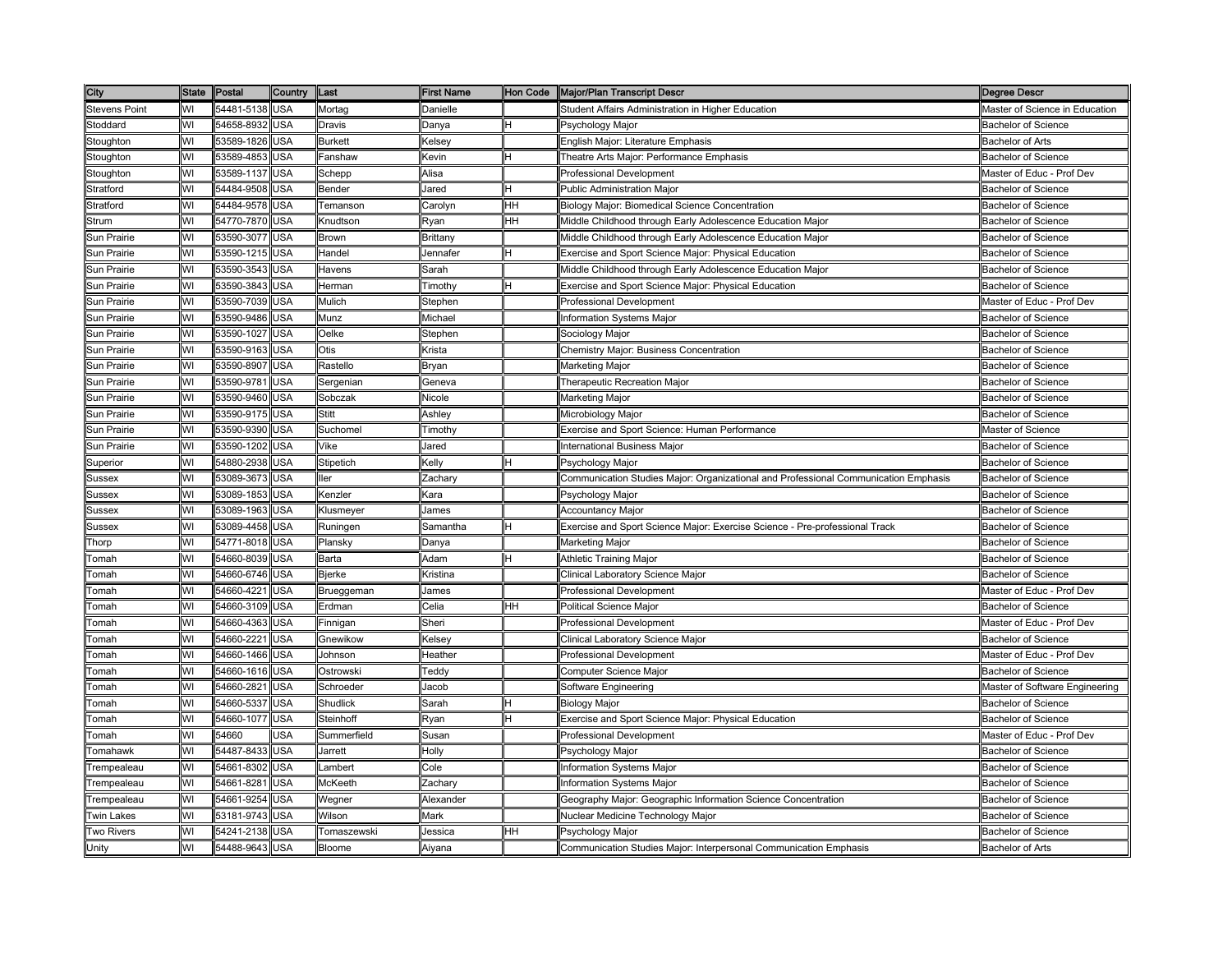| City      | <b>State</b> | Postal         | Country    | Last                 | First Name     | Hon Code | <b>Major/Plan Transcript Descri</b>                                         | Degree Descr                   |
|-----------|--------------|----------------|------------|----------------------|----------------|----------|-----------------------------------------------------------------------------|--------------------------------|
| Valders   | WI           | 54245-9637     | <b>USA</b> | Walesh               | Emma           |          | English Major: Literature Emphasis                                          | <b>Bachelor of Arts</b>        |
| √erona    | WI           | 53593-8044     | <b>USA</b> | Halverson            | Camden         |          | Marketing Major                                                             | <b>Bachelor of Science</b>     |
| /erona    | WI           | 53593-8300     | USA        | Kipp                 | Michelle       |          | Student Affairs Administration in Higher Education                          | Master of Science in Education |
| /erona    | WI           | 53593-7961     | <b>JSA</b> | _och                 | Spencer        |          | Biology Major: Biomedical Science Concentration                             | <b>Bachelor of Science</b>     |
| /erona    | WI           | 53593-1792     | USA        | Quade                | Sarah          |          | Professional Development                                                    | Master of Educ - Prof Dev      |
| √erona    | WI           | 53593-8301     | USA        | Saether              | Andrew         |          | Chemistry Major                                                             | <b>Bachelor of Science</b>     |
| √erona    | WI           | 53593-1743     | <b>USA</b> | Schroeer-Hannemann   | Paul           |          | Biology Major: Cellular and Molecular Biology Concentration                 | <b>Bachelor of Science</b>     |
| √erona    | WI           | 53593-1514     | USA        | Szarek               | Harmony        | HН       | Music Major: Performance Emphasis                                           | <b>Bachelor of Science</b>     |
| Viroqua   | WI           | 54665-7688     | USA        | Eide                 | Ashley         |          | Community Health Education Major                                            | <b>Bachelor of Science</b>     |
| Viroqua   | WI           | 54665-7175     | USA        | Guist                | Angela         |          | Physical Therapy                                                            | Doctor of Physical Therapy     |
| √iroqua   | WI           | 54665-7036     | USA        | Peterson             | Jaclyn         |          | Exercise and Sport Science Major: Fitness                                   | <b>Bachelor of Science</b>     |
| Nalworth  | WI           | 53184-0616     | USA        | Schrader             | <b>Katilyn</b> |          | Professional Development                                                    | Master of Educ - Prof Dev      |
| Narrens   | WI           | 54666-7564     | USA        | Olson                | Jenna          |          | Professional Development                                                    | Master of Educ - Prof Dev      |
| Waterford | WI           | 53185-2886     | USA        | Enriquez             | Laura          |          | History Major: Regional Emphasis                                            | Bachelor of Science            |
| Waterloo  | WI           | 53594-1129     | <b>USA</b> | Radloff              | Michelle       |          | Biology Major                                                               | <b>Bachelor of Science</b>     |
| Watertown | WI           | 53098-1798     | USA        | Braunschweig         | Melanie        |          | Biology Major: Biomedical Science Concentration                             | <b>Bachelor of Science</b>     |
| Watertown | WI           | 53094-3932     | USA        | Coyer                | Adam           |          | Professional Development                                                    | Master of Educ - Prof Dev      |
| Watertown | WI           | 53098-4709     | USA        | Reyburn              | Matthew        |          | Therapeutic Recreation Major                                                | <b>Bachelor of Science</b>     |
| Watertown | WI           | 53098-1301     | USA        | Schuelke             | Andrew         |          | Biology Major: Biomedical Science Concentration                             | Bachelor of Science            |
| Naukesha  | WI           | 53188-4035     | <b>JSA</b> | Bernhardt            | Megan          |          | Middle Childhood through Early Adolescence Education Major                  | Bachelor of Science            |
| Waukesha  | WI           | 53188-2038     | USA        | Box                  | Joshua         |          | Finance Major                                                               | Bachelor of Science            |
| Waukesha  | WI           | 53189-7760     | USA        | Conforti             | Paige          |          | Management Major                                                            | <b>Bachelor of Science</b>     |
| Waukesha  | WI           | 53186-2678     | <b>USA</b> | Dalpra               | Sean           |          | Early Childhood through Middle Childhood Education Major                    | <b>Bachelor of Science</b>     |
| Waukesha  | WI           | 53188-2235     | USA        | Donahue              | Jessica        |          | Management Major                                                            | <b>Bachelor of Science</b>     |
| Waukesha  | WI           | 53188-5521     | USA        | Farrow               | David          |          | Biology Major: Aquatic Science Concentration                                | <b>Bachelor of Science</b>     |
| Waukesha  | WI           | 53188-4462     | USA        | Flood                | Steven         |          | Finance Major                                                               | <b>Bachelor of Science</b>     |
| Waukesha  | WI           | 53189-9471     | USA        | Gresl                | Amanda         |          | Exercise and Sport Science Major: Exercise Science - Pre-professional Track | <b>Bachelor of Science</b>     |
| Naukesha  | WI           | 53186-6254     | USA        | Hoeft                | Kaylee         |          | <b>Mathematics Major</b>                                                    | <b>Bachelor of Science</b>     |
| Vaukesha  | WI           | 53188-1730     | <b>JSA</b> | <b>Knappenberger</b> | Allen          |          | English Major: Rhetoric and Writing Emphasis                                | Bachelor of Arts               |
| Naukesha  | WI           | 53189-6540     | USA        | Knudson              | Erin           |          | Management Major                                                            | <b>Bachelor of Science</b>     |
| Waukesha  | WI           | 53188-4117     | USA        | Malinowski           | Clare          |          | Music Major: Choral Emphasis                                                | <b>Bachelor of Science</b>     |
| Waukesha  | WI           | 53189-9423     | <b>USA</b> | Plante               | Megan          |          | Physical Therapy                                                            | Doctor of Physical Therapy     |
| Waukesha  | WI           | 53188-1019 USA |            | Purtell              | James          |          | Management Major: Human Resources Emphasis                                  | <b>Bachelor of Science</b>     |
| Waukesha  | WI           | 53188-4430 USA |            | Richards             | Daniel         |          | Finance Major                                                               | <b>Bachelor of Science</b>     |
| Waukesha  | WI           | 53188-4822     | USA        | Schickert            | Britni         |          | <b>Physical Therapy</b>                                                     | Doctor of Physical Therapy     |
| Waukesha  | WI           | 53188-5453     | USA        | Wilcox               | Adam           |          | Finance Major: Risk, Insurance and Financial Planning Concentration         | <b>Bachelor of Science</b>     |
| Waunakee  | WI           | 53597-1564     | USA        | Collins              | Daniel         |          | Music Major: Jazz Performance Emphasis                                      | <b>Bachelor of Arts</b>        |
| Naunakee  | WI           | 53597-1469     | <b>JSA</b> | Curley               | Abby           |          | Middle Childhood through Early Adolescence Education Major                  | Bachelor of Science            |
| Waunakee  | WI           | 53597-2357     | <b>JSA</b> | Mobley               | Sean           |          | Communication Studies Major: Broadcast and Digital Media Emphasis           | <b>Bachelor of Science</b>     |
| Waupaca   | WI           | 54981-1044     | USA        | Camann               | Sarah          |          | Middle Childhood through Early Adolescence Education Major                  | <b>Bachelor of Science</b>     |
| Waupun    | WI           | 53963-9431     | USA        | Hokenson             | Hannah         | н        | Therapeutic Recreation Major                                                | <b>Bachelor of Science</b>     |
| Waupun    | WI           | 53963-8835     | USA        | Miller               | Ryan           |          | Information Systems Major                                                   | Bachelor of Science            |
| Wausau    | WI           | 54403-3131     | USA        | <b>Buntin</b>        | Pamela         | HН       | <b>Athletic Training Major</b>                                              | <b>Bachelor of Science</b>     |
| Wausau    | WI           | 54403-6603     | USA        | Gates                | Chelsey        |          | Psychology Major                                                            | <b>Bachelor of Science</b>     |
| Wausau    | WI           | 54401-9271     | USA        | _ang                 | Hanna          |          | Social Studies Major (Broad Field Option B)                                 | <b>Bachelor of Science</b>     |
| Wausau    | WI           | 54401-8530     | USA        | Pagel                | Brehn          |          | Physical Therapy                                                            | Doctor of Physical Therapy     |
| Wausau    | WI           | 54403-1104     | USA        | Rapp                 | Laura          |          | School Psychology                                                           | Master of Science in Education |
|           |              |                |            |                      |                |          |                                                                             |                                |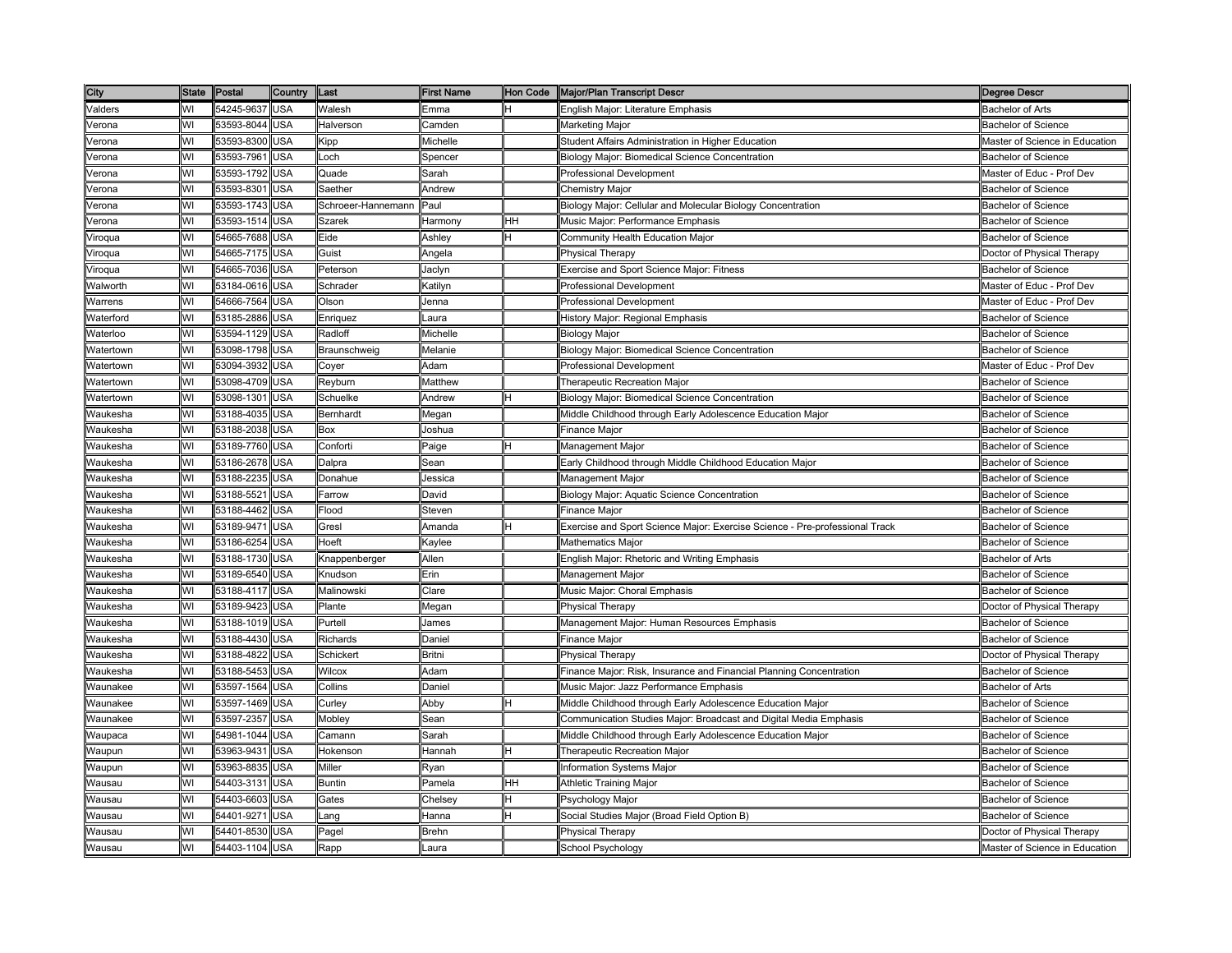| City               |    | State Postal   | <b>Country</b> | Last              | <b>First Name</b> |     | Hon Code   Major/Plan Transcript Descr                                              | <b>Degree Descr</b>         |
|--------------------|----|----------------|----------------|-------------------|-------------------|-----|-------------------------------------------------------------------------------------|-----------------------------|
| Wausau             | WI | 54401-0912 USA |                | Saindon           | Kaitlyn           |     | Sociology Major                                                                     | <b>Bachelor of Science</b>  |
| Wautoma            | WI | 54982-7080     | <b>USA</b>     | Mesman            | Adam              | HH. | Psychology Major                                                                    | <b>Bachelor of Science</b>  |
| Wauwatosa          | WI | 53213-2152     | USA            | Brown             | Ashley            |     | Exercise and Sport Science: Human Performance                                       | Master of Science           |
| Nauwatosa          | WI | 53213-2020     | USA            | <b>Hofschulte</b> | Robert            |     | Athletic Training Major                                                             | Bachelor of Science         |
| Wauwatosa          | WI | 53213-3352     | USA            | Liberacki         | Matthew           |     | Management Major                                                                    | <b>Bachelor of Science</b>  |
| Wauwatosa          | WI | 53213-2233     | USA            | Verbanac          | <b>Brittany</b>   |     | Early Childhood through Middle Childhood Education Major                            | Bachelor of Science         |
| Wauzeka            | WI | 53826-8616 USA |                | Pomerening        | Ryan              |     | Communication Studies Major: Broadcast and Digital Media Emphasis                   | <b>Bachelor of Science</b>  |
| West Allis         | WI | 53227-2728     | <b>USA</b>     | Becker            | aura.             | HH  | Biology Major                                                                       | <b>Bachelor of Science</b>  |
| <b>West Allis</b>  | WI | 53227-2728     | <b>USA</b>     | <b>Becker</b>     | _indsey           | HН  | Biology Major: Biomedical Science Concentration                                     | <b>Bachelor of Science</b>  |
| West Allis         | WI | 53227-1722     | USA            | Fletcher          | Jesse             |     | Sociology Major                                                                     | <b>Bachelor of Science</b>  |
| West Bend          | WI | 53090-1537     | USA            | Bailey            | Brett             |     | Communication Studies Major: Broadcast and Digital Media Emphasis                   | <b>Bachelor of Science</b>  |
| West Bend          | WI | 53090-9371     | JSA            | Beistle           | Nicole            |     | Communication Studies Major: Organizational and Professional Communication Emphasis | <b>Bachelor of Science</b>  |
| West Bend          | WI | 53090-9312     | USA            | Fischer           | Zachary           | HН  | Mathematics Major: Actuarial Science Concentration                                  | Bachelor of Science         |
| West Bend          | WI | 53090-1192     | USA            | Holt              | John              |     | Marketing Major                                                                     | <b>Bachelor of Science</b>  |
| West Bend          | WI | 53090-2212     | <b>USA</b>     | Lambrecht         | Jennifer          |     | <b>Biochemistry Major</b>                                                           | Bachelor of Science         |
| West Bend          | WI | 53095-5007     | USA            | _ofy              | Neil              |     | Physics Major                                                                       | <b>Bachelor of Science</b>  |
| West Bend          | WI | 53095-8753     | USA            | Maziarka          | Kristen           | HH  | Psychology Major                                                                    | <b>Bachelor of Science</b>  |
| West Bend          | WI | 53095-4704     | USA            | Toellner          | Elizabeth         |     | Management Major                                                                    | <b>Bachelor of Science</b>  |
| West Salem         | WI | 54669-1233     | <b>USA</b>     | Bahr              | Dylan             |     | Geography Major: Geographic Information Science Concentration                       | <b>Bachelor of Science</b>  |
| <b>Nest Salem</b>  | WI | 54669-1618     | USA            | Brown             | _eroy             |     | Economics Major                                                                     | <b>Bachelor of Science</b>  |
| <b>Nest Salem</b>  | WI | 54669-1126     | <b>JSA</b>     | Guthrie           | Sarah             |     | English Major: Rhetoric and Writing Emphasis                                        | <b>Bachelor of Arts</b>     |
| <b>Nest Salem</b>  | WI | 54669-9544     | USA            | Horstmann         | Sarah             |     | Music Major: Choral Emphasis                                                        | <b>Bachelor of Science</b>  |
| West Salem         | WI | 54669-9556     | USA            | Kelley            | Abigail           |     | <b>Public Administration Major</b>                                                  | Bachelor of Science         |
| West Salem         | WI | 54669-9002     | USA            | _ejeune           | Steven            |     | Finance Major                                                                       | <b>Bachelor of Science</b>  |
| West Salem         | WI | 54669-1120 USA |                | <b>McClintock</b> | Tiffany           |     | Middle Childhood through Early Adolescence Education Major                          | <b>Bachelor of Science</b>  |
| West Salem         | WI | 54669-9374     | USA            | Noren             | Kylee             |     | Management Major                                                                    | <b>Bachelor of Science</b>  |
| <b>Nest Salem</b>  | WI | 54669-9327     | USA            | Rucker            | Courtney          |     | Middle Childhood through Early Adolescence Education Major                          | <b>Bachelor of Science</b>  |
| West Salem         | WI | 54669-1040     | USA            | Sullivan          | Ryan              |     | Master of Business Administration                                                   | Master of Business Admin    |
| Nestby             | WI | 54667-1346     | <b>JSA</b>     | Aschenbrener      | .ori              |     | Professional Development                                                            | Master of Educ - Prof Dev   |
| Nestby             | WI | 54667-8291     | USA            | King              | Emilv             |     | Communication Studies Major: Broadcast and Digital Media Emphasis                   | <b>Bachelor of Arts</b>     |
| Weston             | WI | 54476-5604     | USA            | <b>Brom</b>       | Derek             |     | Finance Major                                                                       | <b>Bachelor of Science</b>  |
| Weston             | WI | 54476-5627     | USA            | Groeschel         | Jana              | HH  | Exercise and Sport Science Major: Exercise Science - Pre-professional Track         | <b>Bachelor of Science</b>  |
| Weston             | WI | 54476-5165     | USA            | Krueger           | Matthew           |     | Exercise and Sport Science Major: Sport Management                                  | <b>Bachelor of Science</b>  |
| Wheeler            | WI | 54772-9302     | USA            | Kraft             | Samantha          |     | Psychology Major                                                                    | <b>Bachelor of Science</b>  |
| Whitehall          | WI | 54773-8422     | USA            | Kopp              | Kelsey            |     | Communication Studies Major: Organizational and Professional Communication Emphasis | <b>Bachelor of Arts</b>     |
| Whitelaw           | WI | 54247-9522     | USA            | Smith             | Aaron             |     | <b>Physics Major</b>                                                                | <b>Bachelor of Science</b>  |
| Whitewater         | WI | 53190-1523     | <b>JSA</b>     | Harms             | _eah              |     | Exercise and Sport Science Major: Sport Management                                  | Bachelor of Science         |
| Whitewater         | WI | 53190-3619     | USA            | Story             | Matthew           |     | Marketing Major                                                                     | Bachelor of Science         |
| Wild Rose          | WI | 54984-6441     | USA            | Boersma           | Bethany           | ΗH  | English Major: Literature Emphasis                                                  | <b>Bachelor of Arts</b>     |
| Wilmot             | WI | 53192-0266     | USA            | Morris            | Ashley            |     | School Psychology                                                                   | <b>Education Specialist</b> |
| Wilton             | WI | 54670-8521     | USA            | <b>Buchholz</b>   | Marcus            | HH  | <b>Accountancy Major</b>                                                            | <b>Bachelor of Science</b>  |
| Wilton             | WI | 54670-6008     | <b>USA</b>     | Moser             | Susan             |     | Professional Development                                                            | Master of Educ - Prof Dev   |
| Wind Lake          | WI | 53185-2273     | USA            | Brien             | Diane             | ΗH  | Accountancy Major                                                                   | <b>Bachelor of Science</b>  |
| Wind Lake          | WI | 53185-2082     | USA            | Kaiser            | Daniel            |     | Microbiology Major: Biomedical Concentration                                        | <b>Bachelor of Science</b>  |
| Windsor            | WI | 53598-9631     | USA            | Galdes            | Megan             |     | Psychology Major                                                                    | <b>Bachelor of Arts</b>     |
| <b>Nisc Rapids</b> | WI | 54494-7927     | USA            | Anderson          | Andrew            |     | <b>Biology Major</b>                                                                | Bachelor of Science         |
| <b>Wisc Rapids</b> | WI | 54494-6136     | USA            | Neumann           | Holly             |     | Psychology Major                                                                    | <b>Bachelor of Science</b>  |